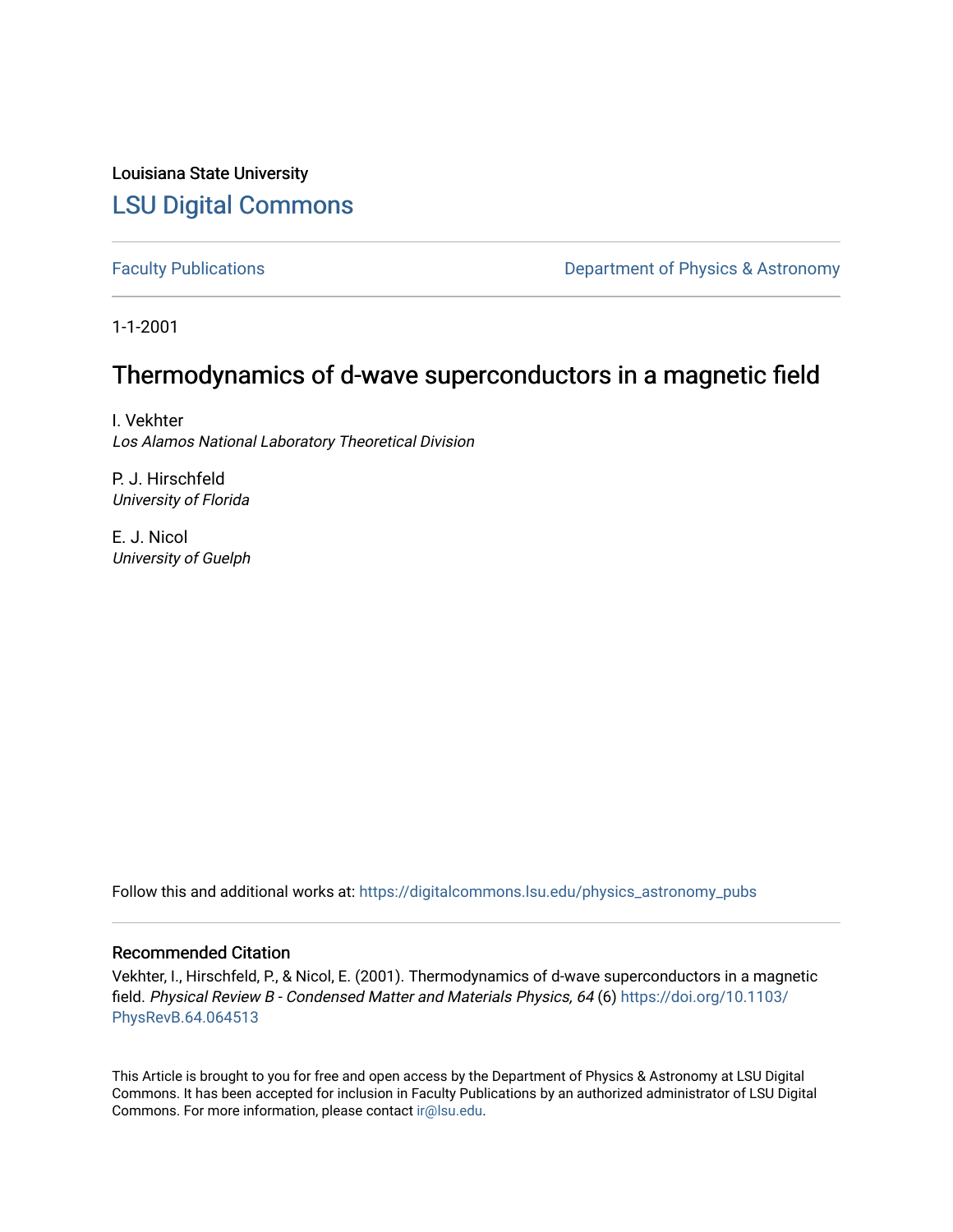# Thermodynamics of d-wave superconductors in a magnetic field

I. Vekhter<sup>1</sup>\*, P. J. Hirschfeld<sup>2</sup>, E. J. Nicol<sup>3</sup>

 $1$  Theoretical Division, Los Alamos National Laboratory, Los Alamos, NM 87545

 $2$ Department of Physics, University of Florida, Gainesville, FL 32611

<sup>3</sup>Department of Physics, University of Guelph, Guelph, Ontario N1G 2W1, Canada

(October 24, 2018)

We investigate the thermodynamic properties of a two-dimensional d-wave superconductor in the vortex state using a semiclassical approach, and argue that such an approach is valid for the analysis of the experimental data on high-temperature superconductors. We develop a formalism where the spatial average of a physical quantity is written as an integral over the probability density of the Doppler shift, and evaluate this probability density for several model cases. The approach is then used to analyse the behavior of the specific heat and the NMR spin-lattice relaxation rate in a magnetic field. We compare our results with the experimental measurements, and explain the origin of the discrepancy between the results from different groups. We also address the observability of the recently predicted fourfold oscillations of the specific heat for the magnetic field parallel to the copper oxide planes. We consider both the orbital and the Zeeman effects, and conclude that at experimentally relevant temperatures Zeeman splitting does not appreciably reduce the anisotropy, although it does change the field dependence of the anisotropic specific heat. We predict a scaling law for the non-exponentially decaying NMR magnetization, and discuss different approaches to the effective relaxation rate.

#### I. INTRODUCTION

Despite significant recent advances we still lack a complete understanding of the physics of low energy excitations in the vortex state of unconventional superconductors. High-temperature superconductors (HTSCs) are an example of a system where theoretical predictions can be checked against a large bodof experimental evidence. In zero field these materials have a d-wave superconducting energy gap, with nodes along the diagonals of the Brillouin zone, and consequently a finite density of low energy excitations.<sup>[1](#page-23-0)</sup> Moreover, it is believed that at temperatures low compared to the transition temperature,  $T \ll T_c$ , these excitations are reasonably well described by the Landau quasiparticles, even though such an approach fails in these materials at higher energies. A variety of experimentally measured quantities such as the electronic specific heat<sup>[2](#page-23-0)-[5](#page-23-0)</sup>, effective penetration depth from  $\mu$ SR<sup>[6](#page-23-0)</sup>, spin-lattice relaxation rate<sup>[7](#page-23-0),[8](#page-23-0)</sup>, and thermal conductivity<sup>[9](#page-23-0)–[11](#page-23-0)</sup> are available to test the predictions of theories.

In this work we discuss the influence of the magnetic field on the thermodynamic quantities in the vortex state of the unconventional superconductor, and, in particular, address the question of how these properties depend on the structure of the vortex state. We concentrate on the behavior of the density of states and the electronic specific heat and the spin-lattice relaxation of the NMR magnetization. There exist several theoretical approaches to the analysis of the thermodynamic quantities in the vortex state of unconventional superconductors. We employ here a semiclassical approach<sup>[12](#page-23-0),[13](#page-23-0)</sup>, which has been successful in describing the field dependence of a variety of the physical quantities<sup>[12](#page-23-0)–[14](#page-23-0)</sup>. It is an approximate description, and in the next section we discuss the region of its validity and the grounds for our belief that it is applicable to the present problem. Section [III](#page-4-0) introduces the basic model of the nodal quasiparticles and the idea that the physical quantities in the vortex state can be obtained by calculating the spatial average of their local values, computed with the help of the semiclassical approach.

Until now such spatial averages have only been done analytically in an oversimplified model of a single vortex.<sup>[12](#page-23-0)–[17](#page-23-0)</sup> In this paper we introduce a generalization of these approaches by rewriting the spatial average as an average over the probability density of the Doppler shift of the quasiparticle energy in the presence of the superflow. Restating the problem in this language enables us to introduce several model distributions of the probability density, discussed in Section [IV,](#page-6-0) and investigate how the physical quantities obtained within the semiclassical framework depend on these distributions and on the structure of the vortex state. We obtain the energy and field dependence of the density of states for the geometries with the magnetic field applied both normal to the superconducting planes and in the plane in Section [V](#page-9-0). This density of states is used to analyze the behavior of the electronic specific heat in HTSCs. We obtain the energy scales relevant to the high-temperature superconductors in the vortex state, and suggest a resolution to the origin of the disagreement between different experimental groups regarding the magnitude of the fielddependent term in the specific heat and the form of the scaling function; this is the content of Section [VI.](#page-13-0) In the same Section we address the question of the observability of the oscillations in the specific heat for the magnetic field applied in the superconducting plane as a function of the angle between the field and the nodal directions. These oscillations have been recently predicted<sup>[16](#page-23-0),[18](#page-23-0)</sup>, but so far have not been observed. Part of the difficulty may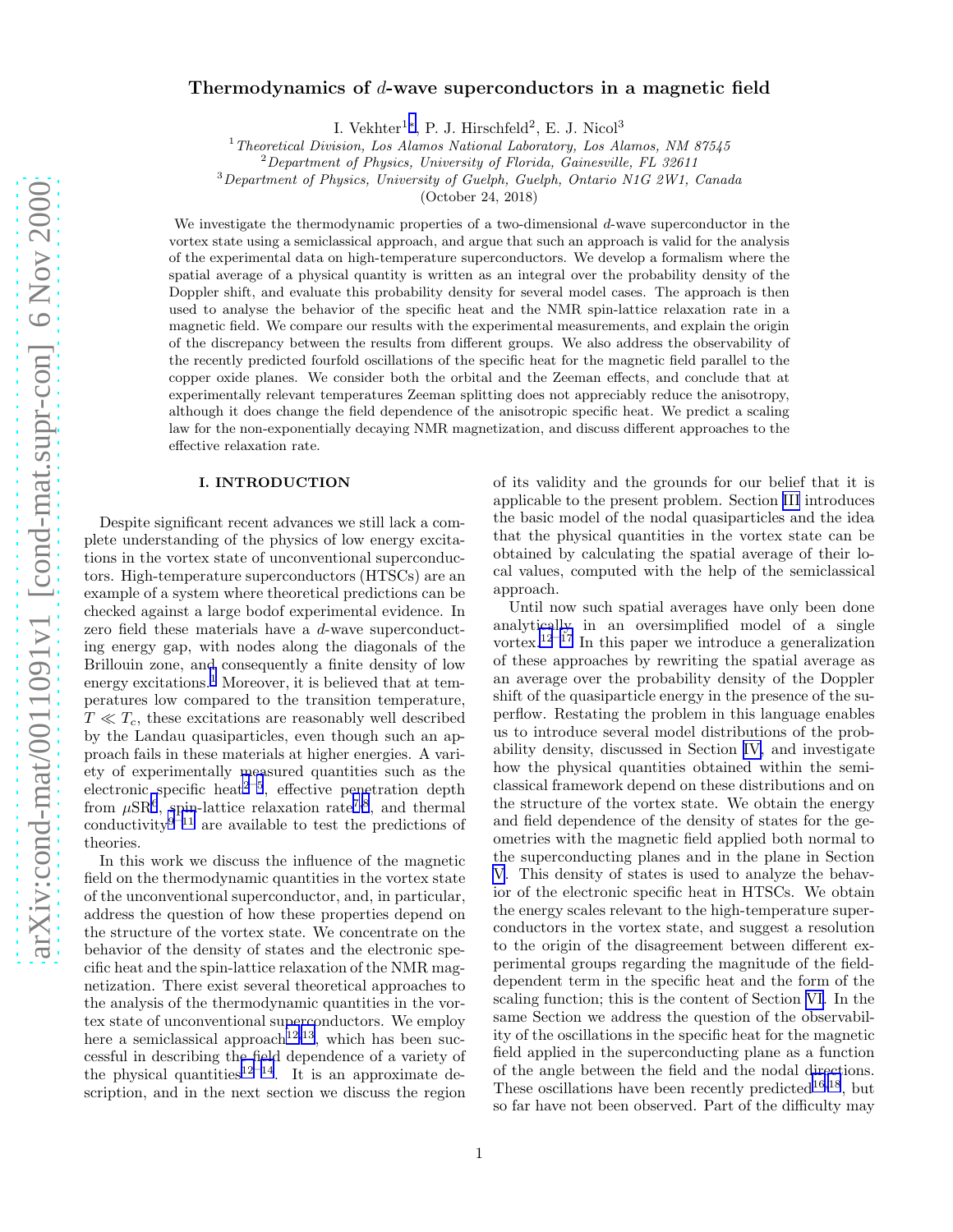stem from the smallness of the in-plane Doppler energy scale, as inferred from the experimental measurements; it has recently been argued that the Zeeman splitting reduces the observed oscillations significantly,[19](#page-23-0) and we investigate its effect in detail in this work.

Section [VII](#page-18-0) is devoted to the effect of the nonuniform density of states on the spin-lattice relaxation time. This non-uniformity leads to a non-exponential decay of the magnetization and to a field dependence of the effective relaxation rate<sup>[15](#page-23-0)</sup>; here we show that the effective relaxation rate depends on the structure of the vortex state, and obtain an approximate form for it. We also predict a scaling law for the magnetization decay which can be checked directly. The effect of impurities on the density of states is briefly addressed in Section [VIII.](#page-21-0) We expect these effects to be very important for the discussion of the transport properties which we defer to a later publication. Finally we summarize our findings and discuss some open questions.

### II. SEMICLASSICAL APPROXIMATION

HTSCs are extreme type II superconductors (the ratio of the London penetration depth  $\lambda_L$  to the coherence length  $\xi_0$  is large,  $\lambda_L/\xi_0 \sim 100$ , and are in the mixed state over the range of applied fields,  $H$ , from a few hundred Gauss to well in excess of 50 Tesla in YBa<sub>2</sub>Cu<sub>3</sub>O<sub>7−δ</sub> (YBCO) and  $Bi_2Sr_2CaCu_2O_{8+\delta}$  (Bi-2212) near optimal doping. In the mixed states the magnetic field penetrates the bulk of the superconductor in the form of vortices, which consist of the cores, where the superconducting order parameter is suppressed, and circulating supercurrents around them. The vortex core size is of the order of the coherence length,  $\xi_0 \sim 15\text{\AA}^{20,21}$  $\xi_0 \sim 15\text{\AA}^{20,21}$  $\xi_0 \sim 15\text{\AA}^{20,21}$  $\xi_0 \sim 15\text{\AA}^{20,21}$  $\xi_0 \sim 15\text{\AA}^{20,21}$ , while the average intervortex distance can be estimated by imposing the requirement of one flux quantum  $\Phi_0 = hc/2e$  per vortex, or  $d/2 = R = \sqrt{\Phi_0 / \pi B}$ , where B is the internal field. At typical experimentally accessible fields (1-20 T)  $\lambda_L \gg d \gg \xi_0$ , the magnetization due to the vortex lattice is small, and the internal field can be replaced by the applied field, H, so that  $d\sqrt{H} \sim 500 \text{\AA} \cdot \text{T}^{1/2}$ . The actual distance differs from the average value d by a numerical factor of the order of unity, which depends on the structure of the vortex state; the vortices in HTSCs may form a regular lattice (as they do in YBCO and in Bi-[22](#page-24-0)12 at low fields<sup>22,[23](#page-24-0)</sup>) or be moderately disordered (as in Bi-2[21](#page-24-0)2 at higher fields<sup>21</sup>).

In the experimentally relevant fields,  $H_{c1} \ll H \ll H_{c2}$ , where  $H_{c1}$  ( $H_{c2}$ ) is the lower (upper) critical field, there may exist two types of low energy excitations. First, as in conventional, s-wave materials with an isotropic gap, there may be a branch of low-energy fermionic excitations bound to the vortex cores. $24$  Experimental evidence suggests, however, that there is at most one such state in the vortex cores of YBCO and Bi-[22](#page-24-0)12<sup>22,[21](#page-24-0)</sup>, and therefore the properties of the mixed state of d-wave superconductors

are dominated by the "extended" quasiparticle states in the bulk. These states are formed when quasiparticles with momenta close to the position of the nodes of the gap,  $\Delta_k$ , in the momentum space (and therefore with a small gap) interact with the supercurrents in the vortex state. Most of the theoretical work has therefore explored the properties of these states.

Very significant progress has been made by utilizing the semiclassical approach, which treats the momentum and the position of the quasiparticle as commuting variables. It is valid when the wave function of a quasiparticle can be replaced by its envelope on the length scales exceeding the coherence length, i.e. when  $k_f \xi_0 \gg 1$ , where  $k_f$  is the inverse Fermi wavelength. In that method the effect of the supercurrents is accounted for by introducing a Doppler shift into the quasiparticle energy spectrum,<sup>[25](#page-24-0),[26](#page-24-0),[12](#page-23-0),[13](#page-23-0)</sup>  $E'(\mathbf{k}, \mathbf{r}) = E(\mathbf{k}) + \epsilon(\mathbf{k}, \mathbf{r})$ . Here  $E(\mathbf{k})$ is the energy of a quasiparticle with momentum  $\bf{k}$  in the absence of the field measured with respect to the chemical potential. In a two-dimensional d-wave superconductor this spectrum is conical (massless anisotropic Dirac spectrum):  $E(\mathbf{k}) \approx \pm \sqrt{v_f^2 k_\perp^2 + v_\Delta^2 k_\parallel^2}$ , where the Fermi velocity  $v_f$  is associated with the dispersion of the quasiparticles in the direction normal to the Fermi surface (component  $k_{\perp}$  of the momentum), while  $v_{\Delta} \sim \Delta_0/k_f$ is the slope of the gap at the node associated with the dispersion of the quasiparticles along the Fermi surface  $(k_{\parallel})$ . The Doppler shift,  $\epsilon(\mathbf{k}, \mathbf{r}) = \mathbf{v}_s \cdot \mathbf{k}$  depends on the quasiparticle momentum and the local value of the supervelocity,  $\mathbf{v}_s(\mathbf{r})$ . This shift in the energy is an exact result for a uniform supercurrent,  $27$  where it reflects the pairing of the electrons with a finite center of mass momentum. In the simplest picture such an approach remains valid for a non-uniform current for as long as the spatial variations of  $v_s$  are slow on the scale of the spatial extent of the Cooper pair,  $\xi_0$ . In superconductors with nodes in the energy gap, the Doppler shift may exceed the local (in the momentum space) gap, and leads to an increase in the density of the unpaired quasiparticles: even at  $T = 0$  for some positive energies E the shifted energy  $E'$  is negative so that the corresponding states become occupied. In the context of d-wave superconduc-tors this was emphasized by Yip and Sauls<sup>[26](#page-24-0)</sup>, who investigated the effect of the screening currents in the Meissner state on the superfluid density.<sup>[26](#page-24-0)</sup> These currents vary on the scale of the penetration depth  $\lambda_L \gg \xi_0$ , so that the Doppler shift description is appropriate, and result in a linear dependence of the effective penetration depth on the applied field for certain experimental geometries<sup>[26](#page-24-0)</sup>. However so far the predicted dependence has not been confirmed experimentally.[28](#page-24-0)

Similar physics is at play in the dilute vortex limit. At distances small compared to the penetration depth, supercurrents around an isolated vortex are inversely proportional to the distance from the center of the vortex,  $r$ ; for  $\xi_0 \ll r \ll \lambda_L$  the supervelocity field is  $|\mathbf{v}_s| = \hbar/2mr$ , where  $m$  is the quasiparticle mass. Consequently, the re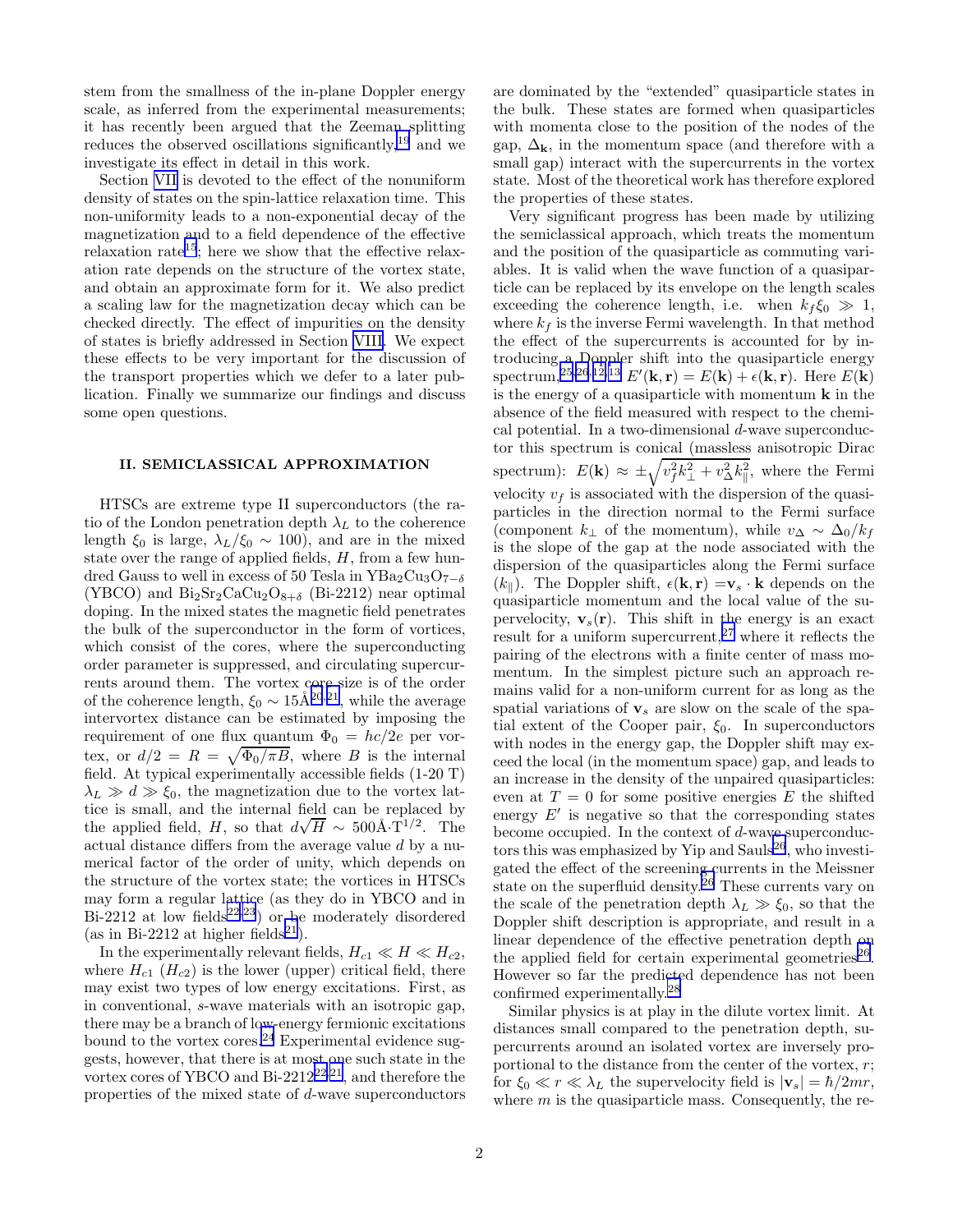quirement of the slowness of the variation of  $v_s$ , which can be written as  $|\nabla \mathbf{v}_s|\xi_0 \ll \mathbf{v}_s$  (two particles comprising the Cooper pair "see" the same velocity), is satisfied at  $r \gg \xi_0$ , justifying the use of the semiclassical approach outside of the core and therefore for the analysis of the extended quasiparticle excitations at energies low compared to the gap maximum. Such an analysis for a single vortex in d-wave superconductors was first carried out in a landmark paper by Volovik<sup>[12](#page-23-0)</sup>, who showed that the density of the extended quasiparticles at low temperature, T, varies as  $\sqrt{H}$ . This result was confirmed first by Moler *et al.*<sup>[2](#page-23-0)</sup> and subsequently by other groups<sup>[3](#page-23-0)–[5](#page-23-0)</sup> from the measurements of the electronic specific heat in an applied magnetic field. Numerical studies of the tightbinding model are also in qualitative agreement with this result.[29](#page-24-0) Moreover Volovik has shown that the density of the extended quasiparticles dominates that of the states bound to the vortex core even if the latter set is treated as a quasi-continuum<sup>[12](#page-23-0)</sup> (as it would be in a superconductor with a long coherence length), providing further theoretical support for neglecting the core states in the analysis of the properties of the vortex state in unconventional superconductors.

The semiclassical approach was incorporated into the Green's function formalism by Kübert and Hirschfeld<sup>[13](#page-23-0)</sup>, and used in that form to analyze thermodynamic and transport properties of the high- $T_c$  cuprates in the vor-tex state.<sup>[14](#page-23-0)–[16](#page-23-0)</sup> In particular, accounting for the impurity scattering in this framework has significantly improved the agreement between the theory and the measurements of the electronic specific heat<sup>[13](#page-23-0)</sup>, and the field depen-dence of the low-temperature thermal conductivity<sup>[9](#page-23-0)</sup> is in qualitative agreement with the results of a semiclas-sical calculation<sup>[14](#page-23-0)</sup>. In the semiclassical approach the effect of the magnetic field is contained in the new energy scale associated with the Doppler shift,  $E_H = v_f/d$ , and the behavior of the physical properties is determined by the competition between this energy, the temperature, and the impurity scattering rate. Photoemission measurements on high- $T_c$  compounds suggest<sup>[30](#page-24-0),[31](#page-24-0)</sup> that  $v_f \simeq 1.5 - 2.5 \times 10^7$  cm/s leading to  $E_H \sim 30\sqrt{H}$  $K \cdot T^{-1/2}$ .

For a long time, understanding of the low-energy excitations in the vortex state beyond this semiclassical picture has proved elusive. The difficulties stem in part from the need to treat on equal footing the applied magnetic field and the superconducting currents (semiclassical approach treats the supercurrents classically). Attempts have been made to take as a starting point the Landau quantization of the quasiparticle states, and include the effects of supercurrents perturbatively,  $^{32,33}$  $^{32,33}$  $^{32,33}$  $^{32,33}$  $^{32,33}$  however, since the supervelocity field is long-ranged and singular at the position of each vortex the Landau levels are strongly mixed, making a detailed analysis difficult.[34](#page-24-0)

The most significant progress has been made in a recent work by Franz and Tesanovic,<sup>[35](#page-24-0)</sup> who have introduced a gauge transformation which takes into account both the supercurrent distribution and the magnetic field. In their approach the problem is mapped onto that of nodal Dirac fermions in an effective zero average magnetic field interacting with effective scalar and vector potentials which are periodic in the unit cell of the vortex lattice. Both Franz and Tesanovic[35](#page-24-0) and Marinelli *et al.*<sup>[36](#page-24-0)</sup> have studied the band structure of the nodal quasiparticles for perfectly periodic vortex lattices for various values of the anisotropy of the Dirac spectrum,  $\alpha_D = v_f / v_{\Delta}$ .

There are two reasons for expecting modifications to the semiclassical spectrum. The first is related to the singular spatial structure of the supervelocity field. One flux quantum associated with a single vortex means that the superconducting order parameter, or, equivalently, the wave function of a Cooper pair (charge  $2e$ ) is single valued and has a phase winding of  $2\pi$  around each vortex. As emphasized in Ref. [35](#page-24-0), the semiclassical approach transfers this phase winding equally to each of the quasiparticles forming the Cooper pair (each having charge e). Consequently, their wave functions change phase by  $\pi$ around a vortex line (Aharonov-Bohm phase), leading to the necessity of introducing branch cuts and the problem of multi-valued wave functions in the full quantum mechanical treatment. However, the semiclassical approximation is only valid for large quantum numbers, that is for the quasiparticles for which the total phase of the wave function, accumulated as the electron moves around the vortex, is large. The wave function of an electron circling a vortex at a distance  $r$  from the vortex center acquires a phase  $2\pi k_f r$ , compared to an extra Aharonov-Bohm phase  $\pi$  from the supervelocity field. For the analysis of the extended states  $(r \gg \xi_0)$  in the semiclassical approach (valid at  $k_f \xi_0 \gg 1$ ),  $k_f r \gg 1$ , so that if the phase of the wave function is changed by  $\pi$ , it still corresponds to the quasiclassical state with essentially the same energy and momentum. Since  $\xi_0 \sim v_f / \Delta_0$ , we can rewrite the condition for the applicability of the semiclassical method  $k_f \xi_0 \gg 1$  as  $\alpha_D = v_f / v_\Delta \gg 1$ . Indeed, the work of Refs. [35,36](#page-24-0) has shown that for large anisotropy of the Dirac cone the semiclassical approach remains valid down to the lowest energies. Since  $\alpha \simeq 14$ for YBCO<sup>[9](#page-23-0)</sup>, and  $\alpha \simeq 20$  for Bi-2212<sup>[37](#page-24-0),[31](#page-24-0)</sup> this is the parameter range relevant for the study of HTSCs. In a very recent preprint Mel'nikov has shown that the Aharonov-Bohm phase leads to a different result for the quasiparticle density at distances  $r \gg \lambda_L$ , while in the range  $\xi_0 \ll r \ll \lambda_L$  the semiclassical results hold.<sup>[38](#page-24-0)</sup> Once again, since in the field range where most experimental measurements are done the intervortex distance  $d \ll \lambda_L$  this result suggests that the semiclassical approach is adequate for the analysis of these experiments.

Quantum mechanical treatment is nevertheless needed for accurate description of the states at very low energies. Kopnin and Volovik<sup>[12](#page-23-0),[39](#page-24-0)</sup> have considered the effect of the magnetic field on the nodal quasiparticles perturbatively, and found that the spacing between quantum mechanical levels of the near nodal quasiparticles for which the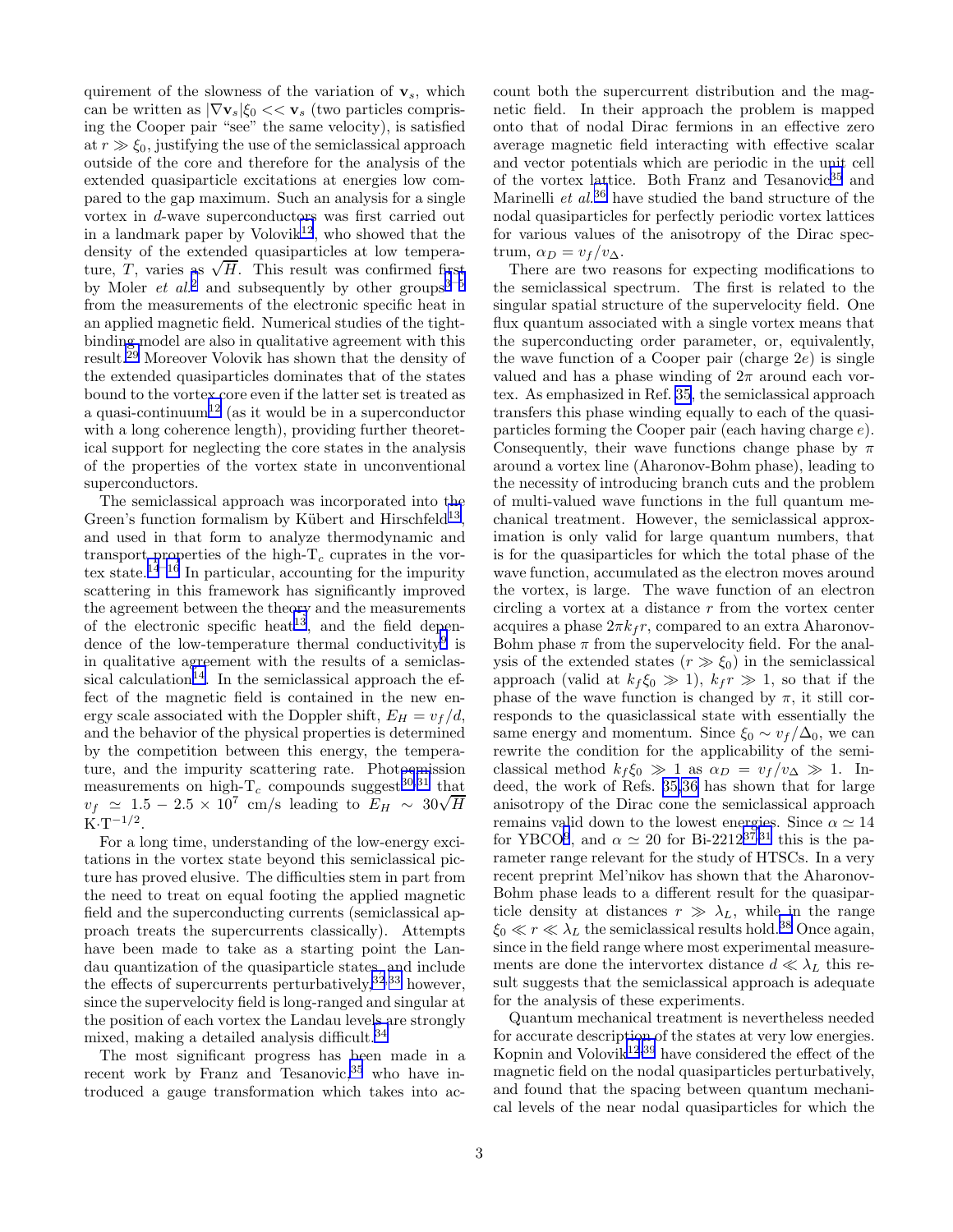<span id="page-4-0"></span>spatial extent of the wave function is comparable to the intervortex distance is  $E_{KV} = v_{\Delta}/d = E_H/\alpha_D$ . Therefore they have argued that below this energy scale the semiclassical approach becomes invalid. For  $\alpha \sim 15$  this energy scale is of the order of a few Kelvin per square root of Tesla. However the specific heat measurements show no crossover to a novel behavior at that  $\text{scale}^5$  $\text{scale}^5$ , and the measurements of the thermal conductivity below 0.5 K in fields of up to 8 Tesla are in agreement with the semiclassical calculations.<sup>[9](#page-23-0)</sup>

Marinelli *et al.*<sup>[36](#page-24-0)</sup> have suggested on the basis of their numerical work that the actual crossover energy decreases much more rapidly with the increasing anisotropy  $\alpha$  than the result of Ref. [39](#page-24-0) implies. They have noted that the dispersion of the quasiparticles along the Fermi surface is strongly softened in the vortex state, so that the effective anisotropy<sup>[36](#page-24-0)</sup>  $\alpha_R$  increases much more rapidly than  $\alpha_D$ , leading to a much smaller crossover scale, perhaps exponentially small in  $\alpha_D$ .<sup>[40](#page-24-0)</sup> Since in real samples the presence of impurity scattering and the disorder in the vortex lattice always smear out the energy structure on small scales, we therefore expect that for the purposes of comparison with the measurements of the thermodynamic quantities, the semiclassical description is adequate.

Therefore for the parameter range relevant to the study of most real unconventional superconductors, the semiclassical approach reproduces the energy spectrum of the near-nodal quasiparticles in the vortex state to a high degree of accuracy. Moreover, presently it remains the only approach which is capable of including the effect of impurity scattering into the analysis, and we use it hereafter.

#### III. SEMICLASSICAL APPROACH TO THE VORTEX STATE

#### A. Nodal approximation

The semiclassical approximation takes as its starting point a Fermi-liquid description of the nodal quasiparticles, so that in the absence of a magnetic field the Green's function in the particle-hole (Nambu) space is given by the Bardeen-Cooper-Schrieffer form with an anisotropic gap,

$$
G(\mathbf{k}, \omega_n) = -\frac{i\omega_n \hat{\tau}_0 + \Delta_\mathbf{k} \hat{\tau}_1 + \zeta_\mathbf{k} \hat{\tau}_3}{\omega_n^2 + \zeta_\mathbf{k}^2 + \Delta_\mathbf{k}^2}.
$$
 (1)

Here  $\hat{\tau}_i$  for  $i = 0 \ldots 3$  are the Pauli matrices ( $\hat{\tau}_0$  is the unit matrix),  $\omega_n = \pi T(2n + 1)$  is the Matsubara frequency, and  $\zeta_{\mathbf{k}}$  is the energy of a quasiparticle with momentum **k** measured relative to the chemical potential. We consider a two-dimensional Fermi surface with an energy gap of  $d_{x^2-y^2}$  symmetry given by  $\Delta_{\mathbf{k}} = \Delta_0 (k_x^2 - k_y^2)/k^2$ . Low energy properties depend only on the nodal quasiparticles, and are only functions of the parameters entering the linearized dispersion near nodes at position  $k_n$ . As  $\zeta_{\mathbf{k}} \approx \mathbf{v}_f \cdot (\mathbf{k}-\mathbf{k}_n)$ , and  $\Delta_{\mathbf{k}} \approx \mathbf{v}_{\Delta} \cdot (\mathbf{k}-\mathbf{k}_n)$  near a node, the poles of the Green's function after analytic continuation to the real axis,  $i\omega_n \to \omega + i\delta$ , are located at energies

$$
E(\mathbf{k}) = \pm \sqrt{\zeta_{\mathbf{k}}^2 + \Delta_{\mathbf{k}}^2} \approx \pm \sqrt{v_f^2 k_\perp^2 + v_\Delta^2 k_\parallel^2},\tag{2}
$$

where  $k_{\perp}$  and  $k_{\parallel}$  are the components of **k** - **k**<sub>n</sub> normal to and along the Fermi surface respectively. We parameterize the Fermi surface near each of the four nodes not by the momenta  $k_{\perp}$  and  $k_{\parallel}$ , but by the quasiparticle energy E and the angle  $\Theta$  defined as

$$
v_f k_\perp = E \sin \Theta,\tag{3}
$$

$$
v_{\Delta}k_{\parallel} = E\cos\Theta. \tag{4}
$$

The energy cutoff is chosen to preserve the volume of the Brillouin Zone, so that for a square lattice with the periodicity a, it is set at  $E_0 = \sqrt{\pi v_f v_\Delta}/a^{.41}$  $E_0 = \sqrt{\pi v_f v_\Delta}/a^{.41}$  $E_0 = \sqrt{\pi v_f v_\Delta}/a^{.41}$  By making this choice we extend the conical dispersion law beyond the maximal gap value,  $\Delta_0$ . This leads to logarithmic, in  $E_0/\Delta_0$ , corrections to the quantities which depend on the cutoff energy. Since  $v_{\Delta} \sim \Delta_0/k_f$  and  $k_f \sim \pi/a$ , we obtain  $E_0 \sim \sqrt{E_f \Delta_0}$ , where  $E_f$  is the Fermi energy. In the high-T<sub>c</sub> materials  $E_f \sim 3-10\Delta_0$ , and, consequently, the choice of  $E_0$  as the cutoff energy does not affect the results significantly. Therefore near each node the Green's function at real frequencies can be written as

$$
\widehat{G}(E,\theta;\omega) = \frac{\widetilde{\omega}\widehat{\tau}_0 + E\cos\Theta\widehat{\tau}_1 + E\sin\Theta\widehat{\tau}_3}{\widetilde{\omega}^2 - E^2}.
$$
 (5)

In writing Eq.(5) we have replaced the bare frequency  $\omega$  by the renormalized frequency  $\tilde{\omega}$  to include the effect of impurity scattering. We account for isotropic strong (phase shift  $\pi/2$ ) impurity scattering in the framework of a self-consistent T -matrix approximation, and consider a particle-hole symmetric system, so that the only nonvanishing component of the self energy is proportional to  $\hat{\tau}_0$ .<sup>[42](#page-24-0)</sup> Therefore the effect of impurities is to replace in the Green's function  $\omega$  by its renormalized value,  $\tilde{\omega} =$  $\omega - \Sigma(\tilde{\omega})$ , with the self-consistency condition

$$
\Sigma(\widetilde{\omega}) = -n_i \left[ \sum_{\mathbf{k}} G_{11}(\widetilde{\omega}) \right]^{-1}, \tag{6}
$$

where  $n_i$  is the impurity concentration. In the nodal approximation the integral over the Brillouin Zone can be written as a sum over the nodal regions

$$
\sum_{\mathbf{k}} G_{11} = \sum_{nodes} \frac{1}{v_f v_{\Delta}} \int_0^{E_0} \frac{EdE}{2\pi} \int_0^{2\pi} \frac{d\Theta}{2\pi} \frac{\widetilde{\omega}}{\widetilde{\omega}^2 - E^2} . \tag{7}
$$

Writing  $\tilde{\omega} = \omega_1 + i\omega_2$ , we obtain for  $E_0 \gg |\tilde{\omega}|$ 

$$
\sum_{\mathbf{k}} G_{11} = -\frac{2}{\pi} \frac{\omega_1 + i\omega_2}{v_f v_{\Delta}} \left[ \ln \frac{E_0}{\sqrt{\omega_1^2 + \omega_2^2}} + i \arctan \frac{\omega_1}{\omega_2} \right].
$$
\n(8)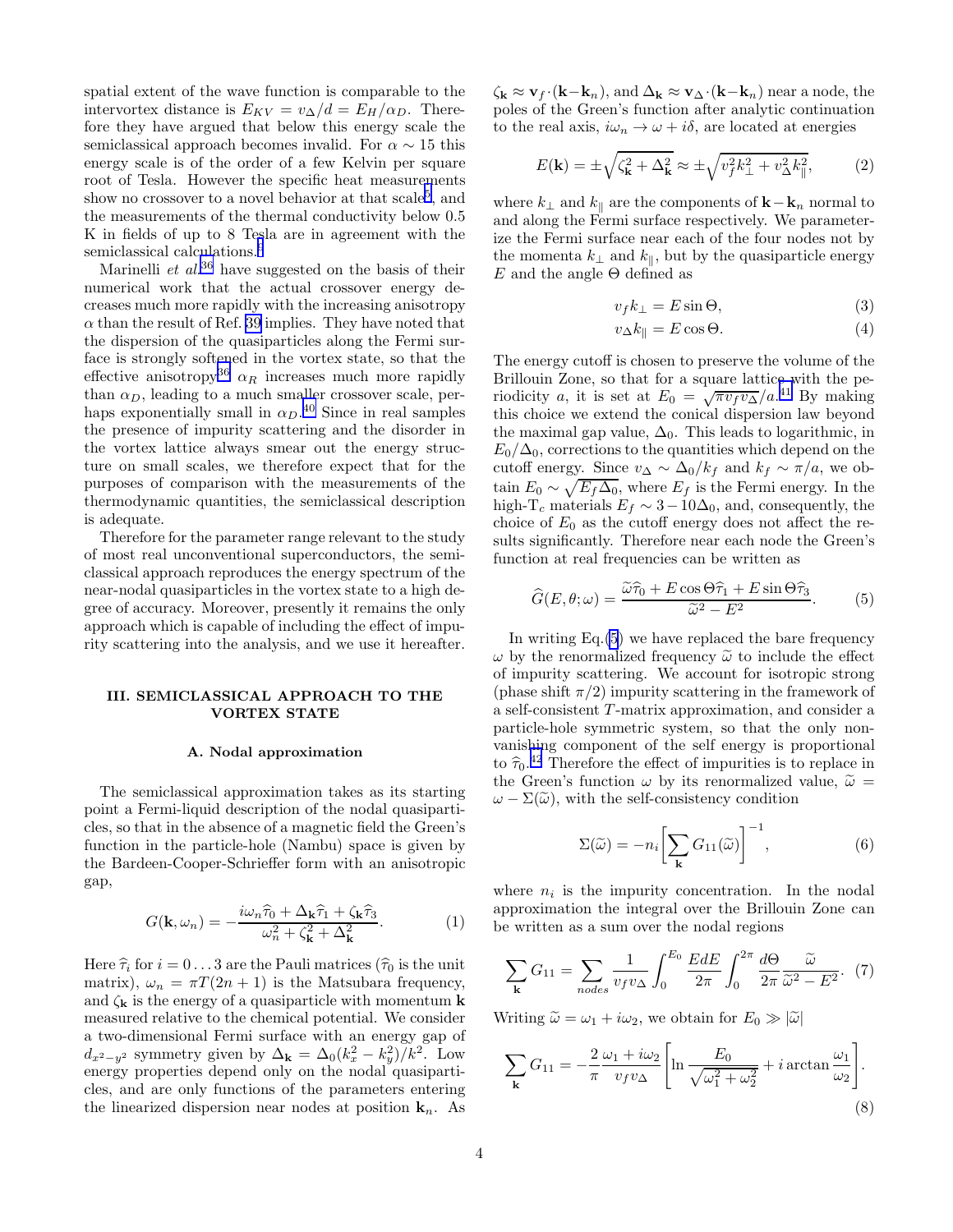<span id="page-5-0"></span>The well-known relationships for the density of states in the pure limit  $(\omega_2 = 0, \omega_1 = \omega)$ , and for the residual density of states in the presence of impurities ( $\omega_1 = 0, \omega_2 =$  $\gamma$ ) follow easily (cf. Ref. [41\)](#page-24-0) from

$$
N(\omega) = -\frac{1}{\pi} \sum_{\mathbf{k}} \text{Im} G_{11}(\mathbf{k}, \omega), \tag{9}
$$

to give

$$
N(\omega) = \frac{|\omega|}{\pi v_f v_\Delta}, \qquad \text{pure limit} \tag{10}
$$

$$
N(0) = \frac{2}{\pi^2} \frac{\gamma}{v_f v_\Delta} \ln \frac{E_0}{\gamma}, \qquad \text{unitarity.} \tag{11}
$$

The self-consistency condition  $\omega_1 + i\omega_2 = \omega - \Sigma(\tilde{\omega})$  for the latter case is (cf. Ref. [43\)](#page-24-0)

$$
\gamma^2 = \frac{\pi}{2} n_i v_f v_\Delta \left[ \ln \frac{E_0}{\gamma} \right]^{-1}.
$$
 (12)

#### B. Doppler shift

In the semiclassical approach to the the vortex state the presence of a superflow is accounted for by introducing the Doppler shift into the energy  $\omega \to \omega + \epsilon(\mathbf{k}, \mathbf{r})^{12,13}$  $\omega \to \omega + \epsilon(\mathbf{k}, \mathbf{r})^{12,13}$  $\omega \to \omega + \epsilon(\mathbf{k}, \mathbf{r})^{12,13}$  $\omega \to \omega + \epsilon(\mathbf{k}, \mathbf{r})^{12,13}$  $\omega \to \omega + \epsilon(\mathbf{k}, \mathbf{r})^{12,13}$ , where

$$
\epsilon(\mathbf{k}, \mathbf{r}) = \mathbf{v}_s(\mathbf{r}) \cdot \mathbf{k},\tag{13}
$$

and  $v_s(r)$  is the supervelocity field at a position r due to all vortices. It was demonstrated by Kübert and Hirschfeld<sup>[13](#page-23-0)</sup> that to very high accuracy the Doppler shift at the node  $\mathbf{k}_n$  can be used to approximate the Doppler shift for the entire nodal region. Therefore the Green's function near each node can be written as

$$
\widehat{g}(E,\Theta;\omega;\mathbf{r}) = \widehat{G}(E,\Theta;\omega+\epsilon_n(\mathbf{r})),\tag{14}
$$

where  $\widehat{G}$  is given by Eq.[\(5](#page-4-0)), n labels the nodes, and  $\epsilon_n(\mathbf{r}) = \mathbf{v}_s(\mathbf{r}) \cdot \mathbf{k}_n$ . For a d-wave superconductor there are two pairs of nodes such that  $\mathbf{k}_1 = -\mathbf{k}_3$  and  $\mathbf{k}_2 = -\mathbf{k}_4$ , so that the possible values for the Doppler shift are  $\pm \epsilon_1$ and  $\pm \epsilon_2$ .

In principle now all the physical quantities can be computed with the help of this Green's function. Several comments have to be made about the assumptions implicitly present in such calculations. First, we neglect all inelastic processes. Second, there is no additional quasiparticle damping due to the presence of the vortices: in the absence of impurities the lifetime of a quasiparticle defined by the pole of the Green's function in Eq. (14) is infinite. The scattering of the nodal quasiparticles by vortices depends strongly on the nature of the vortex cores; in the high- $T_c$  materials this is an unre-solved problem<sup>[44](#page-24-0),[45](#page-24-0)</sup>. If the point of view is taken that

the core is identical to that of a BCS-like superconductor, the neglect of vortex scattering is reasonable for a vortex lattice with long range order, and it remains valid when only short range order exists provided that the lifetime is restricted by the impurity scattering rather than vortex disorder. The role of disorder in the vortex lattice is especially important for transport properties, where there is a competition between the increase in the density of quasiparticles and the change in the transport lifetime in an applied field; several authors have analyzed its consequences,  $14,47,48$  $14,47,48$  $14,47,48$  $14,47,48$  $14,47,48$  and some questions remain unresolved $46,48,49$  $46,48,49$  $46,48,49$  $46,48,49$  $46,48,49$ . STM measurements suggest that the vortex lattice is ordered in  $YBCO<sup>22</sup>$  $YBCO<sup>22</sup>$  $YBCO<sup>22</sup>$ , and that short range order is present in Bi-2[21](#page-24-0)2<sup>21</sup>, therefore in that case the assumption is justified. We note that thermodynamic quantities, such as the density of states (DOS), depend on a single energy scale,  $E_H = v_f/d$  even in a disordered vortex state in absence of strong pinning, and this dependence appears to be nearly identical for the ordered and disordered vortex lattices $46$ . Therefore we expect that the results obtained within the semiclassical approach remain at least qualitatively valid even for a strongly disordered lattice.

Third, in the analysis of the impurity scattering this approach assumes that the positions of vortices and of impurities are uncorrelated. The self energy given by Eq.([6\)](#page-4-0) is obtained after averaging over the positions of impurities, and solving this equation with the Doppler shift included in the Green's function implies that the impurity average and the spatial average are taken independently.

Finally, in the discussion so far we have neglected the Zeeman splitting altogether; this is justified when the Doppler energy scale exceeds the Zeeman shift. In the absence of spin-orbit coupling the Zeeman shift is  $\mu H \approx$ 0.67H K· T<sup>-1</sup>, while the Doppler shift is  $E_H \simeq 30\sqrt{H}$ K·  $T^{-1/2}$ ; consequently the two become comparable only at  $H_{cross} \sim 10^3$ T, and hence the Zeeman splitting is irrelevant. On the other hand, for the field applied in the plane, the coefficient in the Doppler shift is much reduced<sup>[16](#page-23-0)</sup>, and the Zeeman splitting is relevant for some experimental geometries.[19](#page-23-0) Consequently, we will revisit this question in the analysis for this configuration.

If we know how to express a physical quantity  $F$  in terms of the Green's function we can now compute its local value  $F(\mathbf{r})$  with the local Green's function given by Eq.(14). We then approximate the field-dependent measured value  $F(H)$  by the spatial average of  $\tilde{F}(\mathbf{r})^{13,14}$  $\tilde{F}(\mathbf{r})^{13,14}$  $\tilde{F}(\mathbf{r})^{13,14}$  $\tilde{F}(\mathbf{r})^{13,14}$  $\tilde{F}(\mathbf{r})^{13,14}$ 

$$
F(H) = \frac{1}{A} \int d^2 \mathbf{r} F(\epsilon_1(\mathbf{r}), \epsilon_2(\mathbf{r})), \tag{15}
$$

where the integral is taken over the part of a unit cell of the vortex lattice (with the area  $A$ ) in real space where the Doppler shift is much smaller than the gap maximum. Therefore the integration is to be cut off at distances of the order of  $\xi_0$  from the center of each vortex. In practice in many cases the contribution of the core region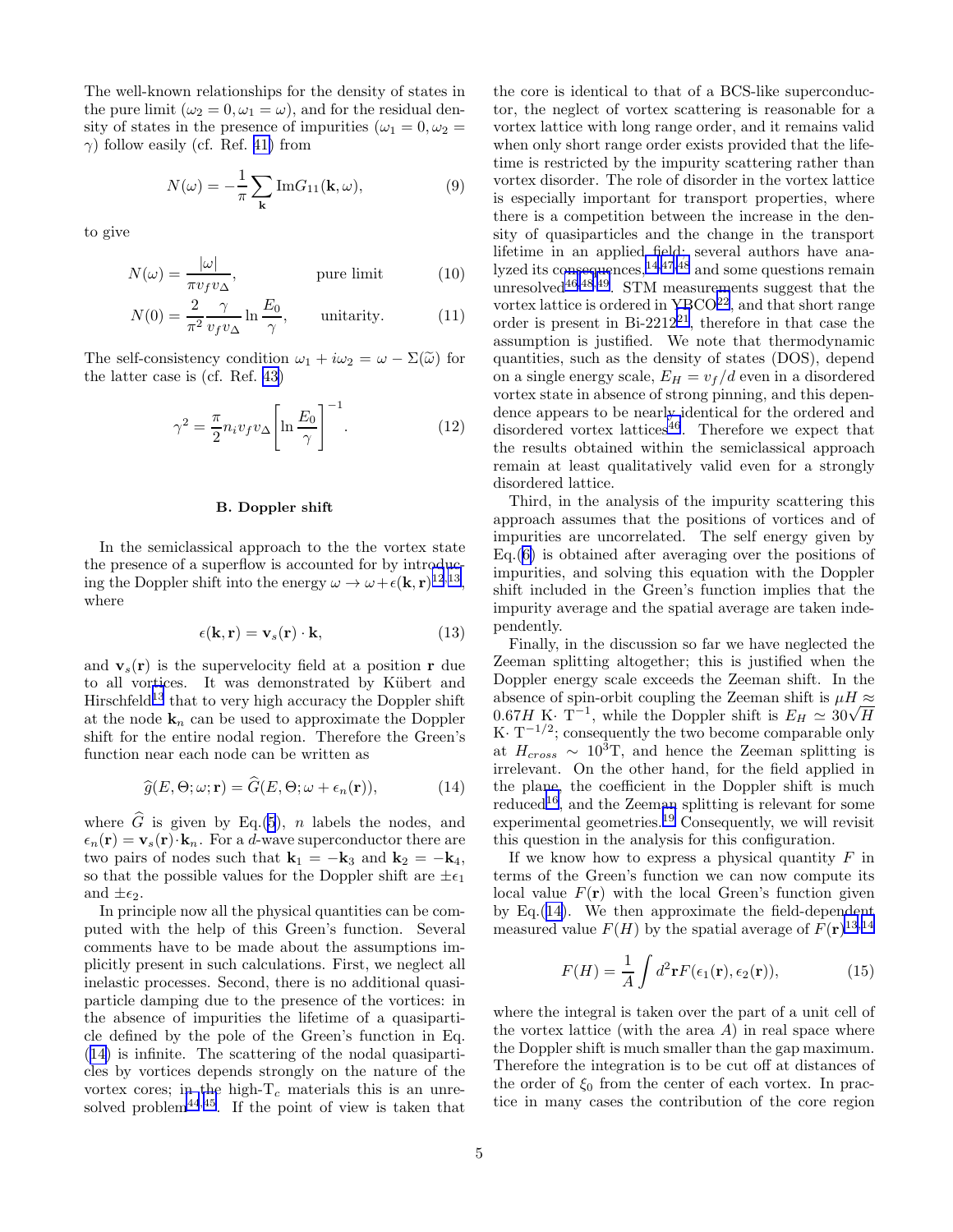<span id="page-6-0"></span> $(r \leq \xi_0)$  is small due to the geometric effect (integrals are weighted with the surface area  $rdr$ ) and the integral can be extended to the entire unit cell. We note that the averaging procedure is often non-trivial for response functions; for the thermal conductivity  $\kappa$ , for example,  $\kappa(\mathbf{r})$  or  $1/\kappa(\mathbf{r})$  are averaged depending on the relative orientation of the magnetic field and the heat current.<sup>[14](#page-23-0),[47](#page-24-0)</sup> The average in Eq.([15\)](#page-5-0) depends on the distribution of vortices. In practice, this spatial average has been computed analytically only for the supervelocity field corresponding to an isolated flux line, cut off at the average intervor-tex distance,<sup>[12](#page-23-0)–[16](#page-23-0)</sup> and numerically for the pancake liquid state.<sup>[48](#page-24-0)</sup>

The starting point of our approach, which simplifies calculations and makes possible a generalization of the semiclassical method to an arbitrary configuration of vortices is to rewrite the average as the integral over the probability distribution of the Doppler shift for a particular vortex configuration. There are, in general, two types of local quantities, and therefore of averaging procedures, which are required. The density of states in the absence of impurity scattering, for example, is a direct sum of the contributions from each node,

$$
N(\omega, \mathbf{r}) = -\frac{1}{2\pi} \text{Im} \left\{ \sum_{\mathbf{k}} \text{Tr}\hat{G}(\mathbf{k}, \omega) \right\}
$$
(16)  

$$
\approx -\frac{1}{2\pi} \text{Im} \left\{ \sum_{\substack{\alpha = \pm \\ n = 1, 2}} \int \frac{dEd\Theta}{4\pi^2 v_f v_{\Delta}} \text{Tr}\hat{G}(E, \Theta; \omega + \alpha \epsilon_n(\mathbf{r})) \right\},
$$

and can consequently be expressed as an integral over the probability density of the Doppler shift at a single node,

$$
N(\omega, H) = \frac{1}{2} \sum_{\alpha = \pm} \int_{-\infty}^{+\infty} d\epsilon N(\omega + \alpha \epsilon) \mathcal{P}(\epsilon), \qquad (17)
$$

where

$$
\mathcal{P}(\epsilon) = \frac{1}{A} \int d^2 \mathbf{r} \delta \left( \epsilon - \mathbf{v}_s(\mathbf{r}) \cdot \mathbf{k}_n \right).
$$
 (18)

Such an approach has been recently used to analyze the behavior of the interlayer conductivity in the vortex liq-uid state<sup>[48](#page-24-0)</sup>, where the function  $P$  was determined from numerical simulations. A similar method (although with an unrealistic distribution, see below) has been used in the analysis of the thermal conductivity.<sup>[50](#page-24-0),[46](#page-24-0)</sup>.

However, in general the function  $F$  depends on the values for the Doppler shift at two inequivalent nodes,  $\epsilon_1$ and  $\epsilon_2$ , and the corresponding average can be written as

$$
F(H) = \int_{-\infty}^{+\infty} d\epsilon_1 d\epsilon_2 F(\epsilon_1, \epsilon_2) \mathcal{L}(\epsilon_1, \epsilon_2), \tag{19}
$$

$$
\mathcal{L}(\epsilon_1, \epsilon_2) = \frac{1}{A} \int d^2 \mathbf{r} \delta \left( \epsilon_1 - \mathbf{v}_s(\mathbf{r}) \cdot \mathbf{k}_1 \right) \qquad (20)
$$

$$
\times \delta \left( \epsilon_2 - \mathbf{v}_s(\mathbf{r}) \cdot \mathbf{k}_2 \right),
$$

where  $k_1$  and  $k_2$  label two nearest nodes. This is the case, for example, for the density of states in the presence of impurity scattering, since the self energy (implicitly present in the Green's function in Eq. (16)) contains the sum over the nodes, see Eq.[\(6](#page-4-0)), and therefore depends on both  $\epsilon_1$  and  $\epsilon_2$ . In general, the function  $\mathcal L$  has to be even in both  $\epsilon_1$  and  $\epsilon_2$ , and symmetric under the interchange  $\epsilon_1 \leftrightarrow \epsilon_2$ ; in all the cases considered below it depends on a single variable  $\epsilon_1^2 + \epsilon_2^2$ .

Now all the relevant information about the structure of the vortex state is contained in the functions  $\mathcal{L}(\epsilon_1, \epsilon_2)$  =  $\mathcal{L}'(\epsilon_1^2 + \epsilon_2^2)$  and

$$
\mathcal{P}(\epsilon) = \int d\epsilon_1 \mathcal{L}(\epsilon, \epsilon_1), \tag{21}
$$

and therefore to analyze the field dependence of the physical quantities we first focus on determining these probability densities.

# IV. PROBABILITY DENSITY FOR THE DOPPLER SHIFT

The distributions  $P$  and  $\mathcal L$  can be determined numerically for an arbitrary configuration of vortices. Here we are interested in making progress analytically, and therefore consider several model configurations for which the distributions can be found exactly. Moreover, we propose that the distributions which we consider give the maximal and the minimal possible weight to the low-energy Doppler shift, and therefore can be used to obtain the upper and the lower limits of the experimentally accessible quantities.

### A. Single vortex,  $H\hat{c}$

The simplest of these models is that of a velocity field of an isolated vortex, cut off at the distance equal to the intervortex distance; since the experiments are in the dilute vortex limit such an approach gives an adequate description of the vortex state. The supervelocity is  $\mathbf{v}_s(\mathbf{r}) = \hbar \hat{\theta}/2mr$ , where  $\theta$  is the winding angle of the vortex in real space,  $m$  is the effective mass, and  $r$  is the distance from the center of the vortex. We now write the Doppler shift in terms of the energy scale  $E_H = v_f/(2R)$ , where  $R$  is the radius of the unit cell of the vortex lattice, taken to be circular,  $R = \sqrt{\Phi_0 / \pi H},$ <sup>[13](#page-23-0),[15](#page-23-0)</sup>

$$
\mathbf{v}_s(\mathbf{r}) \cdot \mathbf{k}_f = \frac{\hbar k_f}{2mr} \sin \theta = \frac{E_H}{\rho} \sin \theta. \tag{22}
$$

Here we have introduced the normalized length  $\rho \equiv r/R$ , and have chosen, without loss of generality,  $\mathbf{k}_n$  along the direction  $\theta = \pi/2$ .

The probability distribution at a single node is now easily obtained from Eq.(18)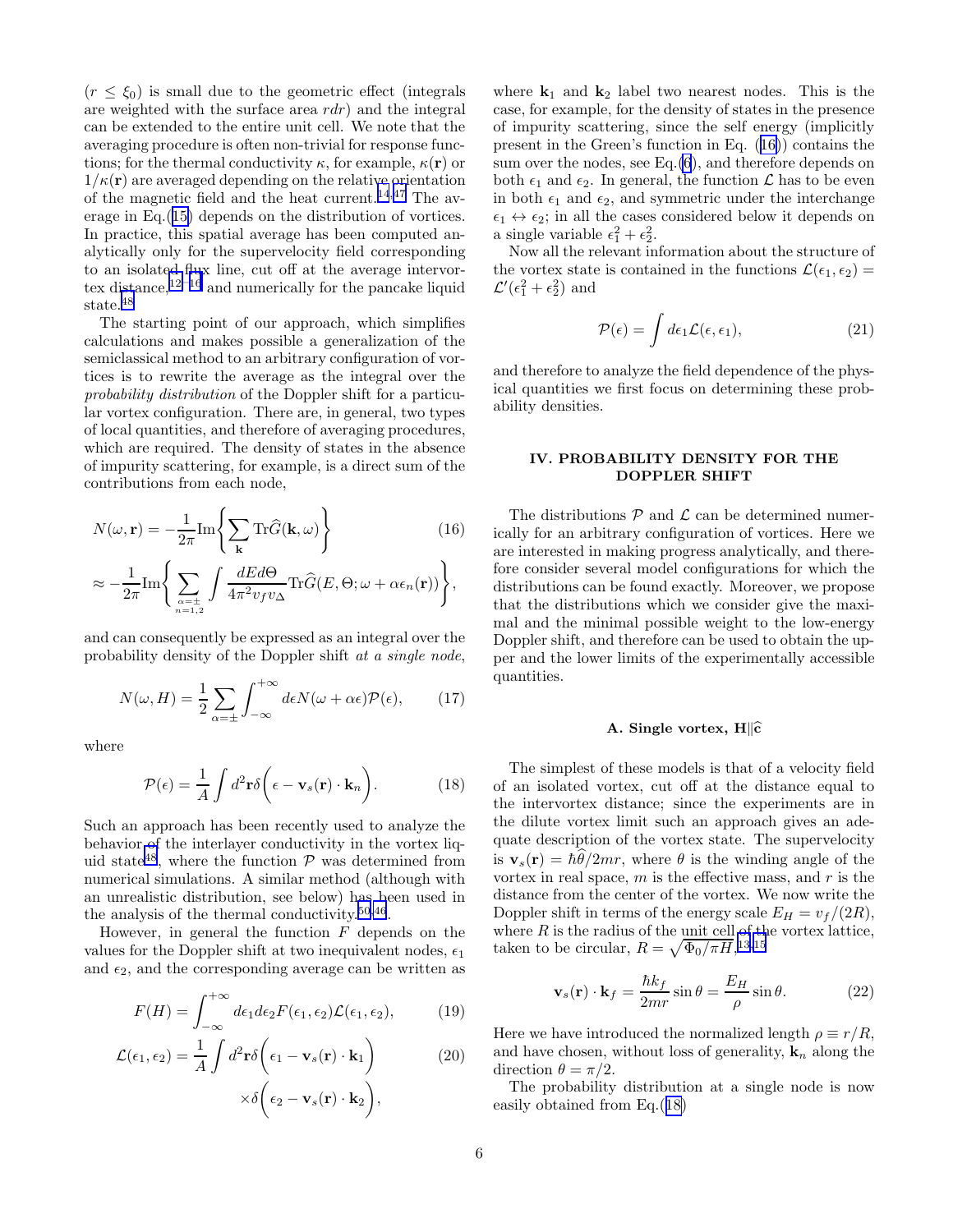<span id="page-7-0"></span>
$$
\mathcal{P}(\epsilon) = \frac{1}{\pi} \int_0^{2\pi} d\theta \int_0^1 \rho d\rho \delta\left(\epsilon - \frac{E_H}{\rho} \sin \theta\right) \tag{23}
$$
\n
$$
= \frac{E_H^2}{\pi \epsilon^3} \int_0^{2\pi} d\theta \sin^2 \theta \Theta\left(\frac{E_H}{\epsilon} \sin \theta\right) \Theta\left(1 - \frac{E_H}{\epsilon} \sin \theta\right),
$$

yielding

$$
\mathcal{P}(\epsilon) = \begin{cases} \frac{1}{2} \frac{E_H^2}{\epsilon^3}, & \text{if } \epsilon \ge E_H; \\ \frac{1}{\pi} \frac{E_H^2}{\epsilon^3} \left[ \arcsin \frac{\epsilon}{E_H} - \frac{\epsilon}{E_H} \sqrt{1 - \frac{\epsilon^2}{E_H^2}} \right], & \text{if } \epsilon < E_H. \end{cases}
$$
\n
$$
(24)
$$

Here we have taken  $\epsilon \geq 0$ , the probability density is even in  $\epsilon$ .

It was argued in Ref. [48](#page-24-0) that the function  $\mathcal{P}(\epsilon)$  for any vortex configuration has two important properties. First, the asymptotic behavior  $\mathcal{P}(\epsilon) = E_H^2/(2\epsilon^3)$  holds for  $\Delta_0 \gg \epsilon \gg E_H$ . Since the vortices repel each other, the vortex cores do not overlap. The large Doppler shifts come from the regions near the cores, where the superfluid velocity is high, and consequently are dominated by the single vortex physics. Second, in the absence of strong pinning  $\mathcal{P}(\epsilon)$  has a single energy scale  $E_H$  and depends on the Doppler shift only via  $\epsilon/E_H$ . Since the probability density is normalized,

$$
\int_{-\infty}^{+\infty} \mathcal{P}(\epsilon) d\epsilon = 1,
$$
\n(25)

we can follow Ref. [48](#page-24-0) and define a normalized dimensionless probability density as

$$
P(x) = E_H \mathcal{P}(\epsilon/E_H),\tag{26}
$$

where  $x = \epsilon/E_H$ .

The two-node probability distribution function is

$$
\mathcal{L}(\epsilon_1, \epsilon_2) = \frac{1}{\pi} \int_0^{2\pi} d\theta \int_0^1 \rho d\rho \delta\left(\epsilon_1 - \frac{E_H}{\rho} \sin \theta\right) \qquad (27)
$$

$$
\times \delta\left(\epsilon_2 - \frac{\epsilon_1 \sin(\theta + \phi_0)}{\sin \theta}\right),
$$

where  $\phi_0$  is the angle between the nodes  $\mathbf{k}_1$  and  $\mathbf{k}_2$  at the Fermi surface. For the pure d-wave symmetry which we consider here,  $\phi_0 = \pi/2$ , and the integral can be evaluated to give

$$
\mathcal{L}(\epsilon_1, \epsilon_2) = \frac{1}{\pi} \frac{E_H^2}{(\epsilon_1^2 + \epsilon_2^2)^2}, \quad \text{if } \sqrt{\epsilon_1^2 + \epsilon_2^2} \ge E_H,\qquad(28)
$$

and zero otherwise. The physical reason for the discontinuity is that for the nodes at the orthogonal positions  $\epsilon_1^2 + \epsilon_2^2 = E_H^2/\rho^2 \geq E_H^2$ , so that the probability of having the Doppler shifts not satisfying this inequality is identically zero. In an orthorhombic system, where the nodes are not at angle  $\pi/2$ , the shape of the distribution is different. In analogy with the single node probability density we can also define the dimensionless energies  $(x, y) = (\epsilon_1, \epsilon_2)/E_H$ , and introduce the function

$$
L(x,y) = E_H^2 \mathcal{L}(\epsilon_1, \epsilon_2) = \frac{1}{\pi (x^2 + y^2)^2}, \quad \text{if } x^2 + y^2 \ge 1,
$$
\n(29)

and zero otherwise.

# B. Single vortex,  $H\|_0$ ab

For the magnetic field applied in the superconducting plane it has been recently argued that for a relatively 3 dimensional high- $T_c$  material, such as YBCO, the semiclassical approach still captures the essential features of the quasiparticle behavior.<sup>[16](#page-23-0)</sup> The approach of Ref. [16](#page-23-0) is to take the supervelocity field from an anisotropic London model, but to introduce the Doppler shift only in the dispersion of the quasiparticles with the momenta in the plane. After rescaling the c-axis to make the unit cell of the vortex lattice isotropic, the Doppler shift is given  $\rm{bv}^{16}$  $\rm{bv}^{16}$  $\rm{bv}^{16}$ 

$$
\mathbf{v}_s(\mathbf{r}) \cdot \mathbf{k}_f = \frac{E_{ab}}{\rho} \sin \theta \sin(\phi - \alpha), \tag{30}
$$

where the angle  $\phi$  parameterizes the cylindrical Fermi surface,  $\alpha$  is the angle between the direction of the magnetic field in the plane and the  $x$ -axis, and the in-plane energy scale is  $E_{ab} = \eta E_H$ , where in the London effective mass model the anisotropy  $\eta = (\lambda_{ab}/\lambda_c)^{1/2}$ . In the nodal approximation (which provides an excellent agree-ment with the numerical results<sup>[16](#page-23-0)</sup>) the probability distribution of the Doppler shift at a single node is given by Eq.(24) with  $E_H$  replaced by  $E_1 = E_{ab} |\sin(\pi/4 - \alpha)|$  and  $E_2 = E_{ab} |\cos(\pi/4 - \alpha)|$  respectively for the two pairs of nodes. Any effects of the three dimensionality reduce the effective value  $E_{ab}$  rather severely<sup>[16](#page-23-0)</sup>, so that the estimate obtained using the value of  $\eta$  for the effective anisotropy in the two-dimensional case can only serve as an upper limit.

For such a geometry the Doppler shifts at the two neighboring nodes are related by  $\epsilon_2 = E_2 \epsilon_1 / E_1$ ; in contrast to the case of the field applied along the c-axis, the Doppler shift at one of the nodes uniquely determines the value of the Doppler shift at the other node independently of the winding angle  $\theta$  in real space. Therefore the two-node probability distribution is given by

$$
\mathcal{L}(\epsilon_1, \epsilon_2) = \mathcal{P}(\epsilon_1) \delta \left( \epsilon_2 - \frac{E_2}{E_1} \epsilon_1 \right), \tag{31}
$$

and a single average is always sufficient for computing the physical quantities in the semiclassical approximations for the field applied in the plane.

#### C. Vortex solids and liquids

We now discuss how the probability densities obtained above can be generalized to the case of vortex solids or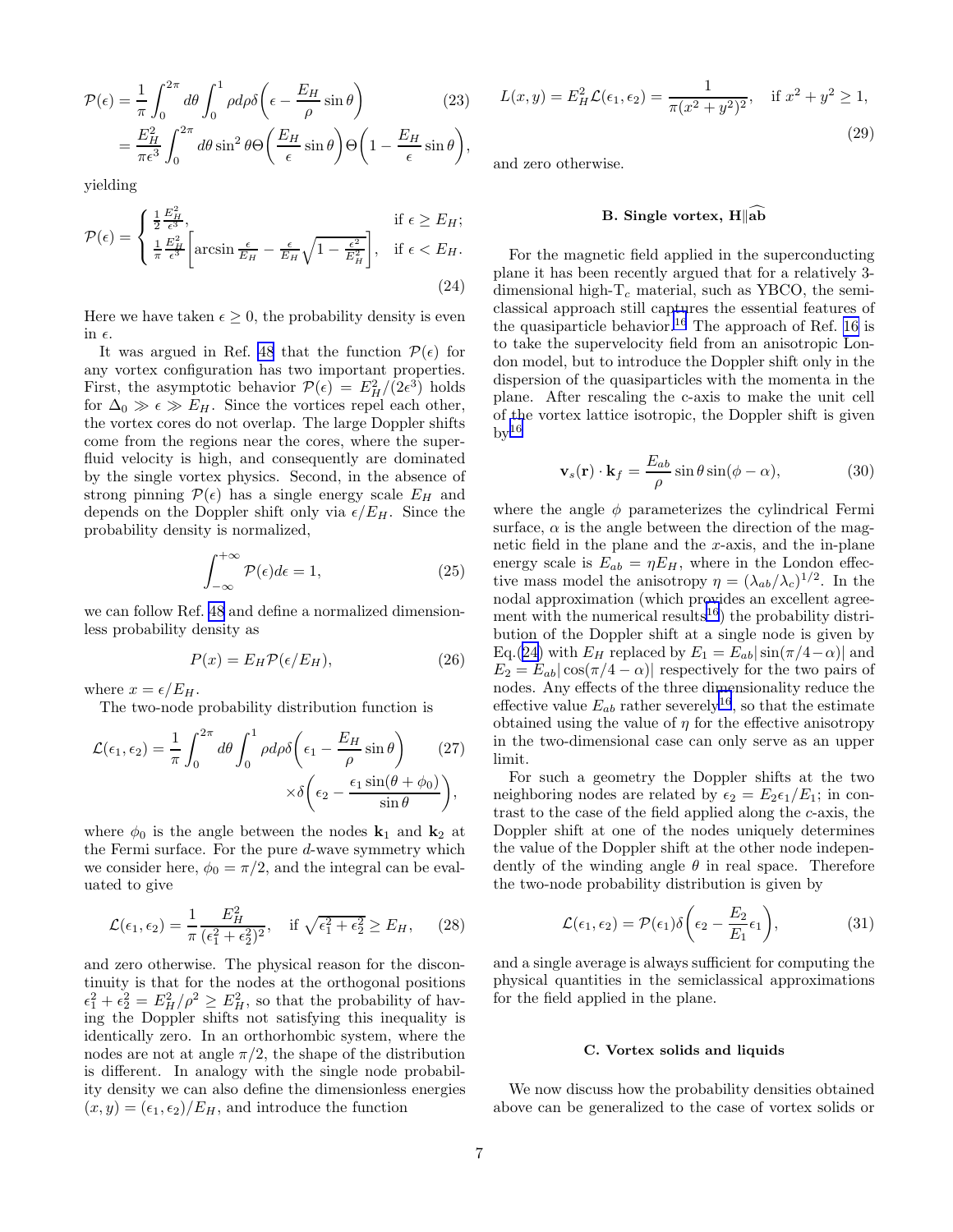<span id="page-8-0"></span>liquids. We first consider the single node probability density  $P(x)$ . Since this function is normalized, the question is what type of the redistribution of the density in Fig.1 one may expect for realistic vortex structures. As argued above, the high energy tail of the distribution is entirely determined by the single vortex physics, and is therefore insensitive to the structure of the vortex state; the redistribution of weight occurs in the region  $x \leq 1$  or  $\epsilon \leq E_H$ .

It is also clear that the single vortex picture described above underestimates the number of points where the Doppler shift vanishes. For the supervelocity field of a single vortex  $|\mathbf{v}_s(\mathbf{r})| > 0$  everywhere in the unit cell, and the Doppler shift vanishes only for the superfluid velocity direction normal to the nodal directions in k-space. In a vortex lattice there exist points where  $|\mathbf{v}_s(\mathbf{r})| = 0$ : the high symmetry locations such as midpoints between the centers of two neighboring vortices. Consequently, for vortex lattices  $P(0)$  is larger than it is in the single vortex picture. The weight shifted to the vanishing Doppler shift,  $x = 0$ , comes at the price of a reduction in the peak in  $P(x)$  and moving the peak to smaller x. The actual shape of the function depends on the type of the vortex lattice, the number of nearest neighbors, and on relative orientation of the basis vectors of the vortex lattice with respect to the nodal directions.

As the number of nearest neighbors is increased, so is the value  $P(0)$ . This value depends not only on the number of zeroes, but also on the asymptotic behavior of the supervelocity near a point where it vanishes,  $v_s(\mathbf{r}_0) = 0$ . It is easy to check that if  $v_s(\mathbf{r}-\mathbf{r}_0) \propto |\mathbf{r}-\mathbf{r}_0|^{\eta}$ , the contribution of this area to  $P(0)$  is finite for  $\eta < 2$ , is singular but integrable for  $2 \leq n \leq 3$ , and is non-integrable (and therefore non-physical) for  $\eta \geq 3$ . In a typical vortex distribution  $v_s$  varies linearly with the distance from  $r_0$ , so that  $P(0)$  remains finite. We now try to derive analytically an approximate distribution which gives a large weight to the probability of the vanishing Doppler shift; we consider it here to model a relatively disordered vortex state, such as a vortex liquid, and to provide a lower limit of the magnetic field dependence of the physical quantities. To make progress we consider a cylindrically symmetric spatial dependence of the supervelocity, modulated compared to the single vortex distribution. Different choices for the modulation of the superfluid velocity are considered in the literature<sup>[51](#page-24-0),[27](#page-24-0)</sup>; in any approach the supervelocity near the vortex core should remain nearly unmodified compared to the single vortex velocity field, while at the cell boundary  $v_s = 0$ . Therefore, in the cylindrically symmetric case, the Doppler shift (for  $\mathbf{H} \parallel \hat{\mathbf{c}}$ ) can be approximated as

$$
\mathbf{v}_s(\mathbf{r}) \cdot \mathbf{k}_f = E_H S(\rho) \sin \theta,\tag{32}
$$

where  $S(\rho \to 0) \propto 1/\rho$  and  $S(1) = 0$ .

Notice that the requirement that  $P(0)$  is finite imposes restrictions on the decay of  $S(\rho)$  as  $\rho \to 0$ . Since in the cylindrically symmetric model  $v<sub>s</sub>$  vanishes along a line rather than at discrete points (as it does for a realistic

vortex distribution), the required asymptotic behavior of  $S(\rho)$  is different from that of  $v_s$  in the system with points of vanishing Doppler shift. Nevertheless, as we show below, the appropriate choice of  $S(\rho)$  allows us to arrive at a probability distribution close to that obtained by numerical simulations of the vortex liquid. In such a liquid the distribution is temperature dependent. A detailed calculation therefore would have to take into account the changes in the probability density with the temperature in a given material. These changes are not well understood beyond simple models, and even then are usually accessible only via a dynamical simulations. We therefore take the point of view that for a qualitative or semiquantitative analysis it is sufficient to consider a model temperature-independent distribution.[48](#page-24-0)

Computing the distribution  $\mathcal{P}(\epsilon)$  from Eq.[\(18](#page-6-0)) we obtain

$$
P(x) = \frac{1}{\pi} \int_0^1 \frac{\rho d\rho}{\sqrt{S^2(\rho) - x^2}}.
$$
 (33)

Clearly,  $P(0)$  is finite when  $S(\rho \to 1) \propto (1 - \rho)^{\eta}$  with  $\eta$  < 1. We use here two different models where the superfluid velocity field of a single vortex is modulated to vanish at the unit cell boundary in a fashion which allows analytical progress. In the first, we take the modulating factor to be  $(1 - r^2/R^2)^{1/2}$ , which leads to  $S(\rho) = \sqrt{1 - \rho^2}/\rho$ . Computing the probability densities as in the previous section we find

$$
\mathcal{L}(\epsilon_1, \epsilon_2) = \frac{1}{\pi} \frac{E_H^2}{(\epsilon_1^2 + \epsilon_2^2 + E_H^2)^2},\tag{34}
$$

and

$$
\mathcal{P}(\epsilon) = \frac{1}{2} \frac{E_H^2}{(E_H^2 + \epsilon^2)^{3/2}}.
$$
\n(35)

In this case the measure of Doppler shift zeroes is large due to disorder in the positions of vortices,  $P(0) = 0.5$ . The simplicity of this probability distribution makes this choice attractive for further analytical work.

Another possible choice is  $S(\rho) = \sqrt{1 - \rho}/\rho$ ; it leads to

$$
\mathcal{L}(\epsilon_1, \epsilon_2) = \frac{1}{\pi} \frac{E_H^4}{(\epsilon_1^2 + \epsilon_2^2)^3}
$$
(36)  

$$
\times \left\{ 1 + \frac{\epsilon_1^2 + \epsilon_2^2}{E_H^2} - \frac{1}{\sqrt{4 \frac{\epsilon_1^2 + \epsilon_2^2}{E_H^2} + 1}} \left[ 1 + 3 \frac{\epsilon_1^2 + \epsilon_2^2}{E_H^2} \right] \right\}.
$$

Note that as  $(\epsilon_1^2 + \epsilon_2^2)E_H^2 \to 0$  the distribution  $\mathcal L$  is finite:  $\mathcal{L}(0,0) = 2/(\pi \vec{E_H^2})$ . The corresponding single node probability density is given by

$$
\mathcal{P}(\epsilon) = \frac{1}{\pi E_H} \left\{ \left[ \frac{E_H^3}{\epsilon^3} + \frac{3E_H^5}{4\epsilon^5} \right] \arccos \frac{1}{\sqrt{(2\epsilon/E_H)^2 + 1}} - \frac{3E_H^4}{2\epsilon^4} \right\}.
$$
 (37)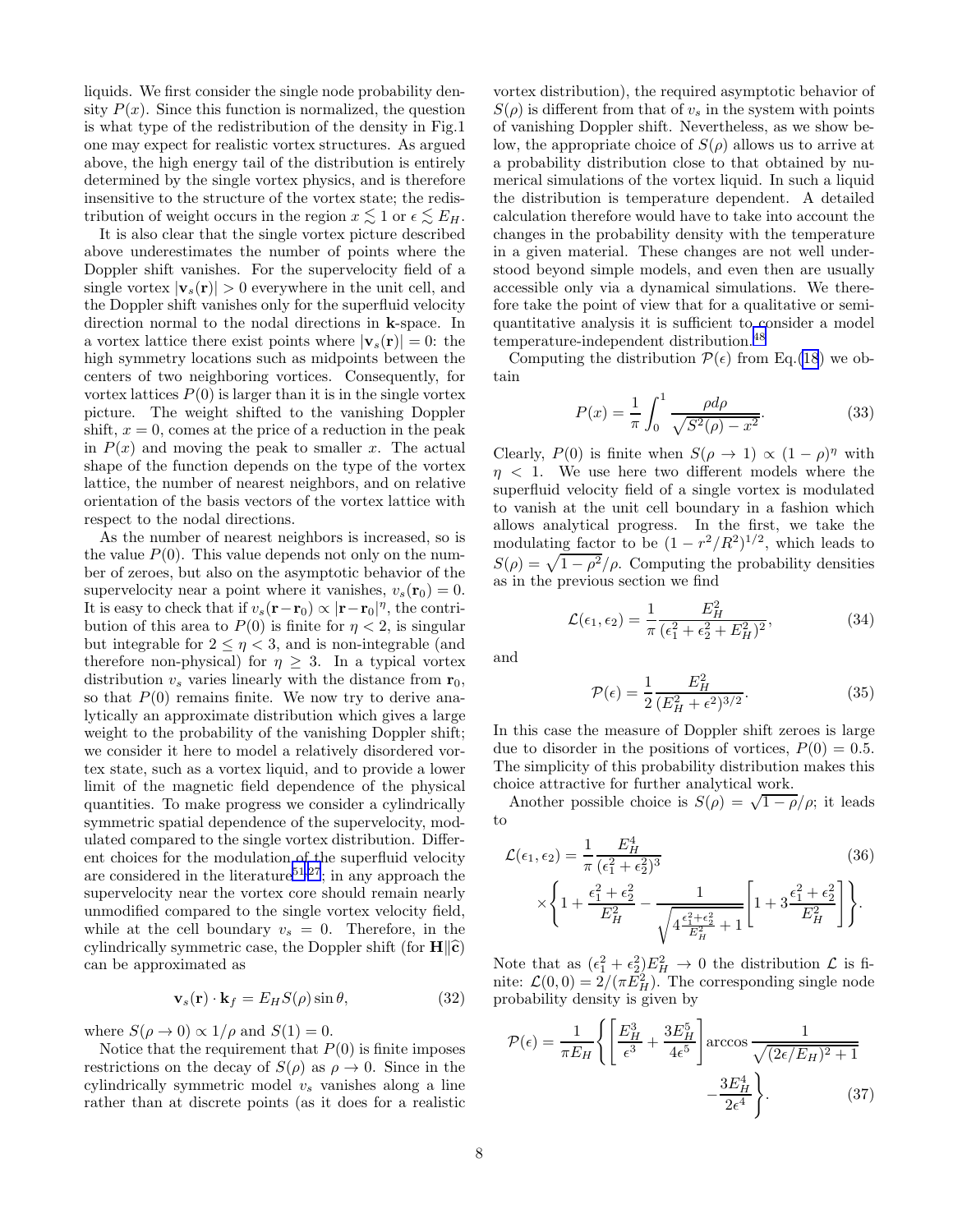<span id="page-9-0"></span>For this distribution  $P(0) = 32/(15\pi) \approx 0.68$ , larger than the value of 0.5 given by Eq. [\(35](#page-8-0)).

The probability density  $P(x)$  for all three distributions is shown in Fig. 1. In the following we will refer to the distributionsgiven by Eqs.  $(34)-(35)$  $(34)-(35)$  and by Eqs.  $(36) (36) (36)-$ ([37\)](#page-8-0) as liquid I and liquid II respectively. The reason for that is clear from the inset of Fig.1: these distributions are close to those obtained with the help of the Langevin dynamics simulations of the pancake liquid in Ref. [48;](#page-24-0) as in the vortex liquid they preserve the cylindrical symmetry of the supervelocity field on average, while introducing zeroes in that field because of the cancellation of the supervelocity from neighboring vortices. For a realistic vortex lattice we expect the results for thermodynamic quantities to be bracketed by the values obtained in the single vortex approach, which overestimated the effect of the field by under-counting the number of points in the unit cell of the vortex lattice where the Doppler shift for quasiparticles near a particular node vanishes, and, at least approximately, by the liquid II distribution given by Eqs.([36\)](#page-8-0)-([37\)](#page-8-0). The distribution function for the pancake liquid can be even sharper peaked at  $x = 0$ , nevertheless we believe that the approximate analytic form provides a reasonable low-end estimate for most experimental situations.



FIG. 1. Main panel: probability distribution  $P(x)$  in the single vortex approximation from Eq. [\(24\)](#page-7-0) (solid line), and for a model vortex liquid states from Eq. [\(35](#page-8-0)) (dashed line) for liquid I model, and from Eq. [\(37\)](#page-8-0) for the liquid II model (dot-dashed line). Inset: comparison of the distributions for the model liquid states (same notations as in the main panel) with the numerically determined distributions for pancake liquid in BSCCO at  $T = 9K$  (narrow distribution) and  $T = 67K$ (broad distribution) from Ref.48.

# D. Completely disordered vortex state

The "universal" high Doppler shift behavior of the probability density,  $P(x) \propto x^{-3}$  results from the strong repulsion between the vortex lines which prevents vortex cores from overlapping. If the vortices were noninteracting, in a disordered state their positions would be completely random, leading to a Gaussian distribution of the Doppler shifts. Such an approximation has been used by Yu et al.<sup>[50](#page-24-0)</sup> and Franz<sup>[46](#page-24-0)</sup> in their analysis of the thermal conductivity in the vortex state. Even though it is never realized, it is instructive to compare the predictions obtained with such a distribution with the results obtained in the framework outlined above. The comparison may be useful for the extremely anisotropic layered superconductors in the geometry with the field applied in the basal plane. In that arrangement vortices lack proper cores, the intervortex repulsion is weakened, and we expect significant disorder in vortex positions due to the presence of defects (such as boundary effects, twin boundaries, etc. ). Consequently, the  $1/x^3$  asymptotic behavior does not onset up to large Doppler shifts (very close to the core), and over the low (compared to the gap amplitude) energies, the probability density decays rapidly. We therefore also consider in the following the random distribution of vortices, which leads (omitting factors of  $\ln \lambda_L/\xi_0$  in the width of the Gaussian) to the probability density<sup>[50](#page-24-0),[46](#page-24-0)</sup>

$$
P(x) \approx \frac{1}{\sqrt{\pi}} e^{-x^2}.
$$
 (38)

We now investigate the dependence of the thermodynamic coefficients on the magnetic field and the temperature for different structure of the vortex state and compare it with the experimentally observed behavior.

#### V. DENSITY OF STATES: PURE LIMIT

We begin by considering the density of states and the electronic contribution to the specific heat in the pure limit. While this is one of the simplest quantities to analyze, it is the one directly relevant to the measurements of the field dependence of the specific heat in YBCO single crystals.<sup>[2](#page-23-0)–[5](#page-23-0)</sup> To justify ignoring impurities in this analysis we emphasize that the energy scales associated with the Doppler shift are quite large, and at moderate fields exceed the impurity bandwidth even in not too clean samples, and exceed it by far in the latest single crystals.[4](#page-23-0),[5](#page-23-0) Taking the Fermi velocity  $v_f \sim 1.5 - 2.5 \times 10^7$  cm/s<sup>[30](#page-24-0)</sup>, we obtain  $E_H/\sqrt{H} \sim 30 \text{ K} \cdot \text{T}^{-1/2}$ , and for YBCO near optimal doping, where  $1/\eta \sim 2.5-4$ , we obtain  $E_{ab}/\sqrt{H} \leq 10$  $K \cdot T^{-1/2}$ , while the impurity bandwidth  $\gamma$  is of the order of a few Kelvin or less.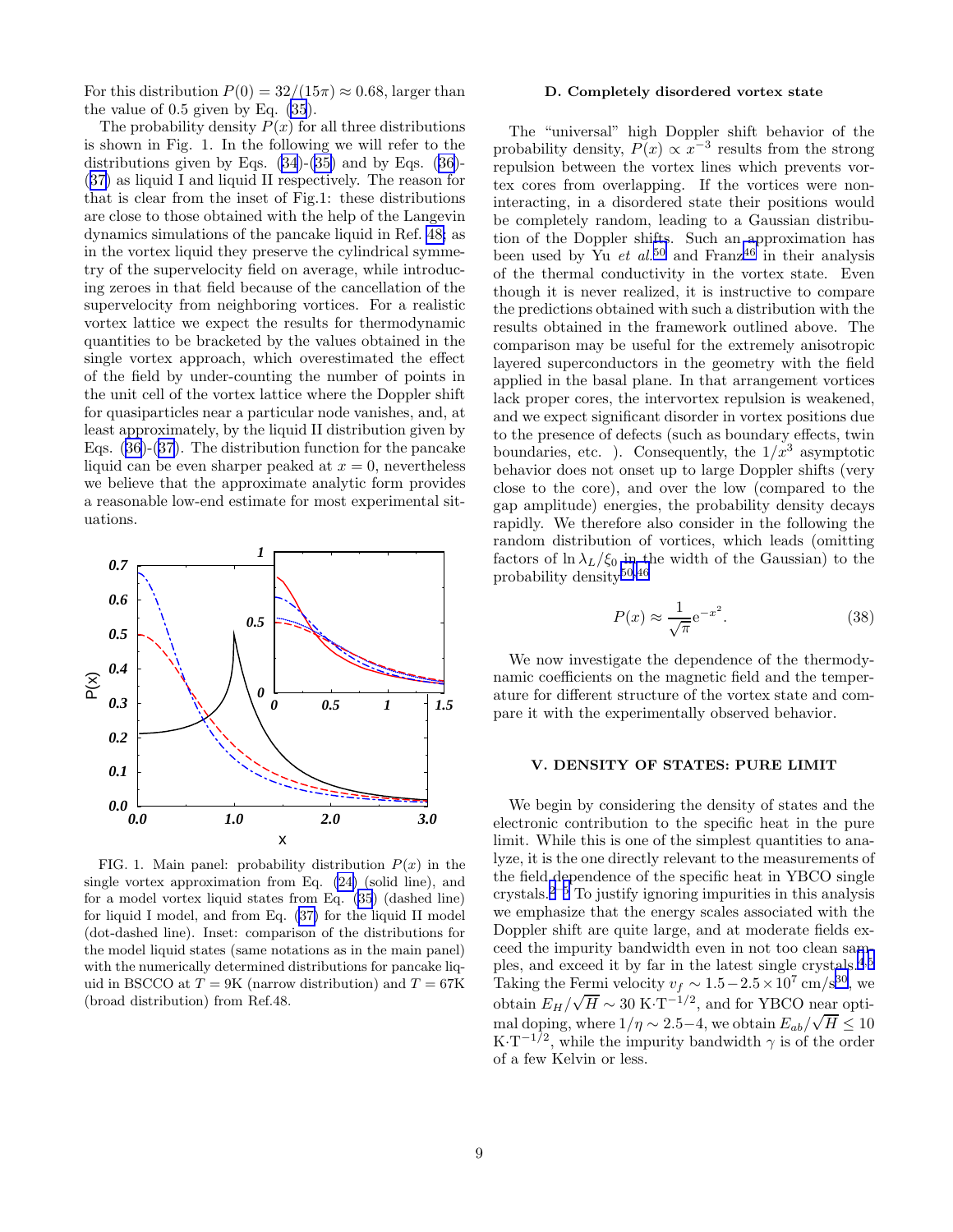# A. Density of states for  $H\|\hat{c}$ .

<span id="page-10-0"></span>We first consider the experimental arrangement with  $H\|\hat{c}$ . The density of states in the pure limit is given by  $Eq.(17)$  $Eq.(17)$  leading to

$$
N(\omega, H) = \int_{-\infty}^{+\infty} d\epsilon N(\omega + \epsilon) \mathcal{P}(\epsilon)
$$

$$
= \int_{-\infty}^{+\infty} d\epsilon \frac{|\omega + \epsilon|}{\pi v_f v_{\Delta}} \mathcal{P}(\epsilon).
$$
(39)

Introducing the dimensionless variable  $x = \epsilon/E_H$  and considering hereafter  $\omega \geq 0$  we find that the density of states is given by

$$
N(\omega, H) = \frac{2\omega}{\pi v_f v_{\Delta}} \int_0^{\omega/E_H} P(x) dx
$$
 (40)  
 
$$
+ \frac{2E_H}{\pi v_f v_{\Delta}} \int_{\omega/E_H}^{\infty} x P(x) dx.
$$

The scaling properties of the density of states with  $\omega/E_H^{52}$  $\omega/E_H^{52}$  $\omega/E_H^{52}$  can be made obvious by rewriting it as

$$
N(\omega, H) = \frac{E_H}{\pi v_f v_\Delta} F_N\left(\frac{\omega}{E_H}\right),\tag{41}
$$

$$
F_N(Z) = 2\left(Z \int_0^Z P(x)dx + \int_Z^\infty xP(x)dx\right). \tag{42}
$$

The residual density of states at the Fermi surface is given by

$$
N(0, H) = M_1 \frac{E_H}{\pi v_f v_{\Delta}} = \frac{M_1}{2v_{\Delta}} \sqrt{\frac{H}{\pi \Phi_0}},
$$
(43)

where  $M_1$  is the first moment of the probability distribution of the Doppler shift

$$
M_1 = 2 \int_0^\infty x P(x) dx,\tag{44}
$$

which contains all the information about the structure of the vortex state relevant to the magnitude of the  $\sqrt{H}$  term in the specific heat. For the probability density given by  $Eq.(24)$  $Eq.(24)$  (single vortex model) we then find  $M_1^s = 4/\pi \approx 1.27$ , while for the liquid I distribution given by Eq.([35\)](#page-8-0) we obtain  $M_1^l = 1$ . For liquid II distribution the integral can be evaluated numerically to give  $M_1^{l2} \approx 0.85$ , while for the completely disordered distribution of vortices  $M_1^g = 1/\sqrt{\pi} \approx 0.56$ . We therefore expect that  $M_1 \sim 1$  for any realistic vortex state. Furthermore, since the number of zeros of the Doppler shift increases with the increased disorder in the lattice<sup>[48](#page-24-0)</sup>, we expect on general grounds that the coefficient is larger for the more ordered vortex state. The residual density of states given by Eq. (43) is close to the expression obtained by Won and Maki in a different approximation scheme<sup>[53](#page-24-0)</sup>.

Expanding Eqs.(41)-(42) at low energies  $\omega \ll E_H$  we find

$$
N(\omega, H) \approx \frac{E_H}{\pi v_f v_\Delta} \bigg( M_1 + \frac{\omega^2}{E_H^2} P(0) \bigg). \tag{45}
$$

Therefore the energy dependence of the density of states in the field dominated regime is determined by the probability weight of the vanishing Doppler shift. As the lattice changes toward a larger coordination number and towards disorder, the measure of points where the superfluid velocity vanishes increases. As a result, the coefficient of the leading field dependent term,  $M_1$ , decreases, while the coefficient of the energy dependent term,  $P(0)$ , increases. The values of this coefficient are  $P^{s}(0) = 2/3\pi \approx 0.21, P^{l}(0) = 0.5, P^{l2}(0) = 0.68, \text{ and}$  $P^g(0) = 1/\sqrt{\pi} \approx 0.56$  for the single vortex, liquid, and Gaussian distributions respectively. It immediately follows that the position of the crossover from the field dominated to the zero-field temperature dominated behavior in the average density of states is much more sensitive to the structure of the vortex state than the leading fielddependent term.

In the effective weak-field range,  $\omega \gg E_H$ , the field dependent contribution is independent of the distribution of vortices. The vortices are well separated, and the regions where the Doppler shift exceeds the temperature are close to the cores, and consequently dominated by the universal tails  $P(x) = 1/2x^3$ , yielding

$$
N(\omega, H) \approx \frac{\omega}{\pi v_f v_{\Delta}} \left( 1 + \frac{1}{2} \frac{E_H^2}{\omega^2} \right). \tag{46}
$$

The full dependence of the density of states on the energy and the magnetic field can be obtained from Eqs. $(41)-(42)$  with the probability densities discussed above. For the single vortex picture we regain the result of Kübert and Hirschfeld $^{13}$  $^{13}$  $^{13}$ 

$$
F_N^s(Z) = \frac{Z}{\pi} \tag{47}
$$

$$
\times \begin{cases} \pi \Big( 1 + Z^{-2}/2 \Big), & \text{if } Z \ge 1; \\ Z^{-2} \Big[ (1 + 2Z^2) \arcsin Z + 3Z\sqrt{1 - Z^2} \Big], & \text{if } Z \le 1. \end{cases}
$$

For the liquid I model we obtain a remarkably simple result

$$
F_N^l = \sqrt{Z^2 + 1},\tag{48}
$$

$$
N^{l}(\omega, H) = \frac{\sqrt{\omega^{2} + E_{H}^{2}}}{\pi v_{f} v_{\Delta}} \tag{49}
$$

while for the liquid II model the integral can only be evaluated numerically, and for the Gaussian model

$$
F_N^g(Z) = Z\Phi(Z) + \frac{\exp(-Z^2)}{\sqrt{\pi}},
$$
\n(50)

where  $\Phi(Z)$  is the probability integral.<sup>[54](#page-24-0)</sup> Notice that for the Gaussian distribution the enhancement of the density of states in the weak field limit,  $\omega \gg E_H$  is vanishingly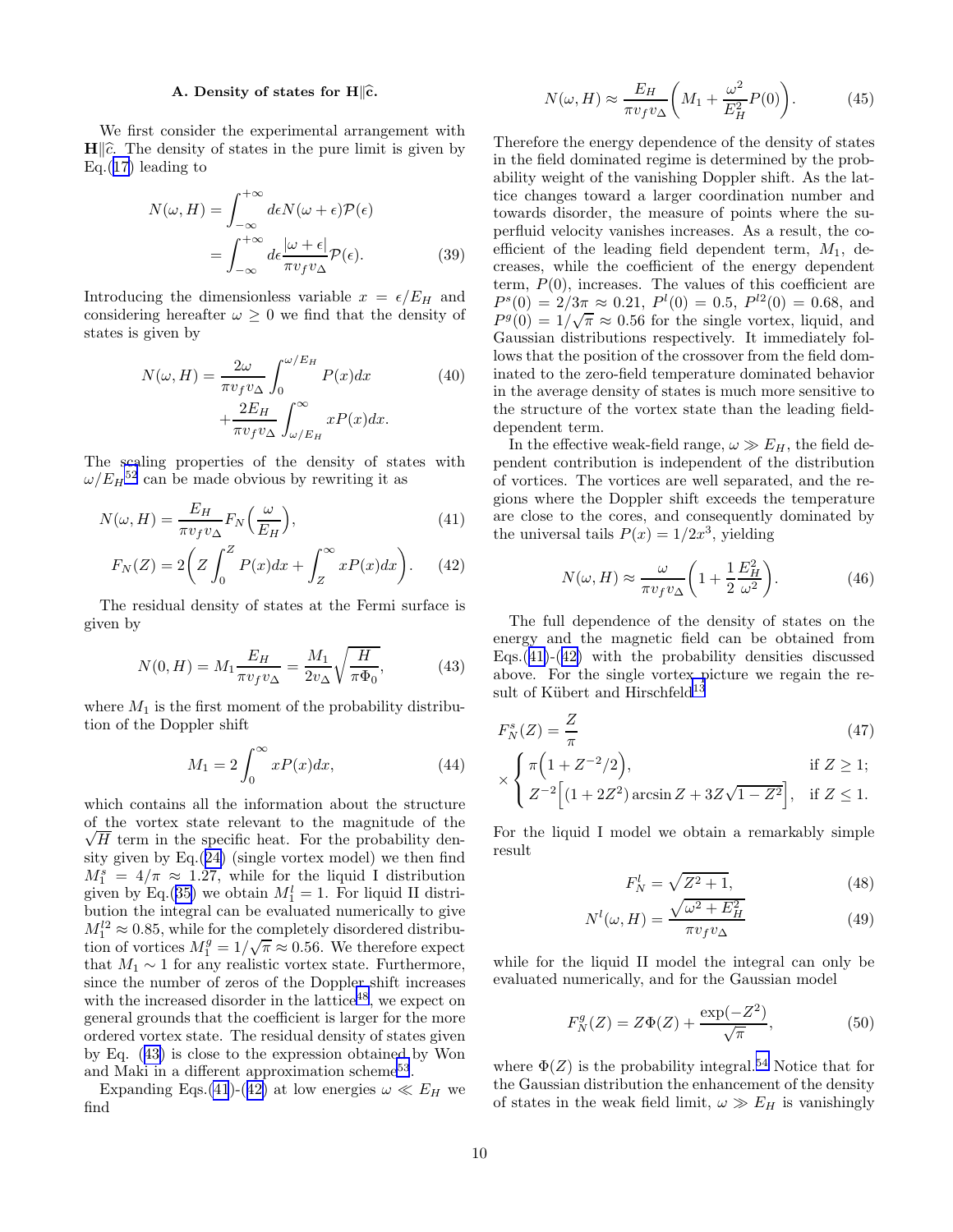<span id="page-11-0"></span>small in  $\omega/E_H$ , in contrast to Eq.([46\)](#page-10-0). Indeed, in this limit the field-dependent part of the density of states is determined by the weight in the part of the distribution  $P(\epsilon)$  with  $\epsilon \geq \omega$ , which is exponentially small.



FIG. 2. Energy dependence of the density of states in the magnetic field for different models of the probability density for the Doppler shift. Density of states is in units of  $E_H/(\pi v_f v_\Delta)$ .

This difference is clear from Fig.2. The low energy limit of the density of states depends on the moment of the distribution function, and is therefore different for each of the model distributions. On the other hand the high energy, or weak field, limit yields the same result for the models respecting the asymptotic  $x^{-3}$  decay for the probability distribution  $P(x)$ , while the Gaussian model gives the density of states which is not enhanced relative to the zero-field value. The Gaussian model therefore misses the field-dependent contribution to the physical quantities at high energies, leading to incorrect results, especially in the regime  $T \leq E_H$ .

# B. Density of states for  $H\|_{\mathbf{a}}\widehat{\mathbf{b}}$ .

We can now analyze in the same framework the anisotropy in the density of states for the field applied in the superconducting plane, at an angle  $\alpha$  to the xaxis. As discussed in Section [IV B](#page-7-0), density of states for such a configuration is a sum over the two inequivalent pairs of nodes, with the different characteristic scales for the Doppler shift at each pair of nodes,

$$
E_1 = E_{ab} |\sin(\pi/4 - \alpha)|,\tag{51}
$$

$$
E_2 = E_{ab} |\cos(\pi/4 - \alpha)|. \tag{52}
$$

In the London model  $E_{ab} = \eta E_H$ , where  $\eta$  is the penetration depth anisotropy ratio. We emphasize that in reality the value of the "effective" anisotropy depends

on the details of the c-axis transport properties<sup>[16](#page-23-0)</sup>, and therefore the estimate of  $E_{ab}/\sqrt{H} \sim 10 \text{ K} \cdot \text{T}^{-1/2}$  is just an upper limit on its magnitude, and, as we comment below, the value inferred from the available experimental data on the specific heat is lower.

The density of states in the clean limit is given by

$$
N(\omega, H; \alpha) = \frac{1}{2} \Big[ N_1(\omega, H) + N_2(\omega, H) \Big], \tag{53}
$$

where  $N_i$  is computed from Eq.([41\)](#page-10-0) as in the previous section but with  $E_i$   $(i = 1, 2)$  replacing  $E_H$ .

As is known<sup>[16](#page-23-0),[18](#page-23-0)</sup> the residual density of states exhibits fourfold oscillations as a function of the direction of the applied field in the plane

$$
N(0, H; \alpha) = \frac{M_1}{2} \frac{E_1 + E_2}{\pi v_f v_{\Delta}}
$$
  
= 
$$
\frac{M_1}{\sqrt{2\pi}} \frac{E_{ab}}{v_f v_{\Delta}}
$$
max[|\sin \alpha|, |\cos \alpha|]. (54)

The minima of the density of states occur when the field is along the nodal direction,  $\alpha = \pi/4 + \pi n/2$ . In that case at two of the four nodes the circulating currents are in the plane orthogonal to the direction of the Fermi momentum at the node, and consequently the Doppler shift vanishes at all points in real space (either  $E_1 = 0$  or  $E_2 = 0$ ), as seen in Fig.3. In contrast, when the field is along the antinodal direction, the Doppler shift in non-zero, and all four nodes contribute to the density of states, leading to a maximum in  $N(\omega, H)$ .<sup>[16](#page-23-0)</sup>



FIG. 3. Contribution of different nodes to the density of states. The nodes are numbered and the direction of the Fermi momentum is shown at each nodal point. Left: field along the nodal direction and orthogonal to the other pair of nodes. The Fermi momentum at nodes 2 and 4 (broken line) is orthogonal to the plane where supercurrents flow, and the Doppler shift vanishes everywhere in space for this pair of nodes. Right: field in the antinodal direction. The Doppler shift is non-vanishing at some points in space for each node, and the density of states is maximal.

It is important to emphasize that, as is clear from Fig.3, it is only for a tetragonal system that the minima in the density of states occur for the field along the node. One reason for that is that in an orthorhombic system  $(m_a \neq m_b)$ , for the field applied in a direction other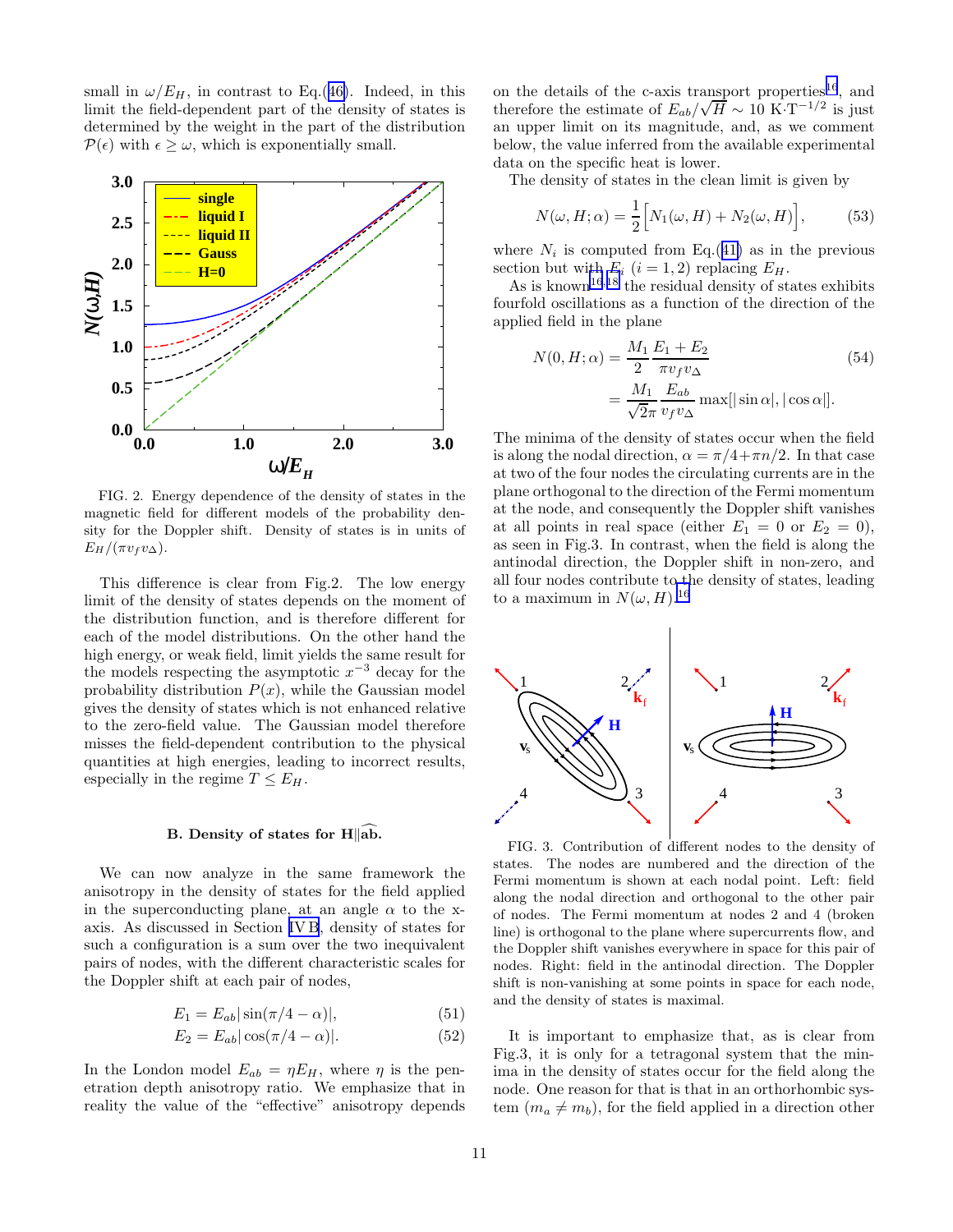<span id="page-12-0"></span>than along the principal axes of the effective mass tensor, the directions of the internal and the external fields differ.<sup>[55](#page-24-0)</sup> The difference may be quite small in the experimentally relevant field range; ignoring it, Schachinger and Carbotte<sup>[56](#page-24-0)</sup> argued that the minima occur when the field is parallel to the direction of the Fermi velocity at the node, which differs from the direction towards the node.

The anisotropy in the density of states given by Eq.[\(54](#page-11-0)) is ∼ 30% for the purely two-dimensional model considered here. Any three-dimensionality reduces this number severely: if there is a line of nodes extending along the z-axis, for the field applied towards a node in the equatorial plane, the Doppler shift vanishes only for the nodal quasiparticles with momenta in the plane. For the quasiparticles on the same nodal line but with a component of the momentum along the z-axis the Doppler shift is finite, consequently the node is still "active" in contributing to the density of states. In the simplest estimate in a 3-dimensional system the effect is reduced to  $7-8\%^{16}$  $7-8\%^{16}$  $7-8\%^{16}$ , in some models with a tight binding dispersion along the c-axis it may be reduced even further, to about  $4\%^{57}$  $4\%^{57}$  $4\%^{57}$ , making the effect more difficult to detect.

The anisotropy is also rapidly washed out with in-creased energy<sup>[16](#page-23-0)</sup>. Since the density of states has a minimum when the field is applied along a node  $(E_1 = 0)$ for example), the corresponding pair of nodes is "inactive" and insensitive to the field; therefore the density of states increases linearly in energy, as in the absence of a field. For the field away from the nodal direction the density of states increases as a square of the energy, see Eq. [\(45](#page-10-0)), resulting in a rapid suppression of the difference between the two geometries. For low energies in the limit  $\omega \ll E_1, E_2$ , which can only happen if the field is not close to a nodal direction  $(E_1, E_2 \neq 0)$ , we have

$$
N(\omega, H; \alpha) \approx \max[|\sin \alpha|, |\cos \alpha|] \frac{E_{ab}}{\pi \sqrt{2} v_f v_\Delta}
$$
(55)  

$$
\times \left[ M_1 + \frac{\omega^2}{E_{ab}^2} \frac{2}{|\cos 2\alpha|} P(0) \right].
$$

On the other hand, if  $E_1 \ll \omega \ll E_2$ , which may happen when the field is close to one of the nodes, and  $E_1 \ll E_2$ , we have

$$
N(\omega, H; \alpha) \approx \frac{1}{2\pi v_f v_{\Delta}} \left[ M_1 E_2 + \omega + \frac{\omega^2}{E_2} P(0) + \frac{E_1^2}{2\omega} \right].
$$
\n(56)

The anisotropy in the density of states as a function of the angle for the liquid I model is shown in Fig.4, at low energies there is no qualitative difference between the different models, see below. As the energy is increased the sharp minima fill up, and the resulting anisotropy decreases.



FIG. 4. Angular dependence of the density of states, measured in units of  $E_{ab}/(\pi v_f v_\Delta)$ , on the the direction of the applied magnetic field. Density of states has been computed with the model liquid I probability density of the Doppler shift. Angle  $\alpha$  is measured with respect to the x-axis, and the minima are along the position of the nodes. Notice a significant reduction in the anisotropy at energies of the order of  $E_{ab}$ .

The angular dependence of the density of states vanishes at higher energies, as for  $\omega \gg E_1, E_2$  with a realistic distribution respecting the asymptotic behavior  $P(x) \propto x^{-3}$  for  $x \gg 1$ 

$$
N(\omega, H; \alpha) \approx \frac{\omega}{\pi v_f v_{\Delta}} \left( 1 + \frac{1}{4} \frac{E_1^2 + E_2^2}{\omega^2} \right)
$$
(57)  
= 
$$
\frac{\omega}{\pi v_f v_{\Delta}} \left( 1 + \frac{1}{4} \frac{E_{ab}^2}{\omega^2} \right).
$$

The exact crossover scale from the strong to the weak field regime depends on the particular choice of the probability distribution. This is shown in Fig.5 for the three different choices of  $P(x)$  considered in this work.

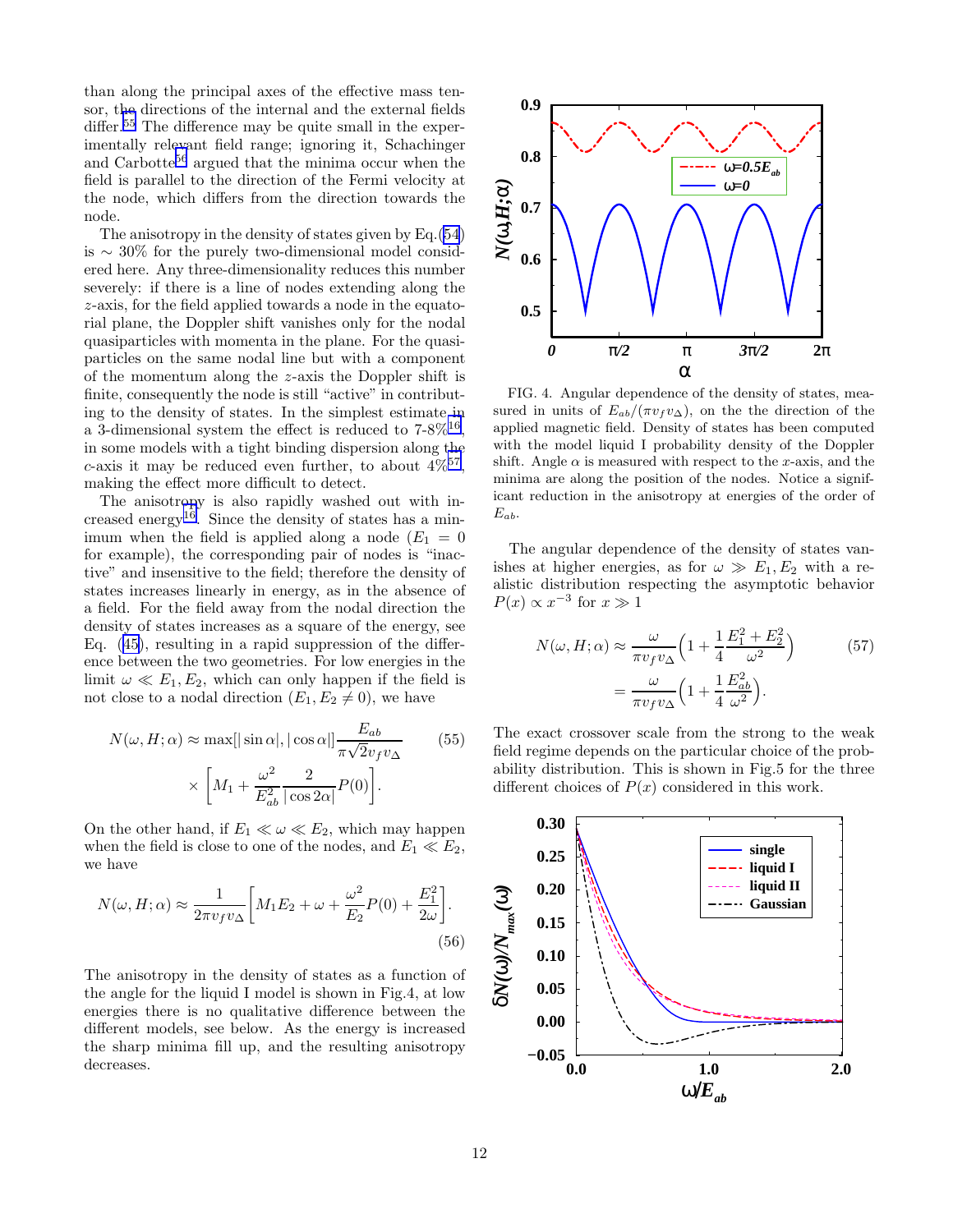<span id="page-13-0"></span>FIG. 5. Relative anisotropy in the density of states,  $\delta N(\omega) = N(\omega, H; \alpha = 0) - N(\omega, H; \alpha = \pi/4)$  normalized by the maximal  $N_{max}(\omega) = N(\omega, H; 0)$  for different models considered in the text. Notice that the relative anisotropy at  $\omega = 0$  is identical for all models, as is clear from Eq. [\(54](#page-11-0)). In the single vortex model the anisotropy vanishes identically at  $\omega \ge E_{ab}$ , see Eq.[\(47](#page-10-0)). For the Gaussian model the exponential asymptotic behavior of the probability distribution leads to the inverse anisotropy in the intermediate energy range. The two liquid models yield a very similar dependence of the anisotropy on the energy.

# C. Zeeman splitting

Typically the Zeeman shift is small compared to the Doppler energy scale, and does not modify significantly the density of states. Indeed, for the field along the caxis, the spin-up and spin-down density of states is given by

$$
N^{\pm}(\omega, H) = \frac{E_H}{\pi v_f v_{\Delta}} F_N\left(\frac{\omega_{\pm}}{E_H}\right),\tag{58}
$$

where  $\omega_{\pm} = |\omega \pm \mu H|$ . Therefore, for example, the corrections to the residual density of states due to the paramagnetic contributions in the regime  $\mu H \ll E_H$  are of the order

$$
\frac{\delta N(0, H)}{N(0, H)} \approx \left(\frac{\mu H}{E_H}\right)^2 \frac{P(0)}{M_1} \ll 1.
$$
 (59)

For a quasi three dimensional materials, such as YBCO, the relevant energy for the field applied in the plane is  $E_{ab}$ . Even if this energy scale is only 15% of  $E_H$ , a factor of 2-3 smaller than estimated, the ratio  $E_{ab}/\mu H \sim$  $6.7/\sqrt{H}$  T<sup>1/2</sup> implies a crossover field of 45 T. Consequently the Zeeman splitting is unimportant compared to the Doppler shift in the experiments performed so far in YBCO. This is in contrast to more two-dimensional materials, such as BSCCO, where the response to a parallel magnetic field is dominated by the Zeeman splitting.[59](#page-24-0),[60](#page-24-0)

The situation is different for the geometry with the field applied along a node; this was first pointed out in Ref. [19.](#page-23-0) In this case the Doppler shift at one pair of the nodes vanishes, and, at  $\omega = 0$ , the only contribution to the density of states at these nodes is due to the Zeeman splitting. The Zeeman splitting leads to a finite contribution to the density of states which is linear in  $\mu$ H, and consequently reduces the residual anisotropy  $\delta N(0, H)$ . This reduction has been investigated in Ref. [19](#page-23-0).

This is however not the only effect of the paramagnetic coupling. Since the density of states at the nodes with the vanishing Doppler shift is now dominated by the Zeeman splitting at low energies, the anisotropy is not reduced as rapidly with the increasing energy. Indeed, if only the paramagnetic effect is take into account, the total (per particle, i.e. summed over the spins rather than per spin) density of states is

$$
N_Z(\omega, H) = \sum_{\alpha = \pm} \frac{|\omega + \alpha \mu H|}{\pi v_f v_{\Delta}} = \frac{2 \max[\mu H, |\omega|]}{\pi v_f v_{\Delta}}, \quad (60)
$$

and therefore the anisotropy increases with  $\omega$  up to  $\omega =$  $\mu$ H, where it reaches a maximum.

Let us consider the liquid I model, where the analytic expression for the density of states is particularly simple, the results are not modified substantially if other models are used. The anisotropy in the total (summed over the spin directions) density of states between the nodal and the anti-nodal directions is given by

$$
\delta N(\omega, H) = \frac{1}{2\pi v_f v_\Delta} \tag{61}
$$

$$
\times\!\left[\sum\limits_{\alpha=\pm}\!\left(2\sqrt{\omega_{\alpha}^2+E_{ab}^2/2}-\sqrt{\omega_{\alpha}^2+E_{ab}^2}\right)-2\max[\mu H,|\omega|]\right]
$$

As Fig.6 demonstrates, even though the zero-energy anisotropy is severely reduced upon inclusion of the Zeeman splitting, the anisotropy at moderate energies is close to the result obtained without accounting for the paramagnetic effect. It is clear that the magnitude of the reduction and the crossover energy depend on the actual value of  $E_{ab}$ , and we need a realistic estimate of this value to evaluate the impact of the paramagnetic splitting on the experimental results for the field along a nodal direction. Such an estimate can be obtained from the analysis of the data on the specific heat which we discuss in the next section.



FIG. 6. Effect of the Zeeman splitting on the anisotropy in the density of states. Here  $E_{ab}/\sqrt{H} = a \text{ K} \cdot \text{T}^{-1/2}$ . Main panel: energy dependence of the anisotropy for the liquid I distribution with (solid line) and without (dashed line) accounting for the Zeeman splitting for  $a = 5$  at  $H = 10$  tesla. Inset: anisotropy in the residual density of states, in units of  $a/2\pi v_f v_\Delta$ , as a function of the applied field. Dashed line: no Zeeman effect, dot-dashed line:  $a = 10$ , solid line:  $a = 5$ .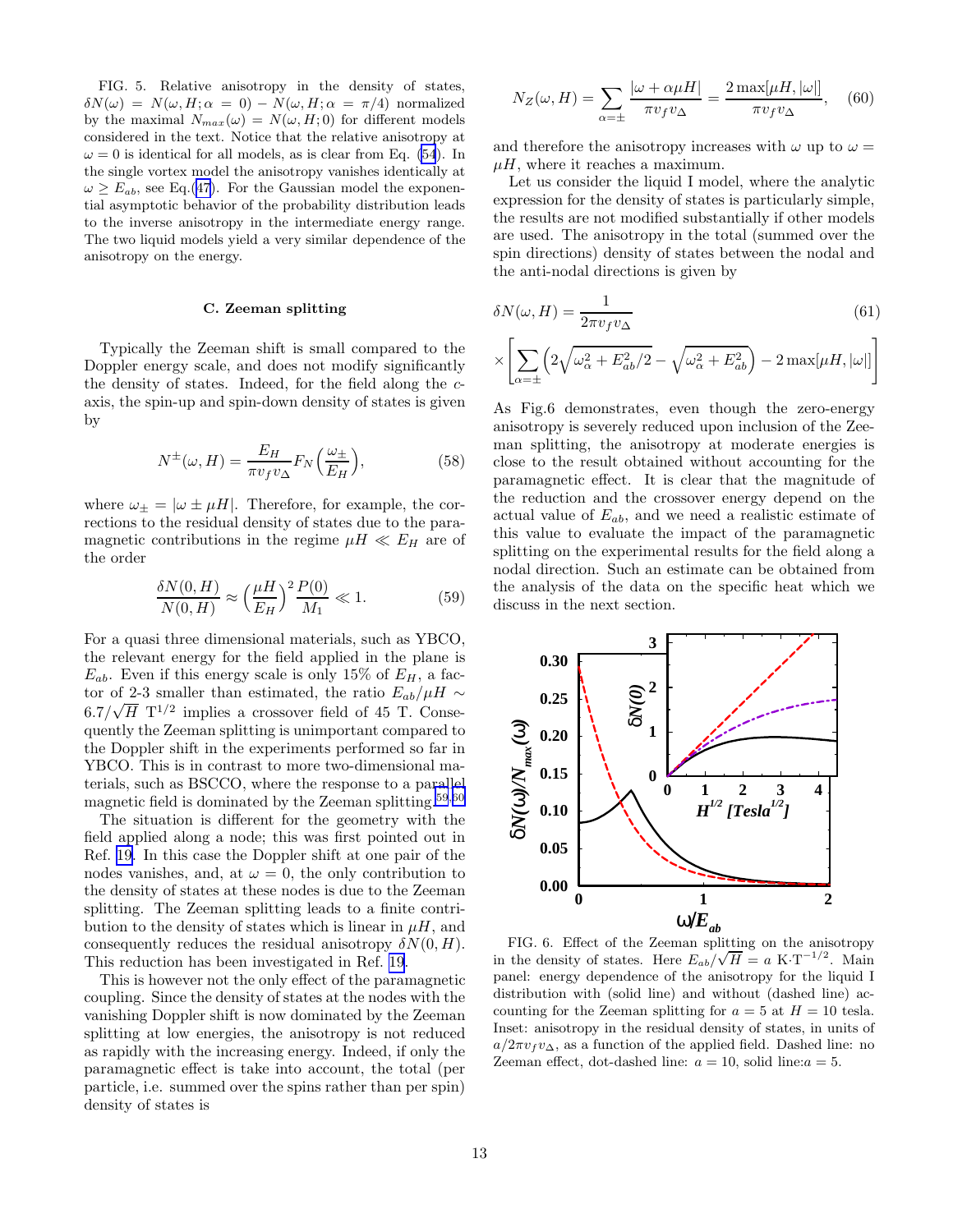# VI. SPECIFIC HEAT AND SCALING

The information about the density of states is experimentally available primarily via the specific heat measurements, and we now address this quantity in more detail. The preliminary analysis of some of these issues within the single vortex picture has been carried out by us before<sup>[58](#page-24-0)</sup>. Here we concentrate on the effects of different distributions, and on the measurability of the specific heat anisotropy.

#### A. Specific heat

The electronic contribution to the specific heat is given  $bv^{13,58}$  $bv^{13,58}$  $bv^{13,58}$  $bv^{13,58}$  $bv^{13,58}$ 

$$
C(T, H) = \frac{1}{2} \int_{-\infty}^{+\infty} d\omega N(\omega, H) \left(\frac{\omega^2}{T^2}\right) \cosh^{-2} \frac{\omega}{2T}
$$
 (62)  
=  $T \int_{0}^{\infty} dx x^2 N(xT, H) \cosh^{-2} \frac{x}{2}.$ 

Making use of Eq.([41](#page-10-0)) we can rewrite the specific heat in the form useful for further analysis. For the field along the c-axis,  $\mathbf{H} \parallel \hat{\mathbf{c}}$ , we have

$$
C(T, H) = \frac{2TE_H}{\pi v_f v_\Delta} \int_0^\infty dx x^2 F_N\left(\frac{xT}{E_H}\right) \cosh^{-2}\frac{x}{2}, \quad (63)
$$

where  $F_N$  is given by Eq.([42\)](#page-10-0).

As a result we find in the limit  $E_H \gg T$ 

$$
C(T, H) \approx \frac{2TE_H}{\pi v_f v_{\Delta}} \left(\frac{\pi^2}{3} M_1 + \frac{7\pi^4}{15} P(0) \frac{T^2}{E_H^2}\right),\tag{64}
$$

and in the opposite limit,  $E_H \ll T$ ,

$$
C(T, H) \approx \frac{2T^2}{\pi v_f v_\Delta} \Big( 9\zeta(3) + \frac{E_H^2}{T^2} \ln 2 \Big). \tag{65}
$$

Two quantities which can be compared with experiment are the coefficient of the  $T^2$  term in absence of the field,

$$
\gamma_s = \frac{k_B^3}{\hbar^2} \frac{nV_{mol}}{s} \frac{18\zeta(3)}{\pi v_f v_\Delta},\tag{66}
$$

and the coefficient of the  $T\sqrt{H}$  term at low temperature

$$
p = \lim_{T \to 0} \frac{C(T, H)}{T} = \frac{\pi^{3/2}}{3} \frac{k_B^2}{\hbar} \frac{nV_{mol}}{s} \frac{M_1}{v_\Delta \Phi_0^{1/2}}.
$$
 (67)

Here  $V_{mol}$  is the molar volume, s is the unit cell size along the c-axis, and n is the number of  $CuO<sub>2</sub>$  layers per unit cell. The presence of both terms has been firmly established from the analysis of the experimental data on the specific heat in  $YBCO<sup>2,3,5</sup>$  $YBCO<sup>2,3,5</sup>$  $YBCO<sup>2,3,5</sup>$  $YBCO<sup>2,3,5</sup>$  $YBCO<sup>2,3,5</sup>$  $YBCO<sup>2,3,5</sup>$  $YBCO<sup>2,3,5</sup>$ , however, there remains

disagreement about the values of the coefficients between different groups.

For that material  $V_{mol} = 104.6$  cm<sup>3</sup>/mol,  $n = 2$ , and  $s \approx 12\text{\AA}$ . The coefficient p can in general be determined to a higher degree of accuracy, and the values available in the literature are  $p \approx 0.91$  mJ mol<sup>-1</sup> K<sup>-2</sup> T<sup>-1/2</sup> for moderately clean samples<sup>[2](#page-23-0),[3](#page-23-0)</sup>, and more recently obtained  $p \approx 1.34$  mJ mol<sup>-1</sup> K<sup>-2</sup> T<sup>-1/2</sup> for the ultra-pure single crystals[5](#page-23-0) . The analysis of these data in the single vortex picture has been carried out by Wang  $et al.<sup>5</sup>$  $et al.<sup>5</sup>$  $et al.<sup>5</sup>$ , and by Chiao *et al.*<sup>[37](#page-24-0)</sup>. In that picture the 50% difference in the coefficient translates into the same relative difference in the value for the slope of the gap. In contrast, according to the previous section, the more ordered vortex state leads to a larger first moment of the distribution, and consequently to a larger value of  $p$  in Eq.(67); it is therefore reasonable that a higher quality crystal would have a more ordered vortex state and hence a larger coefficient  $p$ . If we set  $M_1 = 1$  the experimental values of p lead to the values for the slope of the gap of  $v_{\Delta} \approx 1.5 \times 10^6$ cm/s and  $v_{\Delta} \approx 1.0 \times 10^{6}$ cm/s respectively. On the other hand, taking  $M_1 = 4/\pi$  for the pure crystal, yields a larger  $v_{\Delta} \sim 1.27 \times 10^6$  cm/s, leading to a less than 20% discrepancy between the groups. The disagreement can be further reduced by assuming a disordered state with  $M_1 < 1$ in the ceramic sample of Ref. [3](#page-23-0). We also note that the pure crystal of Ref. [5](#page-23-0) is overdoped, rather than optimally doped as in the work of Ref. [2,3](#page-23-0), which may contribute to the difference in the coefficient. In combination with the value for the ratio  $v_f/v_\Delta \approx 14$  obtained from the universal limit of the thermal conductivity $^{61}$  $^{61}$  $^{61}$  this yields  $v_f \sim 1.8 \times 10^7$  cm/s. This is in reasonable agreement with the value of the Fermi velocity obtained from the ARPES measurements in  $BSCCO<sup>30</sup>$  $BSCCO<sup>30</sup>$  $BSCCO<sup>30</sup>$  which is believed to have a Fermi surface similar to that of YBCO.

The coefficient  $\gamma_s$  of the temperature dependence has been measured with significantly larger error bars, and the results from different groups vary significantly: Moler et al.<sup>[2](#page-23-0)</sup> reported the value of 0.1 mJ mol<sup>-1</sup> K<sup>-3</sup>, Wright and co-workers<sup>[3](#page-23-0)</sup> obtained  $\gamma_s \sim 0.064$  in the same units, while Wang  $et \ al.<sup>5</sup> measured 0.21. From the compari et \ al.<sup>5</sup> measured 0.21. From the compari et \ al.<sup>5</sup> measured 0.21. From the compari$ son with Eq.(66) we find  $v_f v_\Delta \sim a \times 10^{13} \text{cm}^2/\text{s}^2$ , where  $a = 2.9, 4.5, 1.4$  for the three values given above. All these yield the Fermi velocity within a factor of two of the estimate given above. This implies that in the calculations requiring a cut-off in energy the cut-off  $E_0 \sim$  $1.3 - 2.3 \times 10^3$  K.

We now turn our attention to the field applied in the ab-plane, and discuss the specific heat following the general approach of our previous paper.[58](#page-24-0) The first question which we address is the observability of the fourfold oscillations in the density of states. These oscillations have not been seen in the experiments by Moler  $et \ al.^{2}$  $et \ al.^{2}$  $et \ al.^{2}$ ; nor have they been found in recent measure-ments on very high quality single crystals of YBCO.<sup>[5](#page-23-0)</sup> It seems likely that the estimate of  $E_{ab} \sim 10 \text{K} \cdot \text{T}^{-1/2}$  from the purely two-dimensional model is too high, and the three-dimensionality reduces the effect significantly.[16](#page-23-0) It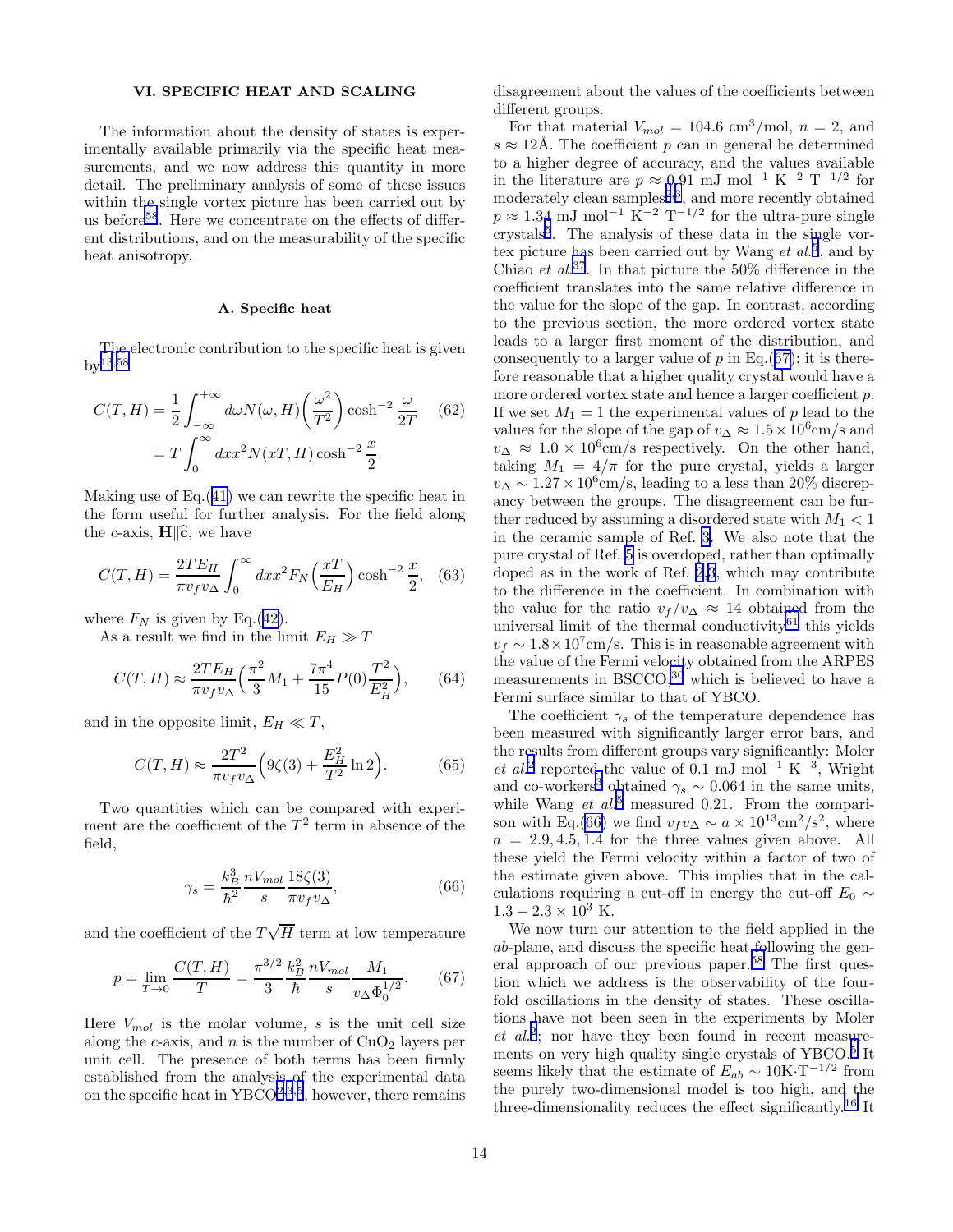<span id="page-15-0"></span>is also possible that the orthorhombicity, which shifts the minima in the density of states away from the  $\pi/4$ directions, combined with twinning of the crystals used in both experiments reduces the observable anisotropy significantly.<sup>[56](#page-24-0)</sup> However, even in this case, the in-plane anisotropy for the fields of up to 14T used in the experiments by Wang  $et$   $al$ <sup>[5](#page-23-0)</sup> should be within the experimental resolution. A very important observation is that since the anisotropy in the density of states is washed out rapidly as the energy is increased, the in-plane anisotropy of the specific heat is greatly reduced with increased temperature,<sup>[16](#page-23-0)</sup> as seen in Fig. 7 the reduction is more rapid for the Doppler shift density with the larger weight at low energies. We only consider here the possible situation when the configuration of the vortex lattice is identical for the field along the nodal and the anti-nodal directions; then the limiting behavior for the specific heat with the field along an anti-node  $(\alpha = 0)$  and along a node ( $\alpha = \pi/4$ ) is easily obtained from Eqs.[\(55\)](#page-12-0)-([56\)](#page-12-0),

$$
C(T, H; 0) = \frac{\sqrt{2}E_{ab}T}{\pi v_f v_{\Delta}} \left[ \frac{\pi^2}{3} M_1 + \frac{14\pi^4}{15} \frac{T^2}{E_{ab}^2} P(0) \right], \quad (68)
$$

$$
C(T, H; \frac{\pi}{4}) = \frac{E_{ab}T}{\pi v_f v_{\Delta}} \left[ \frac{\pi^2}{3} M_1 + 9\zeta(3) \frac{T}{E_{ab}} \right].
$$
 (69)



FIG. 7. Anisotropy in the specific heat between the nodal (dashed line) and anti-nodal (solid line) directions for different models.

Therefore while the amplitude of the  $\sqrt{H}$  term confirms the estimates for the nodal velocities  $v_f$  and  $v_\Delta$ , and therefore for the energy scale  $E_H$ , such a term has not been observed for the field in the plane, and therefore there is no direct measurement of  $E_{ab}$  available. However, an estimate for this scale can be obtained from the scaling plots for the specific heat.

# B. Scaling functions

It has been pointed out by Simon and Lee<sup>[52](#page-24-0)</sup> that on general grounds the thermodynamic coefficients of the nodal fermions in a magnetic field should scale with the variable  $T/E_H$ ; consequently the experimental results can be interpreted as giving the form of these scaling functions. The scaling of the specific heat itself follows easily from Eq.[\(41](#page-10-0)) for the density of states, and the weak and the strong field limits of the scaling function are obtained from the equations for the specific heat above. For the field  $H\hat{\mathbf{c}}$ , we define  $Z = T / E_H$  and  $F_C(Z) = \pi v_f v_{\Delta} C(T, H)/(2TE_H);$  then

$$
F_C(Z) = \int_0^\infty dx x^2 F_N\left(xZ\right) \cosh^{-2} \frac{x}{2},\tag{70}
$$

with  $F_N$  given by Eq.[\(42](#page-10-0)). The limits for the scaling function follow easily:

$$
F_C(Z) = \begin{cases} \pi^2 M_1/3 + 7\pi^4 P(0) Z^2/15, & \text{if } Z \ll 1; \\ 9\zeta(3) Z + Z^{-1} \ln 2, & \text{if } Z \gg 1. \end{cases}
$$
 (71)

The numerically determined scaling function is shown in Fig.8. It is remarkably similar to the scaling plot obtained from the measured specific heat in Ref. [3.](#page-23-0) In that experiment the crossover scale, marking the transition from the field dominated regime, where  $F_C(Z) \approx const$ , to the temperature dominated regime, has been deterinined to be  $T/\sqrt{H} \approx 6.5 \text{ K/T}^{1/2}$ ; a very close value has been obtained in a more recent experiment of Wang et al.[5](#page-23-0) . As is clearly seen from Fig.8 the value of the scaling variable at the crossover depends on the structure of the vortex state; this is easy to understand from Eq.(71). The zero temperature value of the scaling function is determined by the first moment of the Doppler shift distribution  $M_1$ , while the increase of  $F_C$  with the temperature is proportional to the weight of the distribution at the vanishing Doppler shift,  $P(0)$ . Consequently the crossover value,  $Z_c$ , can be expected to be proportional to  $\sqrt{M_1/P(0)}$ . As the number of zeroes of the superfluid velocity grows, the weight in  $P(x)$  is shifted towards lower energies, so that  $M_1$  decreases while  $P(0)$ increases; these opposing trends lead to significant variations in  $Z_c$ . From Fig.8, for the liquid and single vortex models the crossover occurs around  $Z_c \simeq 0.2 - 0.3$ ; taking this value as the experimentally determined crossover point, we arrive at  $E_H/\sqrt{H} \sim 30 \text{ K} \cdot \text{T}^{-1/2}$ , in agreement with our previous estimate. Notice that the crossover occurs at  $Z_c \ll 1$ ; this is simply the result of a large coefficient of the  $Z^2$  term in the low temperature expansion in Eq. (71),  $7\pi^4/15 \simeq 45$ , while  $\pi^2/3 \simeq 3$ .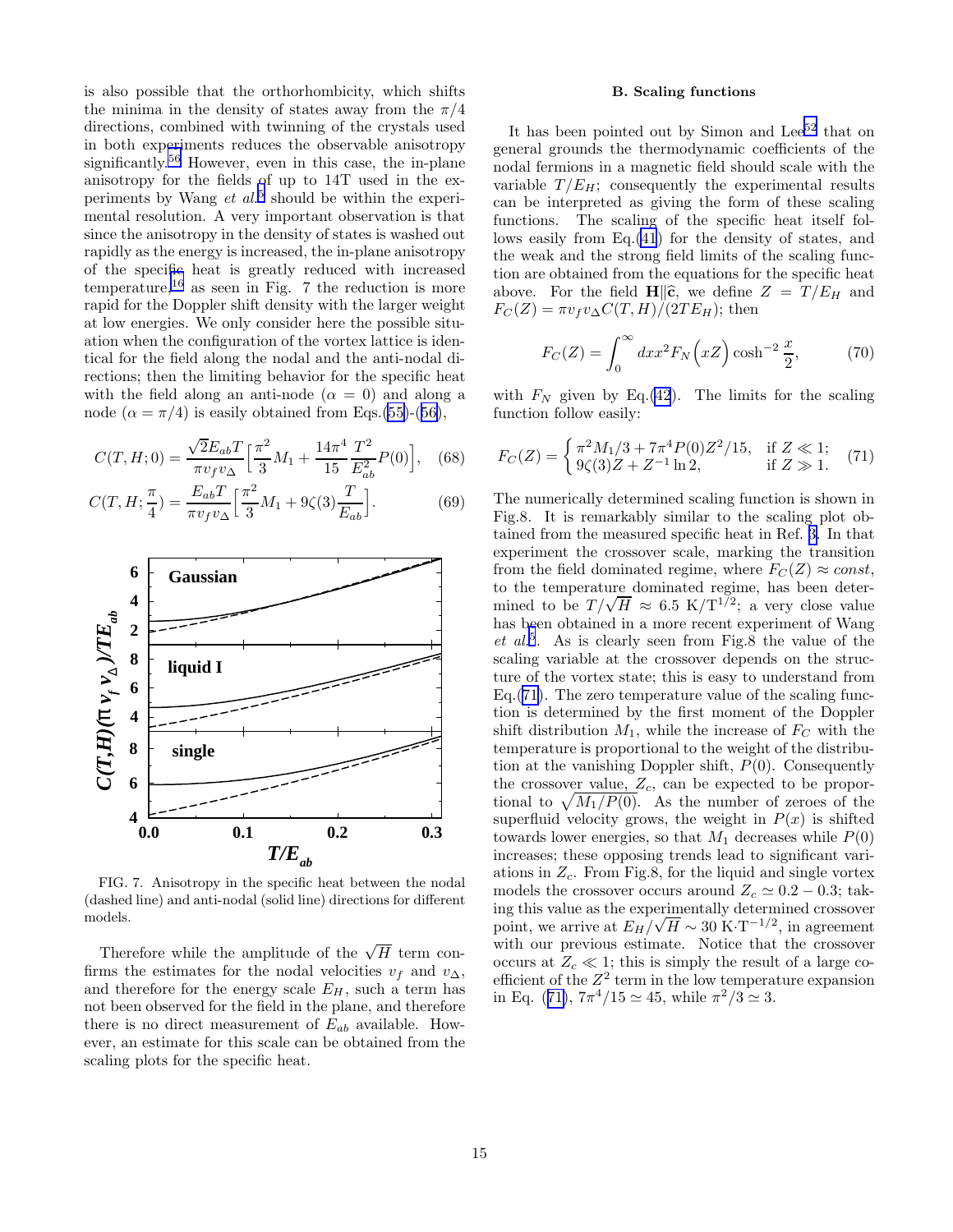

FIG. 8. Scaling finction for the specific heat. For concreteness the crossover values  $Z_c$  have been defined as the point of a 20% increase above the high field flat region:  $F_C(Z_c) = 1.2F_C(0)$ 

Similar analysis can be carried out for the field applied in the plane by introducing  $Z_{ab} = T/E_{ab}$  and  $F_{ab}(Z_{ab}; \alpha) = \pi v_f v_{\Delta} C(T, H; \alpha) / (TE_{ab});$  the limiting form of the scaling functions for  $Z_{ab} \ll 1$  can be read off Eqs.([68\)](#page-15-0)-([69](#page-15-0)); at  $Z_{ab} \gg 1$  we have

$$
F_{ab} = 18\zeta(3)Z_{ab} + Z_{ab}^{-1}\ln 2.
$$
 (72)

The specific heat data of Refs. [2,3](#page-23-0) are analyzed by modeling and subtracting the "background" contributions to the specific heat (phonons, Schottky anomalies etc.). To avoid the extensive analysis, Revaz  $et \ al.<sup>4</sup>$  $et \ al.<sup>4</sup>$  $et \ al.<sup>4</sup>$  have looked at the difference between the specific heat with the field along the c-axis, and the field along the anti-nodal direction, the  $c/a - b$  difference  $\delta C(T, H) = C(T, H) C(T, H; 0)$ . The comparison between the results of Ref. [4](#page-23-0), and Refs. [2,3](#page-23-0) has been a subject of some controversy, most clearly stated in Ref. [3](#page-23-0). It has been argued already by the present authors and Carbotte that the experimen-tal results from these groups are in fact in agreement<sup>[58](#page-24-0)</sup>, and here we elaborate further on the sources of the apparent differences. We interpret  $\delta C(T, H)$  as a pure vortex quantity, ignoring the possible elastic contribution of the vortex lattice and the possible field dependence of the anisotropy  $\eta = E_{ab}/E_H$ . The issues raised in Ref. [3](#page-23-0) include the temperature dependence of  $\delta C(T, H)/T$  in the regime where  $C(T, H)/T$  is essentially insensitive to temperature, and a form of the scaling function for  $\delta C$  which is quite different from that of  $C(T, H)$ .

As is clear from Fig.8 for the field  $H\hat{\sigma}$  the ratio  $C(T, H)/T$  does not depend strongly on the temperature for  $T \leq T_H \sim 0.1 - 0.25 E_H$ , reflecting the energy independence of the density of states for  $\omega \ll E_H$ . For the field applied in the plane along the anti-nodal direction the physics is very similar, up to rescaling of the energies, which means that the density of states is only

constant for  $\omega \ll E_{ab} \ll E_H$ , and therefore  $C(T, H; 0)/T$ is T-dependent above  $T_{ab} \sim (0.1 - 0.25) E_{ab}$ . The difference,  $\delta C/T$ , becomes temperature dependent at the lower of the two crossovers, which is at  $T \simeq 0.1 E_{ab}$ , and for  $T_{ab} \leq T \leq T_H$  it varies with temperature even though  $C(T, H)/T$  is approximately constant.

It is easy to understand the difference in the scaling behavior between  $\delta C$  and  $C(T, H)$ . Taking the ratio  $E_H/E_{ab} = 4$  we plot the corresponding scaling functions in Fig.9. Even in the regime where the scaling functions  $F_C$  is nearly constant  $F_{\delta C}$  is decreasing continuously. We therefore believe that there is no contradiction between the results of Ref. [5](#page-23-0), and Refs. [2,3](#page-23-0). Both the temperature dependence of  $\delta C/T$  and the difference in the behavior of the scaling function reflect the smaller Doppler energy scale in the plane,  $E_{ab} \ll E_H$ , and the results of these experiments are, in fact, quite consistent. Notice that the crossover in  $\delta C$  is much wider than that in  $C(T, H)$ because of two energy scales contributing to it: it extends over a decade in the scaling variable. Note that in Fig. 9 we have evaluated the specific heat with the field  $H\|\hat{c}$  in the single vortex approximation, while the specific heat for the field along the anti-node in the plane has been evaluated for the liquid I distribution, to model the expected difference in the degree of order in the vortex lattice. Both quantities have been evaluated with the single-vortex distribution in a prior publication,  $58$  and there are no qualitative differences between the two cases.



FIG. 9. Scaling functions for the specific heat with the field applied along the c-axis,  $C(T, H)$  and the  $c/a - b$  difference  $\delta C = C(T, H) - C(T, H; 0)$ . The former has been evaluated for the single vortex distribution of the Doppler shift, the latter for the liquid I model as explained in the text. The behavior remains essentially unmodified for other forms of the distribution. Inset: difference between the nodal (top) and anti-nodal directions disappears on the scale of the larger graph.

To further quantify these considerations we note that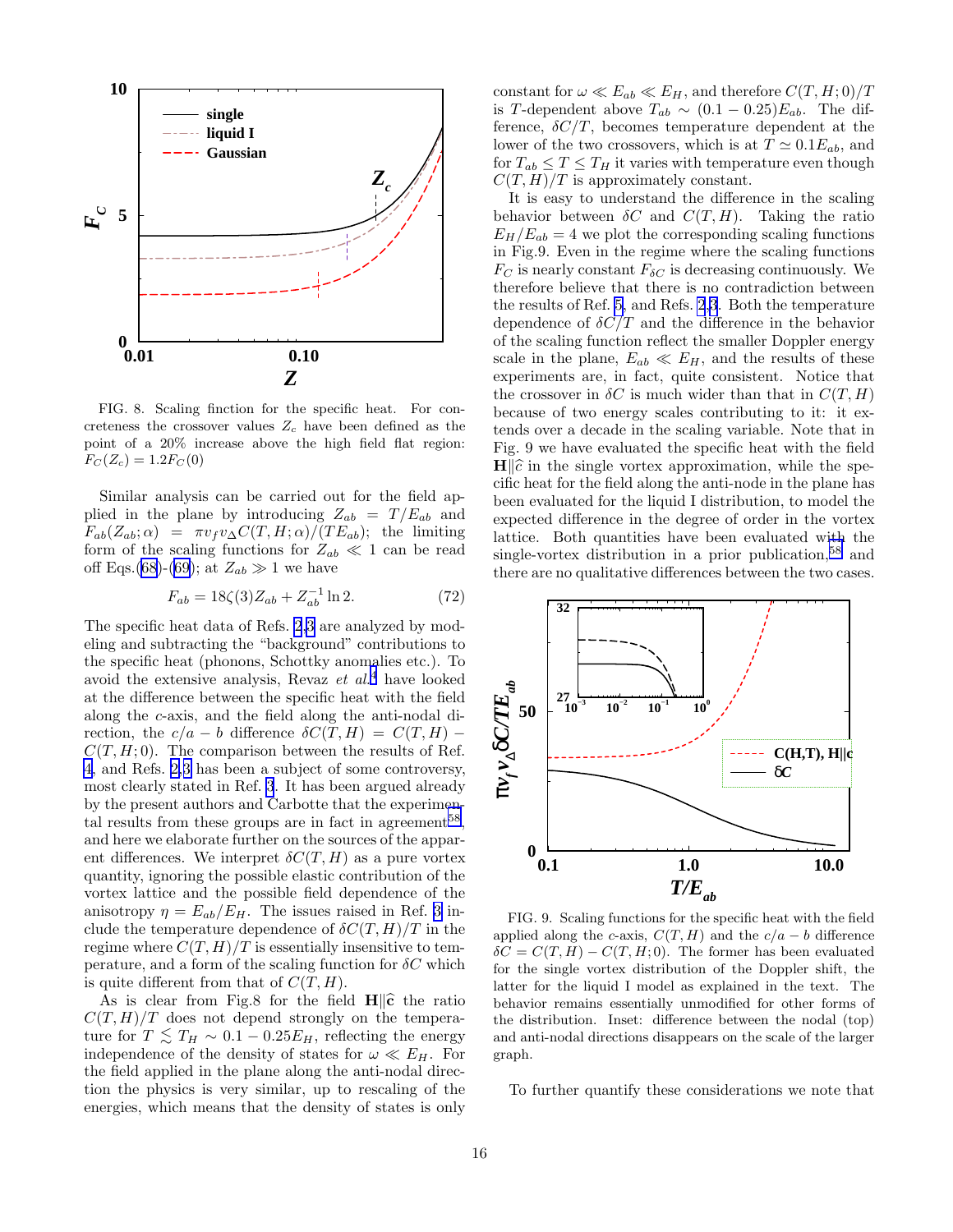even though the crossover to the temperature insensitive  $\delta C$  has not been found in Ref. [4](#page-23-0), the data suggest that it is close to  $T/\sqrt{H} \sim 0.5 \text{ K } T^{-1/2}$ , which is the lowest value of the scaling variable reached in the paper (experimental measurements are limited to the temperatures above  $\sim 1.5K$ , since at lower temperatures the non-vortex contributions to  $C(T, H)$  become dominant). Taking this number as a crossover value of  $T/E_{ab}$ , we estimate  $E_{ab}/\sqrt{H} \sim 3 - 4.5 \text{ K T}^{-1/2}$ ; 2-3 times smaller than the estimate from the London model.

If the value of  $E_{ab}$  is low, it is not surprising that the in-plane anisotropy between the nodal and the anti-nodal directions has not been found in the experiments of Ref. [5](#page-23-0): at 14 T,  $E_{ab} \approx 11-17$  K, and even at the lowest temperature where the measurements of Ref. [5](#page-23-0) have been made  $T/E_{ab} \geq 0.09 - 0.15$ . Then the anisotropy in the density of states is significantly reduced from the  $T = 0$ value, see the inset of Fig.9. On the other hand, the data of Ref. [5](#page-23-0) for the field in the plane yield (after the subtraction of the Schottky anomaly) a crossover temperature between the field dominated and the temperature dominated regimes close to  $T_{cr} \approx 2 \text{ K per } T^{1/2}$ . If this value is taken as corresponding to the the crossover in  $T/E_{ab}$ , it implies a large value of  $E_{ab}/\sqrt{H} \ge 10 - 20$  K  $T^{-1/2}$ . In that case the absence of the anisotropy can only be explained (somewhat unsatisfactorily) by an appeal to the three-dimensionality[16](#page-23-0) or a combination of the orthorhombicity and twinning.[16](#page-23-0),[56](#page-24-0) Since part of the experimental difficulty stems from the smallness of the  $\sqrt{H}$  term with the field in the plane, the analysis for that geometry typically involves assuming a field depen-dent contribution of that form<sup>[2](#page-23-0),[5](#page-23-0)</sup>. However, if  $E_{ab}$  is small, the field dependence of the specific heat is modified by the Zeeman splitting, and this splitting has to be taken into account in the analysis.

### C. Zeeman splitting

If the energy scale for the in-plane Doppler shift is indeed much smaller than the naive estimate from the London model,  $E_{ab}/\sqrt{H} \sim 3.4.5 \text{ K T}^{-1/2}$ , the Zeeman splitting has a significant effect on the specific heat with the field applied along a node in the experimentally relevant range. The specific heat no longer obeys the scaling properties discussed above; for the field along a node the contribution of the Doppler-"inactive" nodes is given by

$$
C_Z(T, H) = \frac{T^2}{\pi v_f v_\Delta} F_Z \left(\frac{\mu H}{T}\right)
$$
\n(73)

$$
F_Z(x) = x \int_0^x t^2 \cosh^{-2} \frac{t}{2} dt + \int_x^\infty t^3 \cosh^{-2} \frac{t}{2} dt, \quad (74)
$$

in agreement with Ref.  $60$ , and therefore scales with  $H$ rather than  $\sqrt{H}$ .

As the in-plane anisotropy in the density of states has a maximum for  $\omega = \mu H$ , the anisotropy in the specific heat

also goes through a maximum; we expect approximately  $T_{max}(H) \propto H$ . We consider here two different cases for  $a = E_{ab}/\sqrt{H}$ : a large value corresponding to our original estimate  $a = 10K T^{-1/2}$ , and a small value implied by the experiment,  $a = 4K T^{-1/2}$ , and evaluate the specific heat for the liquid I distribution. The main panel of Fig.10 shows the scaling plot for the in-plane anisotropy in the specific heat,  $C_{anis}(T, H) = C(T, H; 0) - C(T, H; \pi/4)$ at  $H = 10$ T, so that the values for the two cases are  $E_{ab} \simeq 32$ K, and  $E_{ab} \simeq 13K$ . While the anisotropy is severely reduced at  $T = 0$ , it becomes close to the values estimated without accounting for the Zeeman shift at the temperatures  $T \simeq 2.2K$  and  $T \simeq 1.8K$  for the two cases respectively, and therefore the anisotropy in the experimentally relevant regime is not modified significantly. Nevertheless, if the absolute magnitude of the anisotropic term is small, and its field dependence has to be modeled in the analysis of the experimental results<sup>[5](#page-23-0)</sup>, it is important to note that, as is clear from the inset of Fig.10, the field dependence of the anisotropy is not simply proportional to  $\sqrt{H}$ , but flattens and decreases at high fields. The deviations are especially important for small a, since then the maximum of the anisotropy is reached at  $H \sim 10$ T for  $T = 1.5$ K, well within the experimental range. We analyze this scenario in more detail in Fig.11, which demonstrates that if the coefficient  $a$  is small, the maximum in the anisotropy can be observed at low temperatures, but moves out of the easily accessible range, to  $H \geq 20$  T, at higher T. In comparison, if  $a \sim 10$ , the maximum lies at high fields for all relevant  $T$ .



FIG. 10. Main panel: the anisotropy in the in-plane specific heat plotted in the scaling form at  $H = 10$  Tesla for the coefficient  $a = 4, 10 \text{ K } T^{-1/2}$ , and without accounting for the Zeeman shift (dashed line). Inset: The specific heat at  $T = 1.5K$ , which is close to the lowest experimentally accessible temperature, for the same two values of  $a$  with (solid line) and without (dashed line) accounting for the Zeeman shift.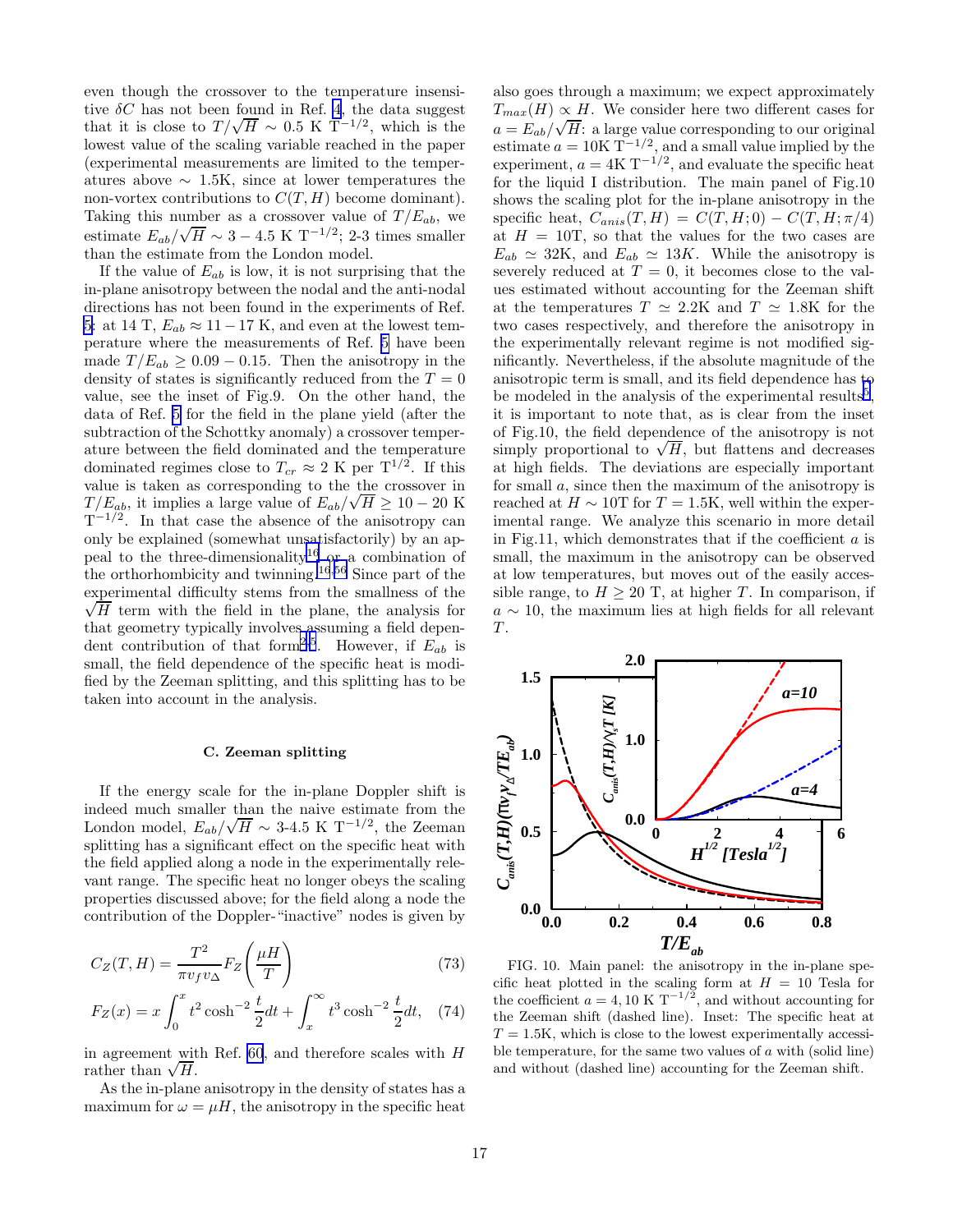<span id="page-18-0"></span>

FIG. 11. Anisotropy o fthe in-plane specific heat for  $a = 4$ K T<sup>-1/2</sup> as a function of the field at different temperatures.

Consequently, in the search for the experimental verification of the anisotropy in the specific heat, it cannot be assumed that the anisotropy increases as  $\sqrt{H}$ ; if the energy scale for the in-plane Doppler shift is small, the Zeeman splitting modifies the field dependence of the specific heat. For the small value  $a = 4K$  T<sup>-1/2</sup> the maximum anisotropy, reached in the fields of the order of 10-15 Tesla at  $T = 1.5-3$  K, is of the order of 0.5-0.9 $\gamma_s$ ; based on the available experimental values for  $\gamma_s^{2,3,5}$  $\gamma_s^{2,3,5}$  $\gamma_s^{2,3,5}$  $\gamma_s^{2,3,5}$  $\gamma_s^{2,3,5}$  $\gamma_s^{2,3,5}$  $\gamma_s^{2,3,5}$  between 0.064 and 0.21 mJ mol<sup>-1</sup> K<sup>-3</sup>, the maximal anisotropy ranges between 0.032 and 0.19 mJ mol<sup>-1</sup> K<sup>-1</sup>; it is significantly larger for larger values of  $E_{ab}/\sqrt{H}$ .

Recently, Wang et al. attempted to observe the angular oscillations we have predicted in the in-plane specific heat.[5](#page-23-0) They did not, however, find appreciable difference between two measurements with field applied in the nodal and anti-nodal directions. Several reasons may have contributed: first of all, the YBCO sample used in their experiment is twinned. Twinning, combined with the orthorhombicity of YBCO is expected to reduce the anisotropy.[16](#page-23-0),[56](#page-24-0) Here we point out another possible reason for the difficulty in extracting the difference between the two directions from the data: the field dependence of the anisotropic term is not simply given by  $\sqrt{H}$ , as it would be in the absence of the Zeeman term, and as assumed in Ref. [5.](#page-23-0) Instead, the anisotropy increases with the field up to fields of about 10-15 T, and decreases thereafter. Consequently, we believe that to confirm the predicted oscillations experimentally, it is highly desirable to use an untwinned crystal, and carry out the measurements at intermediate fields (10-15 T) at the lowest possible temperatures, since the anisotropy in the specific heat is expected to be the largest in this range.

#### VII. SPIN-LATTICE RELAXATION RATE

We now turn our attention to the calculation of the response functions. In these calculations the local, in real space, physical quantities depend on the Doppler shift at both pairs of nodes, and consequently the averaging has to be carried out with the two-node probability density  $\mathcal L$ rather than the single node distribution  $P$ . The simplest example of such a quantity is the average spin-lattice relaxation rate which we now consider.

Since the NMR measurements on cuprates are typically done in a magnetic field of ∼ 10T the effect of the field on the measured signal has to be considered in the analysis of the data. There are at least two effects of the vortex state on the spin-lattice relaxation time. First, the Doppler shift modifies the local density of states, introducing the local relaxation rate, which varies from point to point. Second, the magnetization due to the vortex lattice introduces inhomogeneities in the field, leading to the broadening of the resonance line. As a result, there are two possible approaches to the analysis. In a perfect vortex lattice there exists a one-to-one correspondence between the local field at a particular point in the unit cell of the vortex lattice, and the value of the superfluid velocity at that point. Assuming such a perfect lattice it is therefore possible to associate the local relaxation rate with the relaxation rate at a particular frequency in the resonant line. Such an approach has been developed theoretically in the semiclassical framework $51,62$  $51,62$  $51,62$ , and the results are in qualitative agreement with the experimental observation that the relaxation rate and the local density of states are larger in the regions of higher field, i.e. higher supervelocity<sup>[7](#page-23-0)</sup>.

On the other hand, in a disordered vortex state there is no unique identification of the local value of the supervelocity corresponding to a local magnetic field. It may therefore be useful to analyze the relaxation rate obtained by the "global" fit to the resonance line; especially when the linewidth remains quite narrow in frequency. It has been shown that the time-decay of the magnetization is non-exponential as it involves a convolution of many local relaxation rates, but that it is possible to describe it with an effective scattering rate which depends on the field and the temperature.<sup>[15](#page-23-0),[63](#page-24-0)</sup> Usually the analysis of the experimental data is done assuming a single relaxation rate, and it is therefore important to understand its behavior in a d-wave superconductor.

The analysis of the relaxation time,  $T_1$ , can be undertaken either by looking at its magnitude directly, or by analyzing the ratio  $T_1/\tau_c$ , where  $\tau_c$  is the relaxation time at  $T = T_c$ . The former approach involves modeling or estimating from the available data the matrix element for the interaction; it has been used, for example, in Ref. [51](#page-24-0). The latter method is based on making assumptions about the normal state relaxation in the cuprates. We employ it assuming a normal metallic relaxation at  $T_c$ with the caveat that this may be only qualitatively cor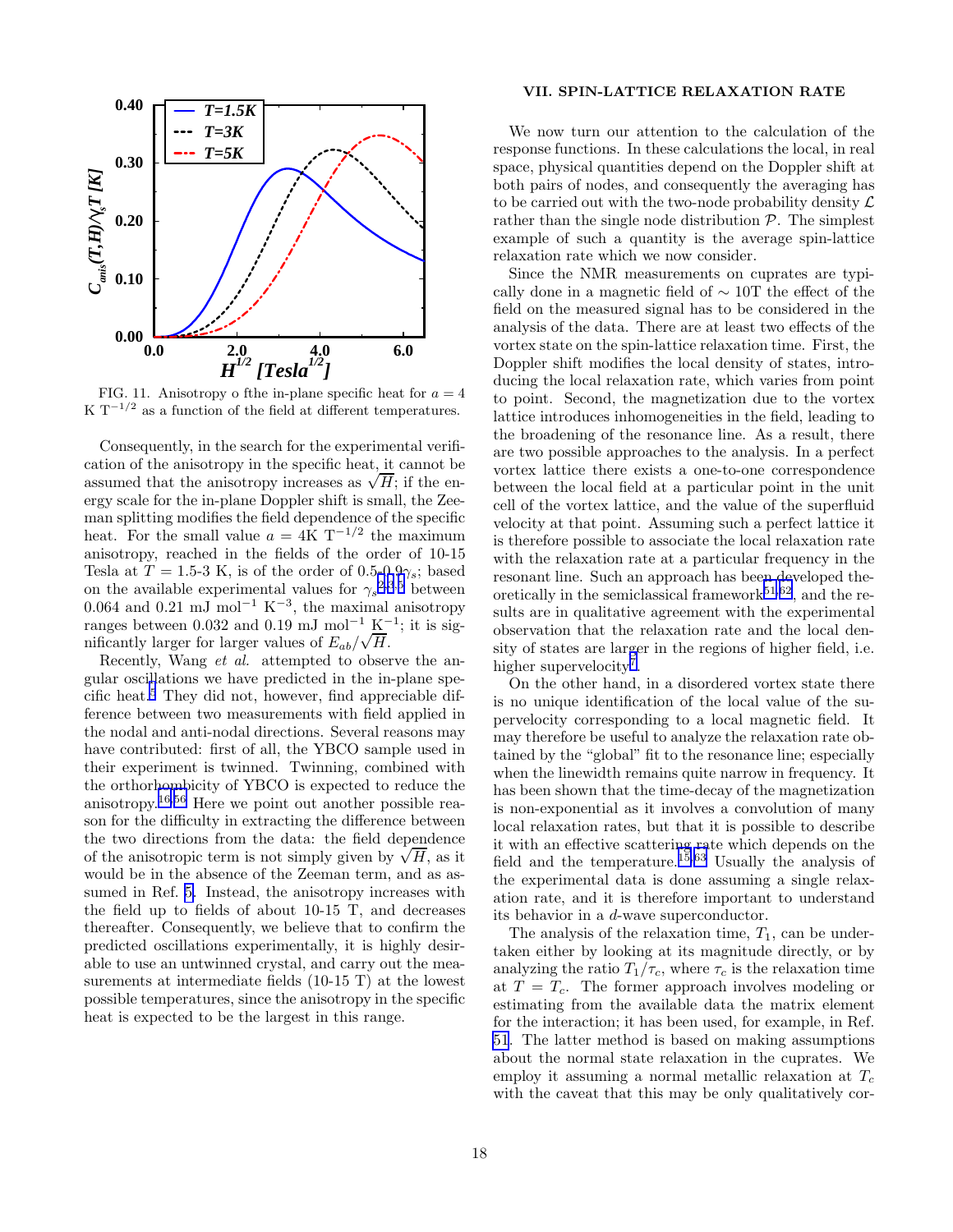<span id="page-19-0"></span>rect for underdoped compounds.

With this assumption for the spin- $\frac{1}{2}$  system the magnetization decays as  $m(t) = M(t)/M(0) = \exp(-t/T_1)$ , where the relaxation rate in the infinitesimal field is given by

$$
\frac{\tau_c T_c}{T_1 T} = \int_{-\infty}^{+\infty} d\omega \frac{N^2(\omega)}{N_0^2} \left(-\frac{\partial f}{\partial \omega}\right)
$$
\n
$$
= \frac{1}{2} \int_0^{+\infty} dx \frac{N^2(xT)}{N_0^2} \cosh^{-2} x/2,
$$
\n(75)

where  $N_0 = m/2\pi\hbar^2$  is the 2D density of states in the normal state.

In non-zero magnetic field, the decay of the average magnetization is given by

$$
m(t) = 4 \int_0^\infty d\epsilon_1 \int_0^\infty d\epsilon_2 \mathcal{L}(\epsilon_1, \epsilon_2) \exp[-t/T_1(\epsilon_1, \epsilon_2)],
$$
\n(76)

where the position and Doppler shift dependent relaxation rate is determined from

$$
\frac{\tau_c T_c}{T_1 T} = \frac{1}{2N_0^2} \int_0^{+\infty} dx N^2(xT, \epsilon_1, \epsilon_2) \cosh^{-2} x/2.
$$
 (77)

The density of states is given by the sum of the contributions of all nodes,  $|\omega + \epsilon_i|/(\pi v_f v_\Delta)$  with  $(\epsilon_i = \pm \epsilon_1, \pm \epsilon_2)$ , which yields

$$
N(\omega, \epsilon_1, \epsilon_2) = \frac{1}{2\pi v_f v_{\Delta}}
$$
(78)  
\n
$$
\times \begin{cases} 2\omega, & \text{if } \omega \ge \max(\epsilon_1, \epsilon_2); \\ \omega + \max(\epsilon_1, \epsilon_2), & \text{if } \min(\epsilon_1, \epsilon_2) \le \omega \le \max(\epsilon_1, \epsilon_2); \\ \epsilon_2 + \epsilon_1, & \text{if } \omega \le \min(\epsilon_1, \epsilon_2). \end{cases}
$$

Here again, without loss of generality, we set  $\omega, \epsilon_1, \epsilon_2 \geq 0$ .

The decay of the magnetization is therefore non-exponential<sup>[15](#page-23-0),[63](#page-24-0)</sup>, as is shown in Fig.12 for a liquid distribution. In a magnetic field the density of states is enhanced globally, and therefore the stronger the field, the faster the decay of  $m(t)$ . In the regime  $E_H \gg T$  the density of states is significantly enhanced over a large part of the unit cell of the vortex lattice. This high density of states yields a fast relaxation rate responsible for the initial decrease in the magnetization. The long-time decay of  $m(t)$  is determined by the slowest relaxation rates, which occur in the regions where the superfluid velocity is small and the density of states is largely determined by the temperature. The two regimes are seen in Fig.12 : the large-t tail of  $\ln m(t)$  is affected by the field much more weakly than the short-time decay. For all the values of the field it is possible to fit the time dependence by an exponential, although clearly the relaxation rate obtained from such a fit differs significantly from the zero-field rate. We have addressed the fit of the magnetization at different time scales in a previous publication.[15](#page-23-0),[63](#page-24-0)



FIG. 12. Magnetization decay at a fixed temperature for different values of the magnetic field. We have used  $2N_0\pi v_f v_\Delta = k_f v_\Delta \approx 2\Delta_0$  (pure d-wave), and have set  $\Delta_0 = 2.14T_c$ .  $m(t)$  has been evaluated for the liquid I model.

An important comment concerns the scaling of the magnetization. First of all, due to scaling properties of the density of states, the magnetization decay due to spin-lattice relaxation satisfies

$$
m(t) = F_m\left(tHTf\left(\frac{T}{\sqrt{H}}\right)\right),\tag{79}
$$

where the functions  $F_m$  and f can be obtained from the general expression Eq.(76). Moreover, when  $E_H/T \gg 1$ the density of states and therefore the function  $f$  are nearly constant. Two conclusions follow immediately. First, at a fixed ratio  $T/\sqrt{H}$  the magnetization depends only on the single variable  $tTH$ . Second, at low temperatures  $m(tTH)$  is independent of the ratio  $T/\sqrt{H}$ at short time scales, when the relaxation rate is dominated by the field-induced density of states rather than the temperature-driven density of states. The collapse of the low- $T$  data on a single curve as a function of  $tT$  has been found previously  $8.64$  $8.64$  $8.64$ , however we are not aware of an experimental check of such scaling at different fields. In Fig.13 this behavior is clearly seen. Deviations from the scaling form are noticeable already for  $E_H/T \sim 4$ , however even in this regime the curves for different  $E_H$  and T, but with the same ratio  $E_H/T$ , coincide. The scaling is always obeyed at short time scales, where the time decay of the magnetization is determined by the fast relaxation rates in the regions with a large Doppler shift. On the other hand, at long time scales the time-dependence of  $m(t)$  is determined by the slowest relaxation rates, in the regions where the Doppler shift vanishes, and therefore there are always deviations from the scaling with  $tTH$ .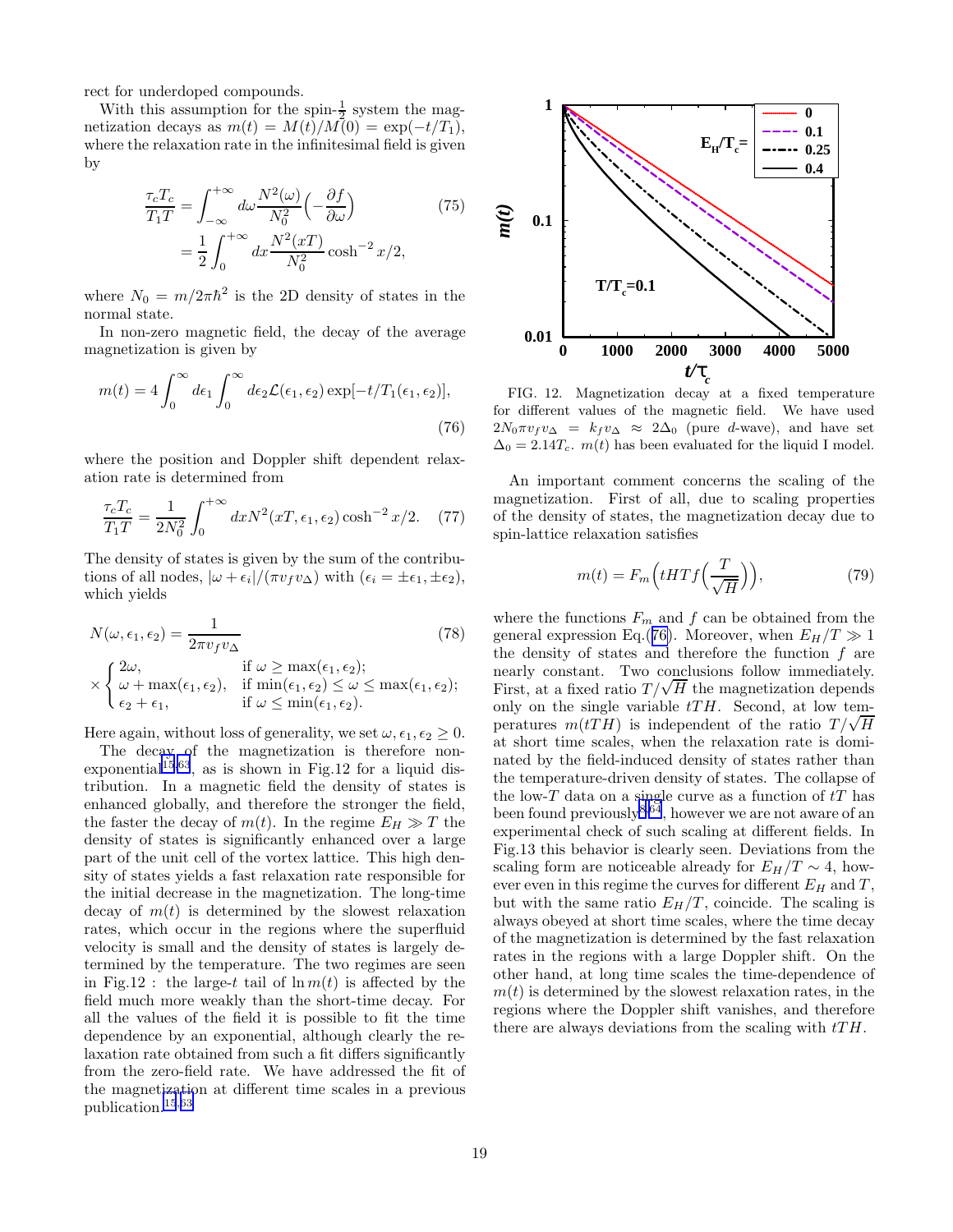

FIG. 13. Magnetization as a function of  $\beta = tTE_H^2/\tau_cT_c\Delta_0^2$ . The ratio  $T/E_H$  is identical for the bottom two sets.

Since the long time scale decay is determined by the measure of the points with small Doppler shift, it depends crucially on the probability density  $\mathcal{L}(\epsilon_1, \epsilon_2)$ . In particular, there is a dramatic difference between the single vortex picture, where  $\epsilon_1^2 + \epsilon_2^2 \ge E_H^2$ , and the lattice or liquid states, where this restriction is lifted: magnetization decays much faster in the single vortex picture, as can be seen in Fig.14. Notice that for the very early times, when the magnetization decay is determined by the regions with the highest Doppler shift, the two distributions give the same result. Therefore the effective relaxation rate obtained from the exponential fit depends not only on the field but also on the structure of the vortex state.



FIG. 14. The difference between the liquid (liquid I) and the single vortex models in a strong (main panel) and weak (inset) magnetic field. Parameters are the same as in Fig. 12.

The difference in the behavior for the two types of the

vortex state can be understood from the analysis of the magnetization. Noticing that  $\mathcal{L}(\epsilon_1, \epsilon_2) = \mathcal{L}_1(\epsilon_1^2 + \epsilon_2^2)$  due to symmetry ( the probability density should be even in both  $\epsilon_1$  and  $\epsilon_2$ , and should be symmetric under the interchange  $\epsilon_1 \leftrightarrow \epsilon_2$ , and introducing polar coordinates  $x = (\epsilon_1^2 + \epsilon_2^2)/E_H^2$ ,  $\tan \phi = \epsilon_1/\epsilon_2$ , we arrive at

$$
m(t) \approx \int_{x_0}^{\infty} dx \mathcal{L}_1(x) e^{-\beta x/4} I(\beta x/4), \tag{80}
$$

$$
I(z) = \int_0^\pi \exp(-z\sin\phi)d\phi,
$$
 (81)

where  $x_0 \approx T^2/E_H^2$ , and  $\beta = tTE_H^2/\tau_cT_c\Delta_0^2$ . This form shows explicitly that there is an approximate scaling with the variable  $\beta$ , and that the scaling is obeyed better the smaller the ratio  $T/E_H$ .

Due to the exponential the integral over  $x$  is cut off at  $\beta x \gg 1$ , so that we only need to evaluate  $I(z)$  for  $z \sim 1$ . In that case all angles  $\phi$  contribute to the integral, and  $I(z) \approx \pi \exp(-bz)$  with  $b \sim 1$  (in contrast,  $I(z) \simeq 2/z$ for  $z \gg 1$ , leading to

$$
m(t) \approx \pi \int_{x_0}^{\infty} dx \mathcal{L}_1(x) e^{-\beta s x/4}, \qquad (82)
$$

with  $s = 1 + a \sim 1$ . Consequently, the long time scale limits  $(\beta \gg 1)$  for the single vortex and liquid I distribution respectively

$$
m(t) = \int_{1}^{\infty} dx \frac{e^{-\beta sx/4}}{x^2} \sim \frac{\exp(-\beta s/4)}{s\beta/4},
$$
 (83)

$$
m(t) = \int_{x_0}^{\infty} dx \frac{e^{-\beta sx/4}}{(x+1)^2} \sim \frac{\exp(-\beta sx_0/4)}{s\beta/4}.
$$
 (84)

As a result, the long time decay for the liquid regime is governed by the relaxation rate close to the  $\beta x_0 \propto T^3$ behavior expected for  $H = 0$ , while for the single vortex model the relaxation rate is proportional to  $\beta \propto TH$ .

In reality however the decay of  $m(t)$  at long time scales is usually not measured, and at intermediate times the detailed analysis of the time dependence of the magnetization taking into account the non-exponential form of  $m(t)$  is complex. It is possible to define an effective relaxation rate, however, the weight of the components of the magnetization with fast and slow decay is different for different definitions, and the resulting effective relaxation rate is different, as we now illustrate. One possible approach is to define the effective rate as

$$
\frac{1}{T_1^{eff}} = 4 \int_0^\infty d\epsilon_1 \int_0^\infty d\epsilon_2 \mathcal{L}(\epsilon_1, \epsilon_2) \frac{1}{T_1(\epsilon_1, \epsilon_2)}.\tag{85}
$$

Unlike the average for the magnetization, Eq.[\(76](#page-19-0)), which has the largest contribution from the slowest relaxation rates, in this averaging procedure the weight of short relaxation rates is high, and a cutoff of the energy integral near the core is required. To leading order in  $\ln E_0/E_H$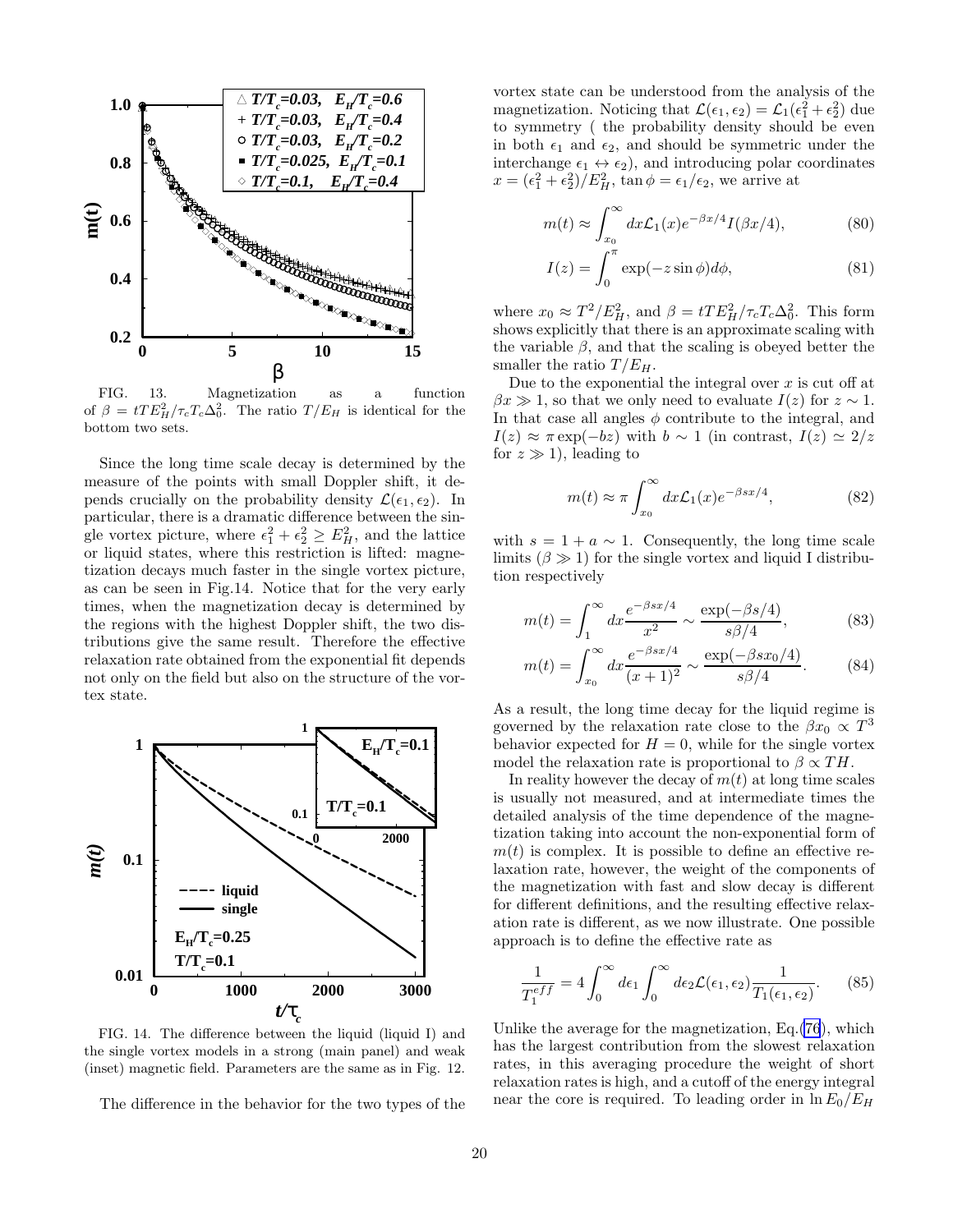<span id="page-21-0"></span>the relaxation rate in the field dominated regime is then given by

$$
\frac{1}{T_1^{eff}} \approx \frac{\pi + 2}{2\pi} \frac{1}{\tau_c} \frac{T}{T_c} \frac{E_H^2}{\Delta_0^2} \ln \frac{E_0}{E_H}.
$$
 (86)

The relaxation rate given by this expression is expected to overestimate the rate of the decay of the magnetization. Fast relaxation occurs near the cores, where the effective field is higher, and therefore in the component of the signal away from the original position of the resonance line.[51](#page-24-0) Alternatively, we can define the average relaxation time

$$
\tau_1^{eff} = \int_0^\infty m(t)dt \qquad (87)
$$

$$
= 4 \int_0^\infty d\epsilon_1 \int_0^\infty d\epsilon_2 \mathcal{L}(\epsilon_1, \epsilon_2) T_1(\epsilon_1, \epsilon_2).
$$

This average has a large contribution from slow relaxation rates, and we expect the effective rate to be underestimates since over experimentally relevant time scales the slowest rates do not contribute to the magnetization decay appreciably. Indeed, for the cases of the single vortex and the liquid distributions we obtain in the field dominated regime

$$
\frac{1}{\tau_1^{eff}} \approx \frac{\pi}{8} \frac{1}{\tau_c} \frac{T}{T_c} \frac{E_H^2}{\Delta_0^2}, \qquad \text{single vortex}, \qquad (88)
$$

$$
\frac{1}{\tau_1^{eff}} \approx \frac{\pi}{32} \frac{1}{\tau_c} \frac{T}{T_c} \frac{E_H^2}{\Delta_0^2} \left[ \ln \frac{E_H}{T} \right]^{-1}, \quad \text{liquid I.} \quad (89)
$$

The coefficient in the last expression is significantly smaller than the expression given by Eq.(86). We can now compare this expression with the result of Ref. [8](#page-23-0), where it was found that  $\tau_c T_c/T_1 T \approx 0.2$  at  $H = 11$  T at low T. From our estimate of  $E_H$  it follows that at this field  $E_H \sim 100$ K. Taking  $E_0 \simeq 1500$  K, we find this ratio for the average rate to be be 0.35, while the average relaxation time procedure yields the values of 0.06 and 0.005 (at  $T \simeq 5$  K) respectively. The experimental value is between the two estimates, as expected.

#### VIII. IMPURITY SCATTERING

### A. The self-energy

In the presence of impurity scattering the frequency is renormalized according to  $\tilde{\omega} = \omega - \Sigma(\tilde{\omega})$ . The self energy  $\Sigma(\tilde{\omega})$  depends on the momentum integral of the Green's function, and therefore on the Doppler shifts at all nodes. Consequently, in all the calculations involving the impurities, the local quantities depend on both  $\epsilon_1$ and  $\epsilon_2$ .

Here we consider the impurity scattering in the unitarity limit. The strategy for the calculation is as follows. The self energy is given by  $Eq.(6)$  $Eq.(6)$  $Eq.(6)$ ; to evaluate this expression in a field we have to introduce the Doppler shift in the Green's function as before, and solve for the self energy self-consistently at each node. In other words, there is a distinct Doppler shift at each node, and the selfconsistency requires that the scattering to other nodes with their respective Doppler shifts be taken into account self-consistently. Therefore we can write

$$
\Sigma(\widetilde{\omega}, \epsilon_1, \epsilon_2) = -n_i [G_0(\widetilde{\omega}, \epsilon_1, \epsilon_2)]^{-1}, \tag{90}
$$

where, from Eq. [\(8](#page-4-0)),

$$
G_0(\widetilde{\omega}, \epsilon_1, \epsilon_2) = -\frac{1}{2\pi} \sum_{\substack{\alpha = \pm \\ n = 1, 2}} \frac{\omega_{\alpha, n} + i\omega_2}{v_f v_{\Delta}} \qquad (91)
$$

$$
\times \left[ \ln \frac{E_0}{\sqrt{\omega_{\alpha, n}^2 + \omega_2^2}} + i \arctan \frac{\omega_{\alpha, n}}{\omega_2} \right],
$$

and

$$
\omega_{\alpha,n} = \omega + \alpha \epsilon_n - \text{Re}\Sigma(\tilde{\omega}, \epsilon_1, \epsilon_2),\tag{92}
$$

$$
\omega_2 = -\mathrm{Im}\Sigma(\widetilde{\omega}, \epsilon_1, \epsilon_2). \tag{93}
$$

We now focus our attention on the cases of weak  $\omega \ll E_H \ll \gamma$ , and strong  $\omega \ll \gamma \ll E_H$  fields at low temperatures. Setting  $\omega = 0$  it is clear immediately that the real part of the momentum integral of the Green's function at each node in Eq. (91) is odd in the Doppler shift,  $\epsilon_n$ , and therefore vanishes upon summation.<sup>[13](#page-23-0)</sup> As a result, the self energy has only the imaginary part given by Eq.(90) with

$$
G_0(\tilde{\omega}, \epsilon_1, \epsilon_2) = -\frac{i}{\pi} \frac{\omega_2}{v_f v_{\Delta}} \ln \frac{E_0^2}{\sqrt{\epsilon_1^2 + \omega_2^2} \sqrt{\epsilon_2^2 + \omega_2^2}} \qquad (94)
$$

$$
- \frac{i}{\pi} \frac{\epsilon_1}{v_f v_{\Delta}} \arctan \frac{\epsilon_1}{\omega_2} - \frac{i}{\pi} \frac{\epsilon_2}{v_f v_{\Delta}} \arctan \frac{\epsilon_2}{\omega_2}
$$

In the strong field limit,  $\omega_2 \ll \epsilon_1, \epsilon_2$ , we obtain for the the density of states

$$
N(\epsilon_1, \epsilon_2) = -\frac{1}{\pi} \text{Im} G_0(\widetilde{\omega}, \epsilon_1, \epsilon_2) = \frac{1}{2\pi} \frac{|\epsilon_1| + |\epsilon_2|}{v_f v_{\Delta}}, \quad (95)
$$

as expected, see Eq.([78\)](#page-19-0). The quasiparticle damping in this regime is given by

$$
\omega_2 \approx \frac{2n_i v_f v_{\Delta}}{|\epsilon_1| + |\epsilon_2|} \sim \frac{\gamma^2}{|\epsilon_1| + |\epsilon_2|} \ll \gamma.
$$
 (96)

In the weak field impurity dominated regime,  $\omega_2 \gg \epsilon_1, \epsilon_2$ , on the other hand, mv the field-induced change in the density of states is quadratic in the Doppler shift and is given by

$$
\delta N(\epsilon_1, \epsilon_2) \approx \frac{1}{4\pi^2 v_f v_\Delta} \frac{\epsilon_1^2 + \epsilon_2^2}{\gamma},\tag{97}
$$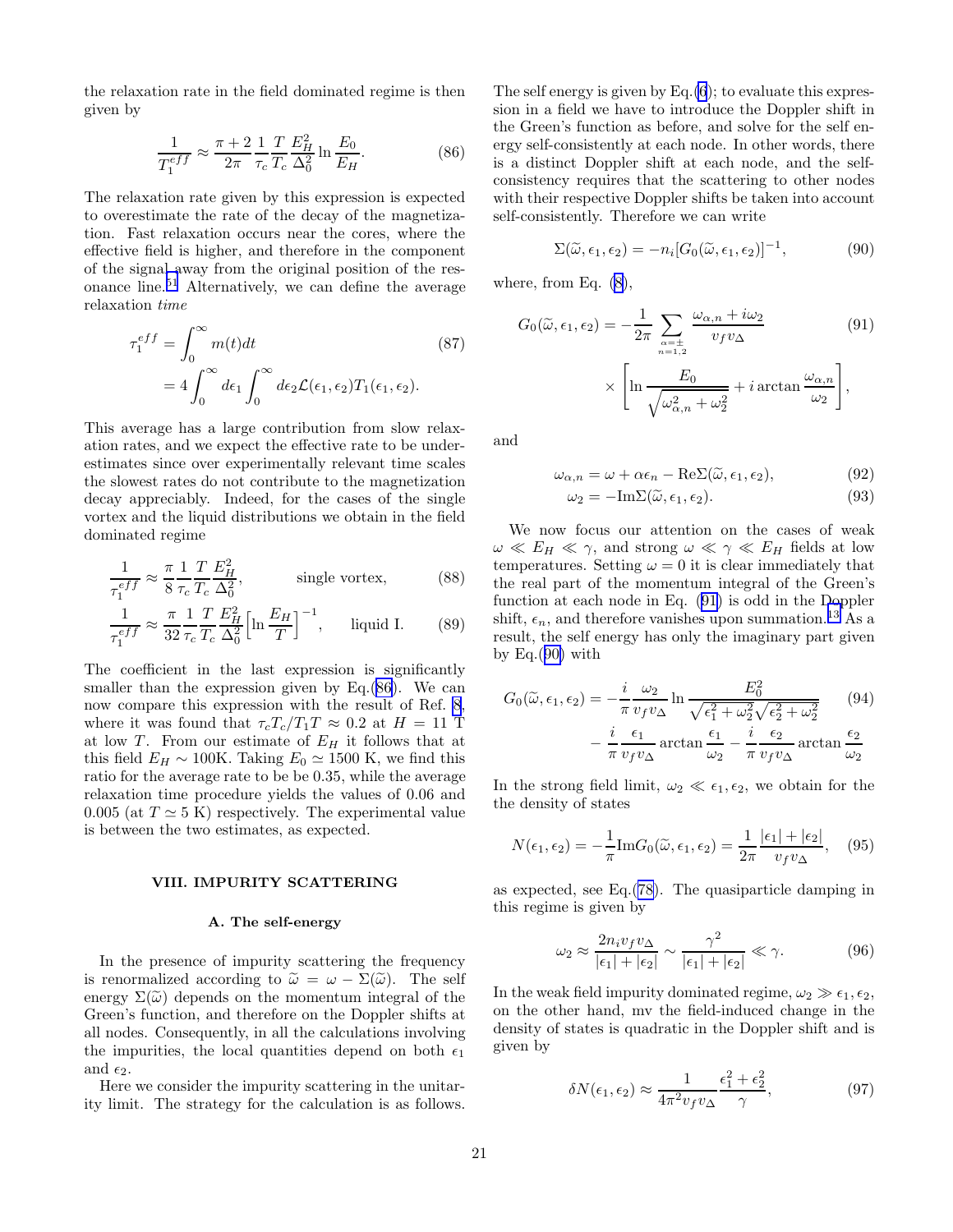where  $\gamma$  is the zero energy scattering rate which has been defined in Section [III](#page-4-0). Then to the leading order in  $\ln E_0/E_H$  the average change in the density of states is given by

$$
\delta N_s(0, H) \approx \frac{E_H^2}{2\pi^2 \gamma v_f v_\Delta} \ln \frac{E_0}{E_H} \propto H \ln \frac{H_0}{H}
$$
 (98)

for the single vortex and the liquid distributions. For the Gaussian model the change in the density of states is smaller by a logarithm of a large number,  $\delta N_s(0, H)/\delta N_G(0, H) = 2 \ln E_0/E_H$ . This behavior is illustrated in Fig.15. Notice that the three distributions yield different high-field slopes, corresponding to the different values of the moment  $M_1$ .



FIG. 15. Residual density of states as a function of the field. The impurity scattering is taken in the unitarity limit, with  $(n_i \pi v_f v_\Delta)^{1/2} = 20$  K. The parameters are  $E_0 = 1500$ K,  $E_H/\sqrt{H} = 30 \text{ K T}^{-1/2}.$ 

These results are in agreement with the previous work<sup>[13](#page-23-0),[17](#page-23-0)</sup>. The low energy scattering rate,  $\gamma$ , provides the new energy scale in addition to the average Doppler shift  $E_H$  and the temperature T. At low temperatures, the competition between  $E_H$  and  $\gamma$  determines the behavior of the density of states, and in the field dominated regime,  $E_H \gg \gamma$ , the density of states strongly depends on the probability density of the Doppler shift, as it does in the pure limit. The dependence of the self energy on the magnetic field is crucially important for the analysis of the transport properties in the vortex state, and we will discuss these issues in detail in a separate paper.

#### IX. CONCLUSIONS

In this paper we have discussed the semiclassical approach to the vortex state of unconventional superconductors and have applied it to the analysis of the thermodynamic properties of a two dimensional d-wave superconductor, which we take as a model for the high- $T_c$  cuprates at low energies. Our main point is that within the semiclassical approach the dependence of the measured quantities on the magnetic field is sensitive to the structure of the vortex state and the distribution of the supercurrents. This is shown in an approach which involves introducing the Doppler shift due to circulating supercurrents into the quasiparticle dispersion, and computing the physically measured magnetic field dependent quantities as a spatial average of their local values in the vortex state. The major step which has enabled us to move beyond the standard single vortex description is the rewriting of the spatial average in terms of the average over a probability density of the Doppler shift at a particular node or at a pair of nodes. We have analytically computed these probability densities for the single vortex picture, for model liquid distributions, and for a non-physical, albeit often used, completely random distribution. We have argued that this approach is easily applicable to any given distribution of vortices, and that the single vortex and the liquid models typically give the upper and the lower limits of the field dependence since they over- and under-estimate respectively the number of the points in the vortex lattice unit cell where the Doppler shift dominates the physical picture.

We have applied this approach to the analysis of the electronic specific heat in the vortex state and to the description of the spin-lattice relaxation of the NMR magnetization. In the former case the specific heat depends on the single-node probability distribution. The values for the Fermi velocity at the nodes, as well as of the slope of the superconducting gap, determined from such an analysis are consistent with the values inferred from other experimental measurements, and the values directly determined from the photoemission. Moreover, noticing that the magnitude of the  $\sqrt{H}$  term is larger for the more ordered vortex state, has allowed us to reduce the discrepancy between the results for the gap slope obtained by different experimental groups. We have also emphasized that the difference in the form of the scaling function obtained by these groups is naturally explained as a consequence of the smaller Doppler shift energy scale for the field applied in the plane; this work confirms our earlier assessment on the basis of the single vortex picture.[58](#page-24-0)

Since the analysis of the scaling plots allowed us to estimate the energy scale of the Doppler shift for the field in the plane, and since this energy scale is smaller than the London model estimate of our previous work<sup>[16](#page-23-0)</sup>, we have investigated here whether the anisotropy in the specific heat between the experimental arrangements with the field applied along a node and between the two nodes is observable. We have paid special attention to the effect of the Zeeman splitting, which becomes more important for smaller in-plane scale  $E_{ab}$ . We have found that, while the zero temperature anisotropy is significantly reduced com-pared to the case of no Zeeman splitting, as predicted<sup>[19](#page-23-0)</sup>, the anisotropy does not decrease with the temperature and in the experimentally relevant temperature range the magnitude of the anisotropy is weakly affected by the in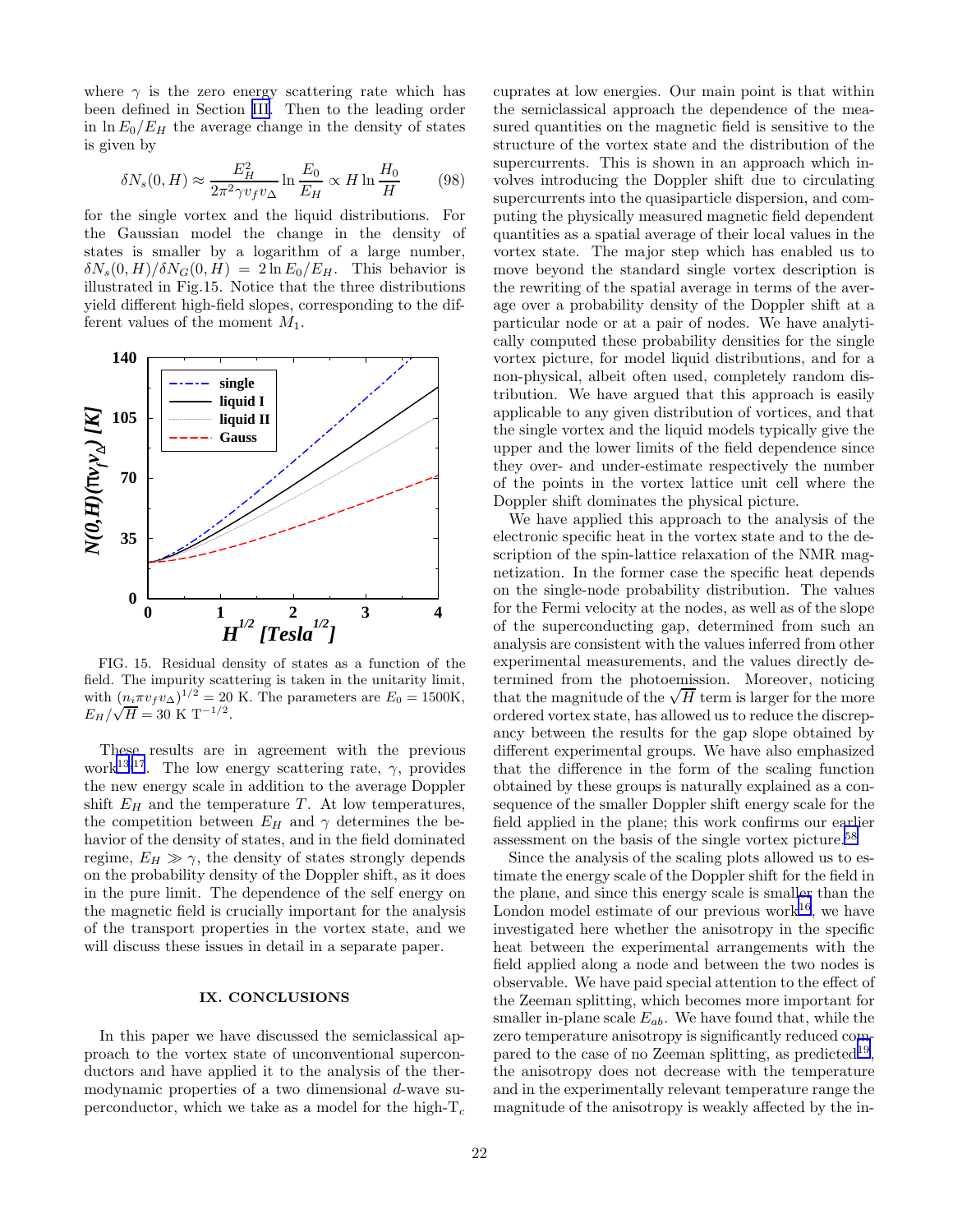<span id="page-23-0"></span>clusion of the Zeeman splitting. The field dependence of the anisotropic specific heat may however be modified quite significantly, and this change has to be taken into account when analysing the experimental data.

We have considered the spin-lattice relaxation rate as an example of a response function which depends on the probability distribution at two nodes; in contrast to the specific heat the contributions of the nodes are not simply additive. It has been known that the magnetization decay is non-exponential due to a distribution of the local relaxation times.<sup>15</sup> We have shown here that the effective relaxation rate obtained from a fit to an exponential at short or long time scales is different, and at long times depends crucially on the structure of the vortex state. We have predicted a scaling form of the magnetization, and discussed the existing evidence for such a scaling; of course more experimental work checking this prediction would be highly desirable. We have also introduced an effective relaxation rate obtained from a global fit to the magnetization, and found that it agrees qualitatively with the available experimental results.

In general, the structure of the vortex state may change quite dramatically as the temperature and the applied field are varied; one example of such a change is the melting of the vortex lattice. In such a situation we expect a change in the spatially averaged thermodynamic quantities measured in experiment which reflects the transition from one type of distribution to another. Moreover, as the degree of ordering in the vortex lattice depends on the history of the sample, the measured field dependence varies accordingly. For example, the coefficient of the  $\sqrt{H}$  term in the electronic specific heat should, in general, depend on whether the sample has been cooled in an applied field or in zero field: in the latter case the vortex state is more disordered. Whether these effects are observable experimentally depends crucially on the quality of the sample since the changes may be rather small, nevertheless, in clean untwinned samples they may be measurable.

Finally, to illustrate that in the presence of impurities the two-node probability density is always required we have analysed the density of states in the impuritydominated regime for different structures of the vortex state. This part of our work will be developed further in the analysis of the transport properties, which warrants a separate paper.

### ACKNOWLEDGMENTS

It is a pleasure to acknowledge discussions and corresondence with L. N. Bulaevskii and A. E. Koshelev. This research has been supported in part by the Department of Energy under contract W-7405-ENG-36 (I. V.), by the NSERC of Canada and the Cottrell Scholarship program of Research Corporation (E.J.N.) and by the NSF through Grant No. DMR-9974396 (P.J.H.). I.V.

acknowledges Aspen Center for Physics for hospitality during the early stages of this work. P. J. H. is grateful for hospitality and support of ITP Santa Barbara via Grant No. NSF-PHY-94-07194.

∗ email: vekhter@viking.lanl.gov

- $<sup>1</sup>$  D. J. Van Harlingen, Rev. Mod. Phys. 67, 515 (1995).</sup>
- $2 K. A.$  Moler, D. J. Baar, J. S. Urbach, R. Liang, W. N. Hardy, and A. Kapitulnik, Phys. Rev. Lett. 73, 2744 (1994); K. A. Moler, D. S. Sisson, J. S. Urbach, M. R. Beasley, A. Kapitulnik, D. J. Baar, R. Liang, and W. N. Hardy, Phys. Rev. B 55, 3954 (1997).
- <sup>3</sup> D. A. Wright, J. P. Emerson, B. F. Woodfield, J. E. Gordon, R. A. Fisher, and N. E. Phillips, Phys. Rev. Lett. 82, 1550 (1999).
- <sup>4</sup> B. Revaz, J.-Y. Genoud, A. Junod, K. Neumaier, A. Erb, and E. Walker, Phys. Rev. Lett. 80, 3364 (1998).
- <sup>5</sup> Y. Wang, B. Revaz, A. Erb, and A. Junod, [cond](http://arxiv.org/abs/cond-mat/0009194)[mat/0009194,](http://arxiv.org/abs/cond-mat/0009194)unpublished; A. Junod, B. Revaz, Y. Wang, A. Erb, Physica B 284-288, 1043 (2000).
- 6 J. E. Sonier, J. H. Brewer, R. F. Kiefl, G. D. Morris, R. I. Miller, D. A. Bonn, J. Chakhalian, R. H. Heffner, W. N. Hardy, and R. Liang, Phys. Rev. Lett. 83, 4156 (1999); J. E. Sonier, R. F. Kiefl, J. H. Brewer, D. A. Bonn, S. R. Dunsinger, W. N. Hardy, R. Liang, W. A. MacFarlane, T. M. Riseman, D. R. Noakes, and C. E. Stronach, Phys. Rev. B 55, 11789 (1997); J. E. Sonier, J. H. Brewer, R. F. Kiefl, D. A. Bonn, S. R. Dunsinger, W. N. Hardy, R. Liang, W. A. MacFarlane, R. I. Miller,T. M. Riseman, D. R. Noakes, and C. E. Stronach, and M. F. White, Jr., Phys. Rev. Lett. 79, 2875 (1997).
- <sup>7</sup> N. J. Curro, C. Milling, J. Haase, and C. P. Slichter, Phys. Rev. B 62, 3473 (2000).
- <sup>8</sup> G.-q. Zheng, W. G. Clark, Y. Kitaoka, K. Asayama, Y. Kodama, P. Kuhns and W. G. Moulton, Phys. Rev. B 60, R9947 (1999)
- $^9$  M. Chiao, R. W. Hill, C. Lupien, B. Popić, R. Gagnon, and L. Taillefer, Phys. Rev. Lett. 82, 2943 (1999).
- $10$  H. Aubin et al., Phys. Rev. Lett. 82, 624 (1999).
- $11$  K. Krishana et al., Science 277, 83 (1997).
- $12$  G. E. Volovik, JETP Lett. 58, 469 (1993).
- $13$  C. Kübert and P. J. Hirschfeld, Sol. St. Comm.  $105$ ,  $459$ (1998).
- $^{14}$  C. Kübert and P. J. Hirschfeld, Phys. Rev. Lett. 80, 4963 (1998).
- <sup>15</sup> I. Vekhter, J. P. Carbotte and E. J. Nicol, Phys. Rev. B 59, 7123 (1999).
- <sup>16</sup> I. Vekhter, P. J. Hirschfeld, J. P. Carbotte and E. J. Nicol, Phys. Rev. B 59, R9023 (1999).
- <sup>17</sup> Yu. S. Barash, V.P. Mineev, and A.A. Svidzinskii, JETP Lett. 65, 638 (1997); Yu. S. Barash and A. A. Svidzinskii, Phys. Rev. B 58, 6476 (1998).
- $18$  G. E. Volovik, unpublished; in K. A. Moler *et al.*, J. Phys. Chem. Solids 56, 1899 (1995).
- $19$  N. D. Whelan and J. P. Carbotte, [cond-mat/0004152](http://arxiv.org/abs/cond-mat/0004152).